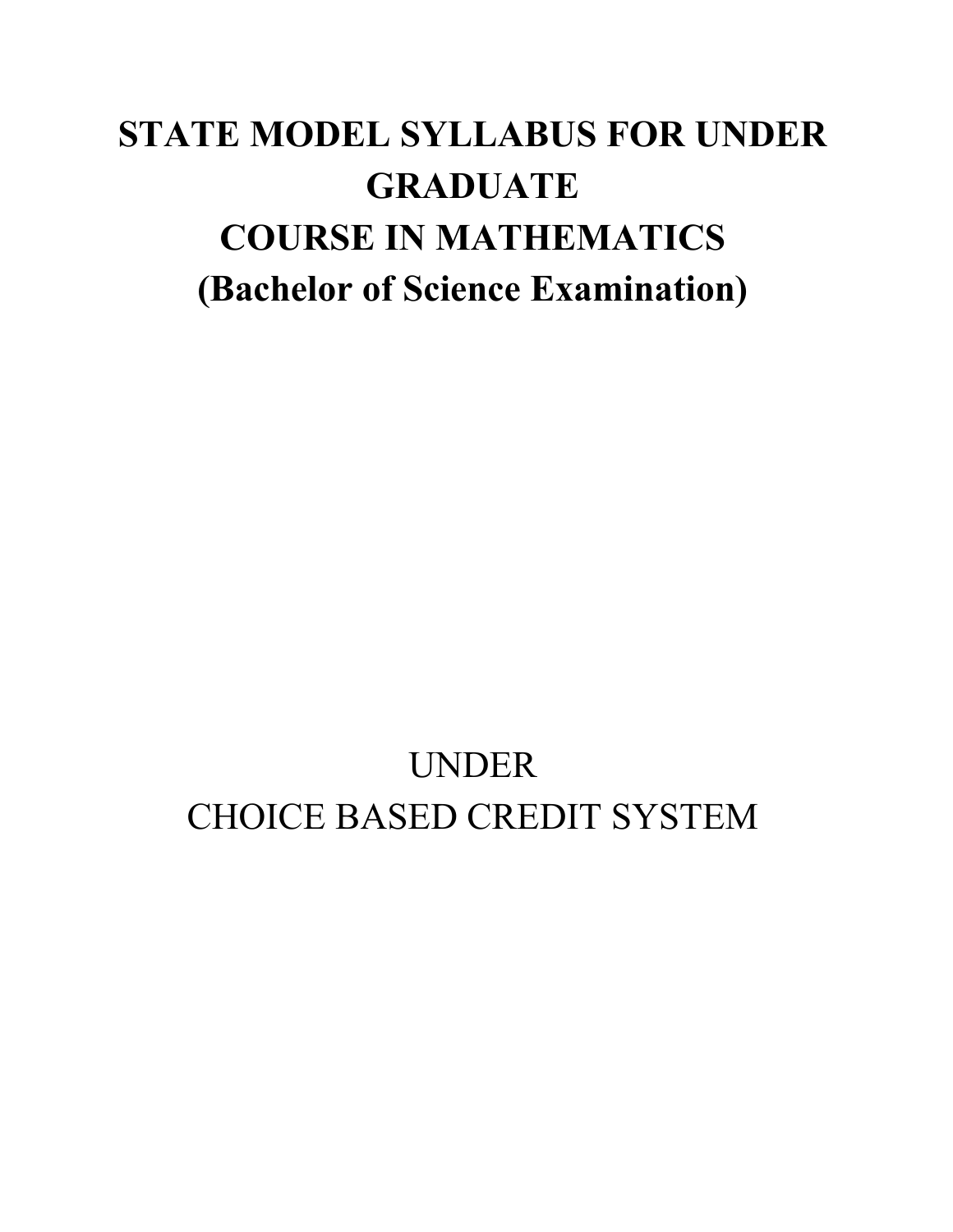# **Preamble**

Mathematics is an indispensable tool for much of science and engineering. It provides the basic language for understanding the world and lends precision to scientific thought. The mathematics program at Universities of Odisha aims to provide a foundation for pursuing research in Mathematics as well as to provide essential quantitative skills to those interested in related fields. With the maturing of the Indian industry, there is a large demand for people with strong analytical skills and broad-based background in the mathematical sciences.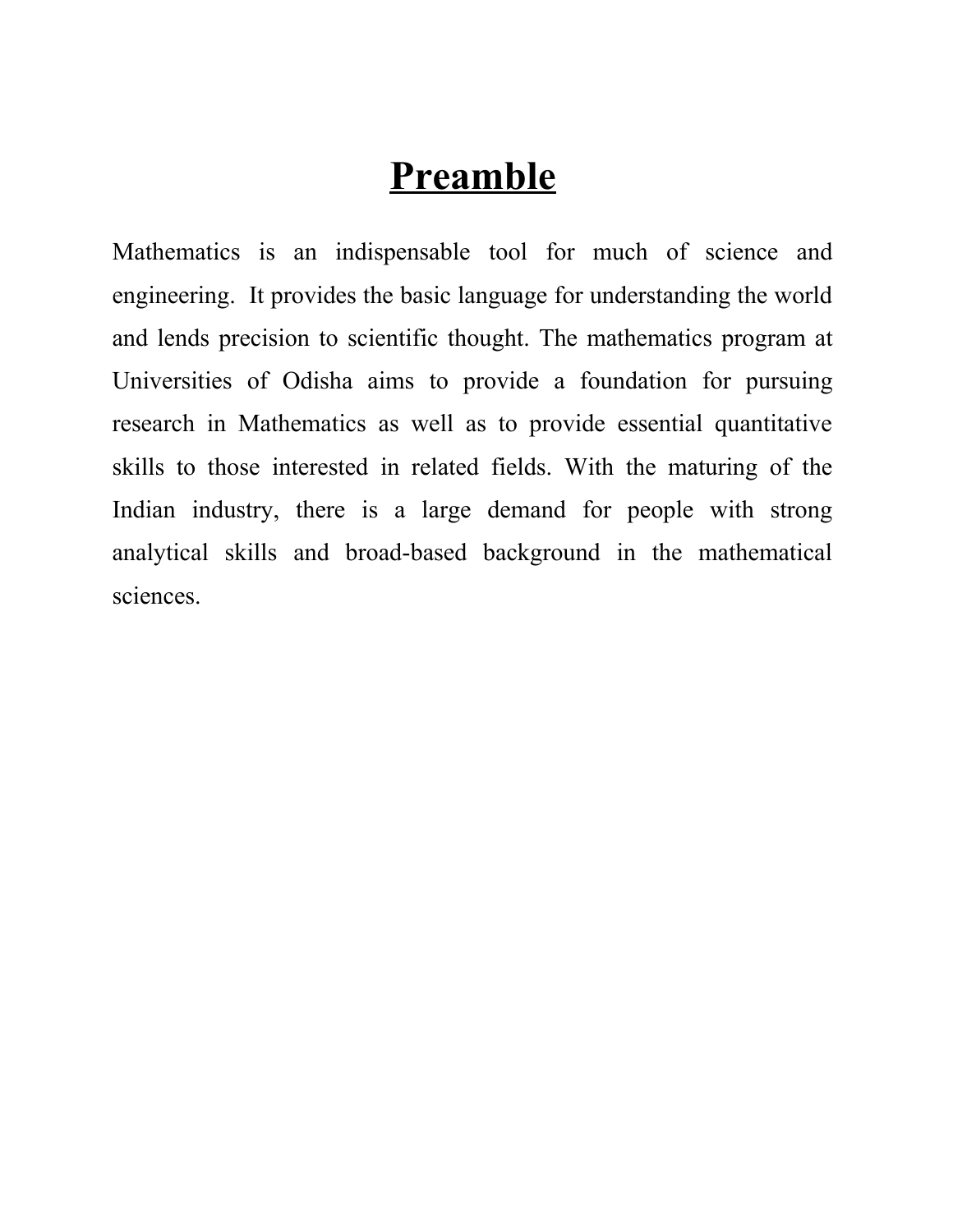| Semester     | Course        | <b>Course Name</b>                 | Credits |
|--------------|---------------|------------------------------------|---------|
| $\mathbf I$  | AECC-I        | AECC-I                             | 04      |
|              | $C-I$         | Calculus                           | 04      |
|              | $C-I$         | Practical                          | 02      |
|              | $C-II$        | <b>Discrete Mathematics</b>        | 05      |
|              | $C-II$        | Tutorial                           | 01      |
|              | GE-I          | GE-I                               | 05      |
|              |               |                                    |         |
|              | GE-I          | Tutorial                           | 01      |
|              |               |                                    | 22      |
| $\mathbf{I}$ | AECC-II       | <b>AECC-II</b>                     | 04      |
|              | $C-III$       | Real Analysis                      | 05      |
|              | $C-III$       | Tutorial                           | 01      |
|              | $C-IV$        | Differential equations             | 04      |
|              | $C-IV$        | Practical                          | 02      |
|              | $GE-II$       | $GE-II$                            | 05      |
|              | GE-II         | Tutorial                           | 01      |
|              |               |                                    | 22      |
| III          | $C-V$         | Theory of Real functions           | 05      |
|              | $C-V$         | Tutorial                           | 01      |
|              | C-VI          | Group Theory-I                     | 05      |
|              | $C-VI$        | Tutorial                           | 01      |
|              | $C-VII$       | Partial differential equations and | 04      |
|              |               | system of ODEs                     | 02      |
|              | C-VII         | Practical                          |         |
|              | GE-III        | $GE-III$                           | 05      |
|              | $GE-III$      | Tutorial                           | 01      |
|              | <b>SECC-I</b> | SECC-I                             | 04      |

# **COURSE STRUCTURE FOR MATHEMATICS HONORS**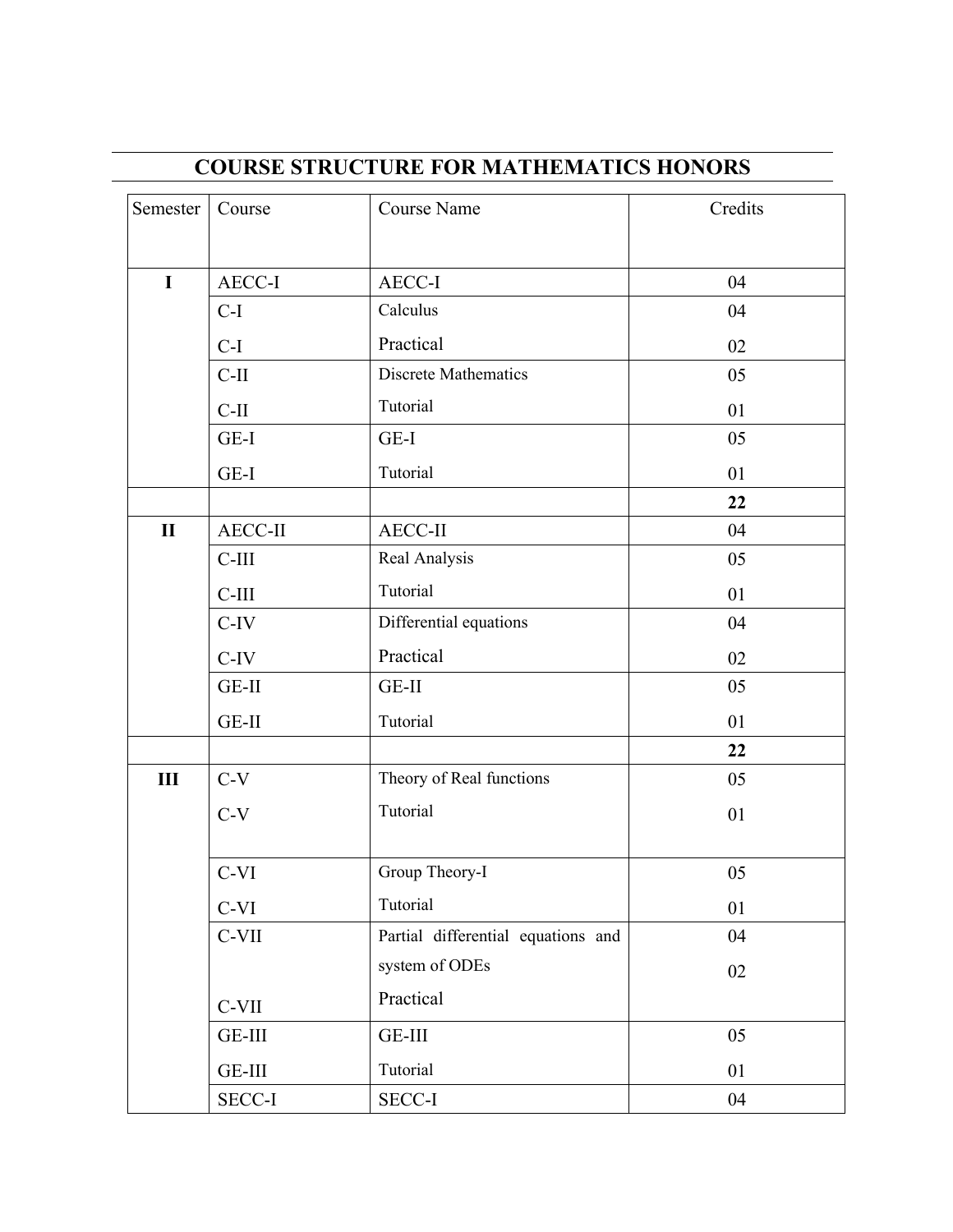|              |                |                                  | 28      |
|--------------|----------------|----------------------------------|---------|
| IV           | C-VIII         | Numerical Methods and Scientific | 04      |
|              |                | Computing                        | 02      |
|              | C-VIII         | Practical                        |         |
|              | $C-IX$         | Topology of Metric spaces        | 05      |
|              | $C-IX$         | Tutorial                         | 01      |
|              | $C-X$          | Ring Theory                      | 05      |
|              | $C-X$          | Tutorial                         | 01      |
|              | GE-IV          | GE-IV (Theory)                   | 05      |
|              | GE-IV          | Tutorial                         | 01      |
|              | <b>SECC-II</b> | <b>SECC-II</b>                   | 04      |
|              |                |                                  | 28      |
| Semester     | Course         | <b>Course Name</b>               | Credits |
| $\mathbf{V}$ | $C-XI$         | Multivariable Calculus           | 05      |
|              | $C-XI$         | Tutorial                         | 01      |
|              | $C-XII$        | Linear Algebra                   | 05      |
|              | C-XII          | Tutorial                         | 01      |
|              | DSE-I          | <b>Linear Programming</b>        | 05      |
|              | DSE-I          | Tutorial                         | 01      |
|              | DSE-II         | Probability and Statistics       | 05      |
|              | DSE-II         | Tutorial                         | 01      |
|              |                |                                  |         |
|              |                |                                  | 24      |
| VI           | C-XIII         | Complex analysis                 | 05      |
|              | $C-XIII$       | Tutorial                         | 01      |
|              | C-XIV          | Group Theory-II                  | 05      |
|              | C-XIV          | Tutorial                         | 01      |
|              | DSE-III        | Differential Geometry            | 05      |
|              | DSE-III        | Tutorial                         | 01      |
|              | DSE-IV         | Number Theory/Project            | 06      |
|              |                |                                  | 24      |
|              |                | <b>TOTAL</b>                     | 148     |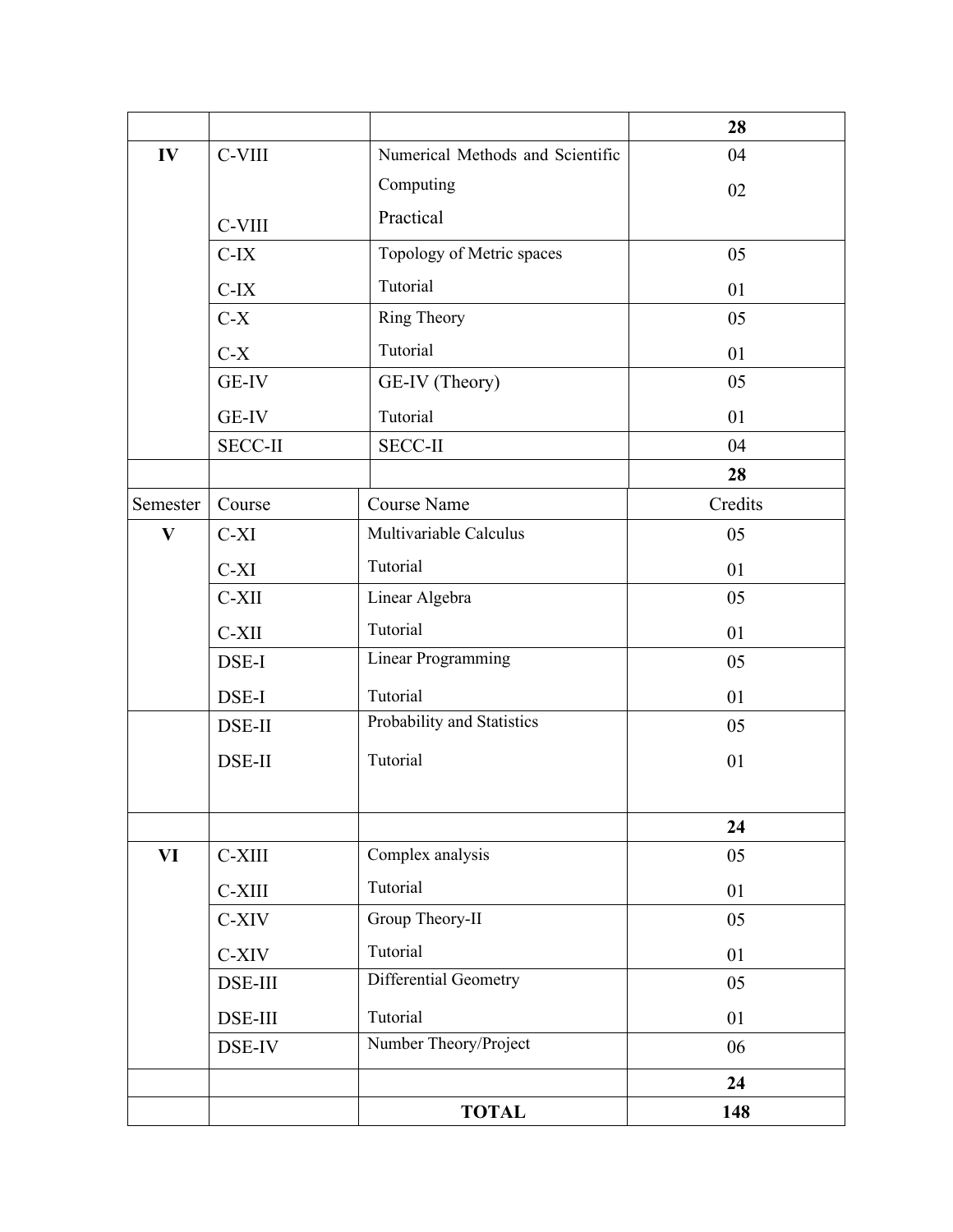### **B.A./B.SC.(HONOURS)-MATHEMATICS**

### **HONOURS PAPERS:**

Core course – 14 papers Discipline Specific Elective  $-4$  papers (out of the 5 papers suggested) Generic Elective for non Mathematics students – 4 papers. Incase University offers 2 subjects as GE, then papers 1 and 2 will be the GE paper. Marks per paper – For practical paper: Mid term : 15 marks, End term : 60 marks, Practical- 25 marks For non practical paper: Mid term : 20 marks, End term : 80 marks Total – 100 marks Credit per paper –  $6$ Teaching hours per paper – Practical paper-40 hours theory classes + 20 hours Practical classes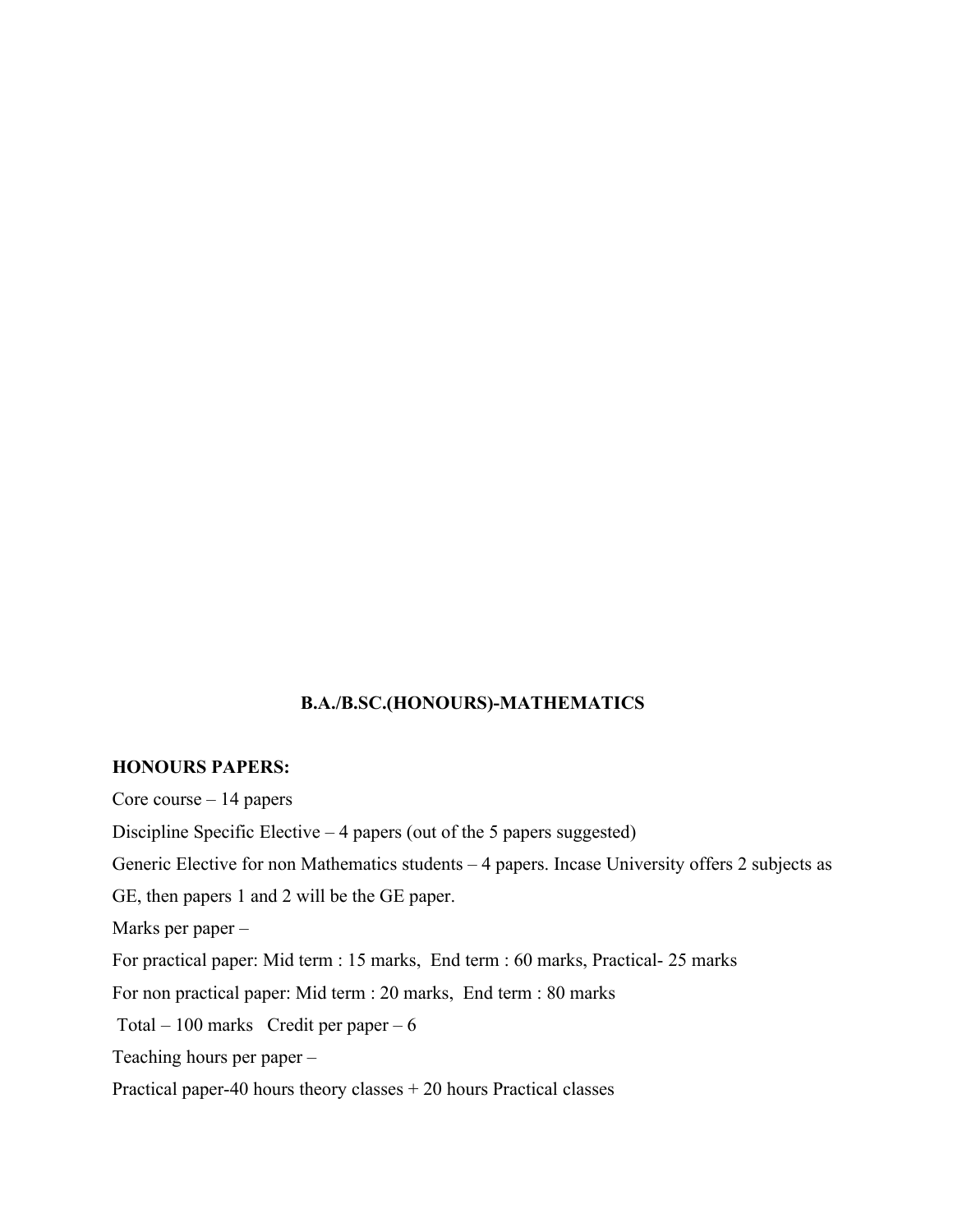Non Practical paper-50 hours theory classes + 10 hours tutorial

# **CORE PAPER-1 CALCULUS**

**Objective:** The main emphasis of this course is to equip the student with necessary analytic and technical skills to handle problems of mathematical nature as well as practical problems. More precisely, main target of this course is to explore the different tools for higher order derivatives, to plot the various curves and to solve the problems associated with differentiation and integration of vector functions.

**Expected Outcomes:** After completing the course, students are expected to be able to use Leibnitz's rule to evaluate derivatives of higher order, able to study the geometry of various types of functions, evaluate the area, volume using the techniques of integrations, able to identify the difference between scalar and vector, acquired knowledge on some the basic properties of vector functions.

### **UNIT-I**

Hyperbolic functions, higher order derivatives, Leibnitz rule and its applications to problems of the type  $e^{ax+b}\sin x$ ,  $e^{ax+b}\cos x$ ,  $(ax+b)^n\sin x$ ,  $(ax+b)^n\cos x$ , concavity and inflection points, asymptotes, curve tracing in Cartesian coordinates, tracing in polar coordinates of standard curves, L' Hospitals rule, Application in business ,economics and life sciences.

### **UNIT-II**

Riemann integration as a limit of sum, integration by parts, Reduction formulae, derivations and illustrations of reduction formulae of the type  $\int \sin^n x dx$ ,  $\int \cos^n x dx$ ,  $\int \tan^n x dx$ ,  $\int \sec^n x dx$ ,  $\int (\log x)^n dx$ ,  $\int \sin^n x \cos^n x dx$ ,

definite integral, integration by substitution.

### **UNIT-III**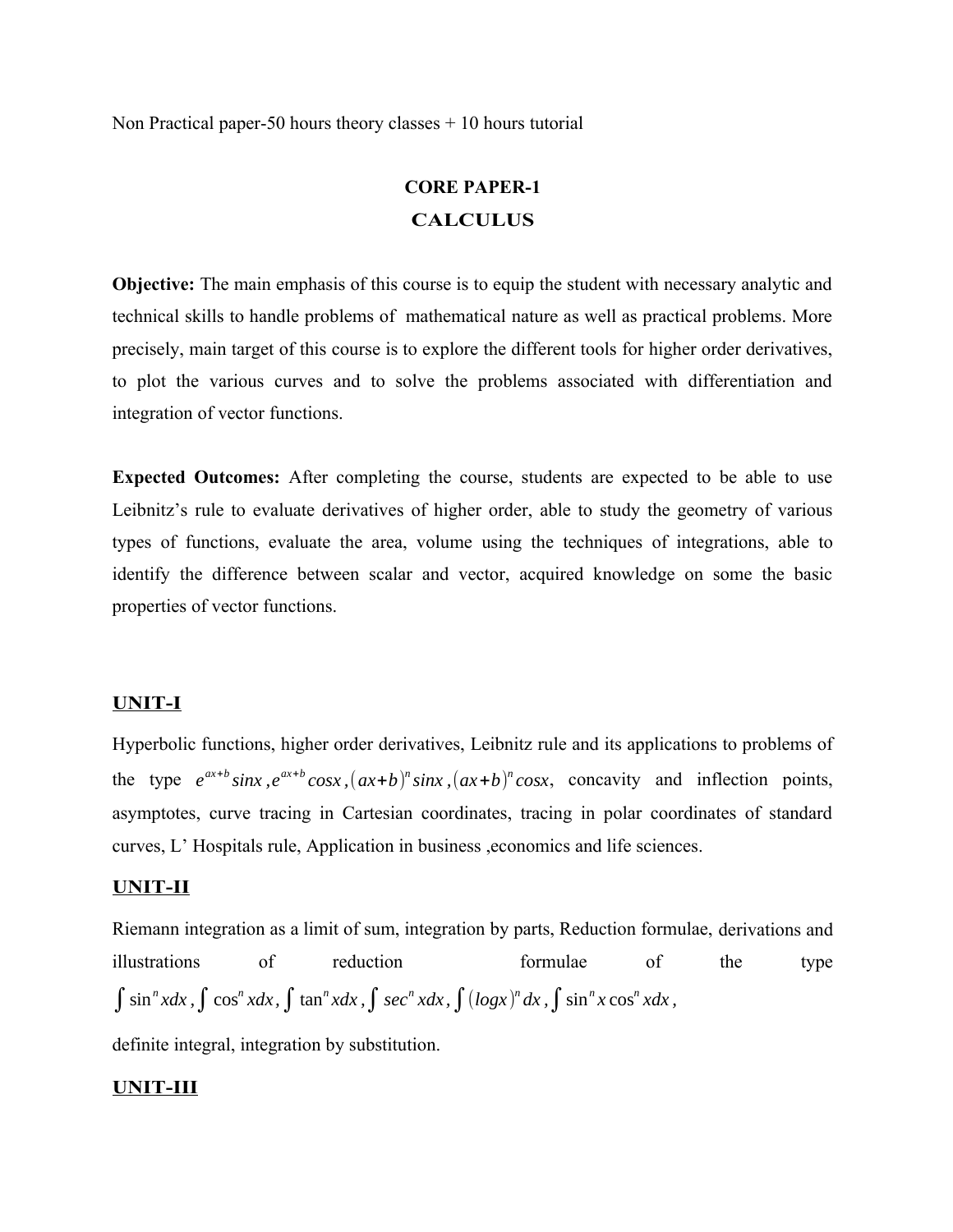Volumes by slicing, disks and washers methods, volumes by cylindrical shells, parametric equations, parameterizing a curve, arc length, arc length of parametric curves, area of surface of revolution, techniques of sketching conics, reflection properties of conics, rotation of axes and second degree equations, classification into conics using the discriminant, polar equations of conics.

### **UNIT-IV**

Triple product, introduction to vector functions, operations with vector-valued functions, limits and continuity of vector functions, differentiation and integration of vector functions, tangent and normal components of acceleration.

### **LIST OF PRACTICALS**

### **(Using any software/ MATLAB to be performed on a Computer.)**

- 1. Plotting the graphs of the functions  $e^{ax+b}$ ,  $\log(ax+b)$ ,  $1/ax+b$ ,  $\sin(ax+b)$ ,  $\cos(ax+b)$ and |*ax*+*b*|to illustrate the effect of *a* and *b* on the graph.
- 2. Plotting the graphs of the polynomial of degree 4 and 5.
- 3. Sketching parametric curves (E.g. Trochoid, cycloid, hypocycloid).
- 4. Obtaining surface of revolution of curves.
- 5. Tracing of conics in Cartesian coordinates /polar coordinates.
- 6. Sketching ellipsoid, hyperboloid of one and two sheets (using Cartesian co-ordinates).

### **BOOKS RECOMMENDED:**

- 1. H. Anton, I. Bivens and S. Davis, *Calculus*, 10thEd.,John Wiley and Sons (Asia)P. Ltd., Singapore, 2002.
- 2. Shanti Narayan, P. K. Mittal, Differential Calculus, S. Chand, 2014.
- 3. Shanti Narayan, P. K. Mittal, Integral Calculus, S. Chand, 2014.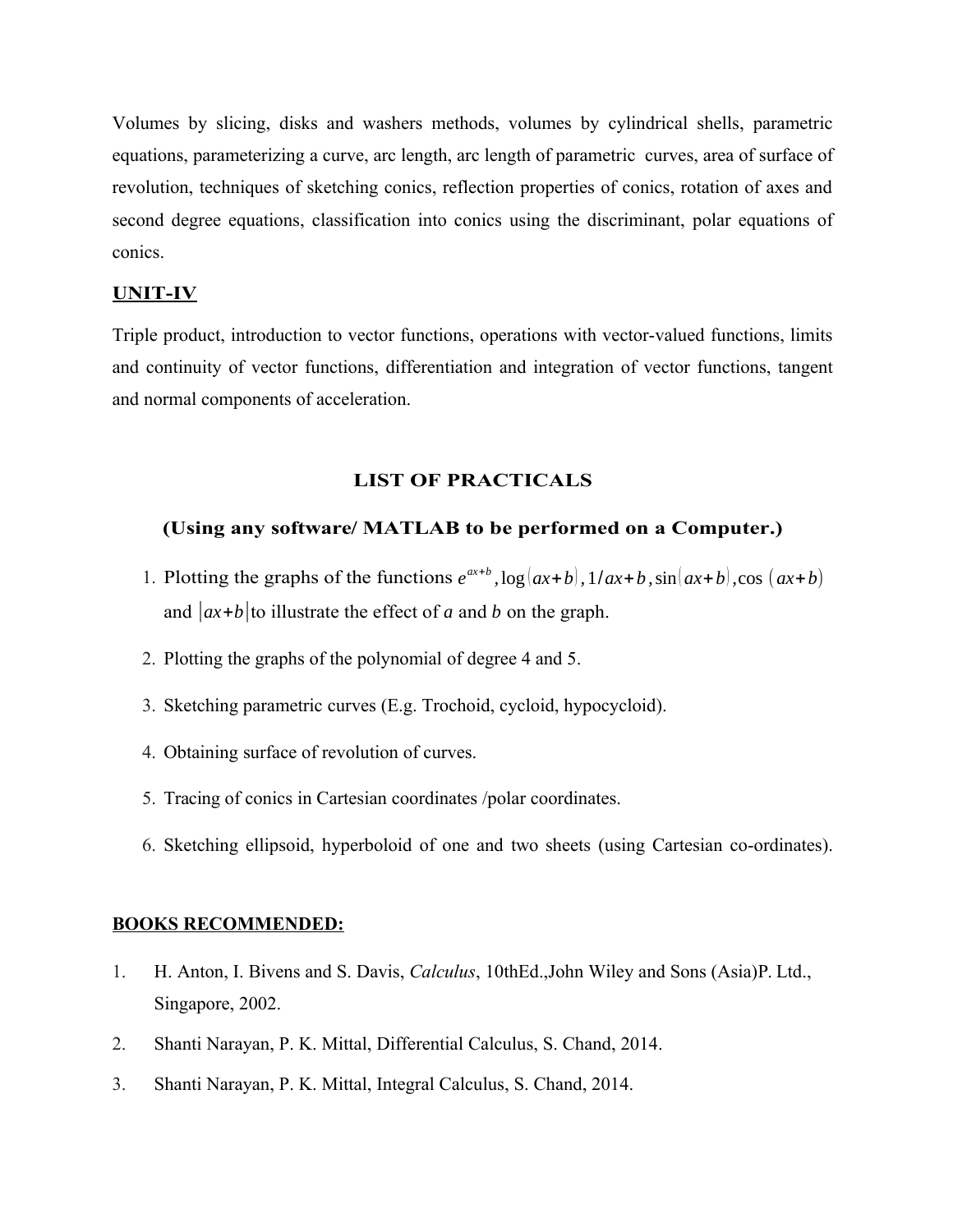### **BOOKS FOR REFERNCE:**

1. James Stewart, Single Variable Calculus, Early Transcendentals, Cengage Learning, 2016.

2. G.B. Thomas and R.L. Finney, *Calculus*, 9th Ed., Pearson Education, Delhi,2005.

### **CORE PAPER-II**

### **DISCRETE MATHEMATICS**

**Objective:** This is a preliminary course for the basic courses in mathematics and all its applications. The objective is to acquaint students with basic counting principles, set theory and logic, matrix theory and graph theory.

**Expected Outcomes:** The acquired knowledge will help students in simple mathematical modeling. They can study advance courses in mathematical modeling, computer science, statistics, physics, chemistry etc.

### **UNIT-I**

 Sets, relations, Equivalence relations, partial ordering, well ordering, axiom of choice, Zorn's lemma, Functions, cardinals and ordinals, countable and uncountable sets, statements, compound statements, proofs in Mathematics, Truth tables, Algebra of propositions, logical arguments, Well-ordering property of positive integers, Division algorithm, Divisibility and Euclidean algorithm, Congruence relation between integers, modular arithmetic, Chinese remainder theorem, Fermat's little theorem.

#### **UNIT-II**

Principles of Mathematical Induction, pigeonhole principle, principle of inclusion and exclusion Fundamental Theorem of Arithmetic, permutation combination circular permutations binomial and multinomial theorem, Recurrence relations, generating functions, generating function from recurrence relations.

### **UNIT-III**

Matrices, algebra of matrices, determinants, fundamental properties, minors and cofactors, product of determinant, adjoint and inverse of a matrix, Rank and nullity of a matrix,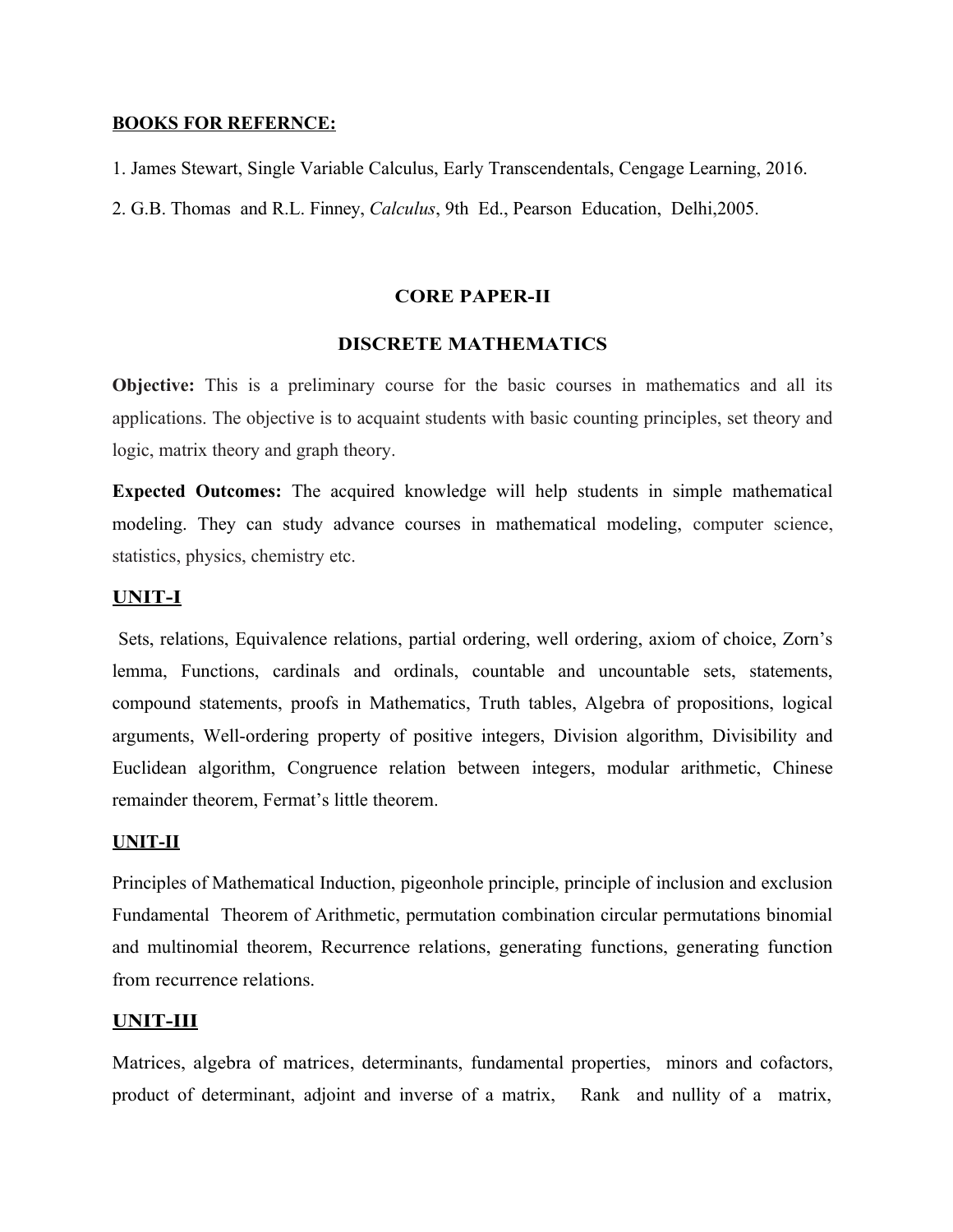Systems of linear equations, row reduction and echelon forms, solution sets of linear systems, applications of linear systems, Eigen values, Eigen vectors of a matrix.

### **UNIT-IV**

Graph terminology, types of graphs, sub-graphs, isomorphic graphs, Adjacency and incidence matrices, Paths, Cycles and connectivity, Eulerian and Hamiltonian paths, Planar graphs.

### **BOOKS RECOMMENDED:**

- 1. Edgar G. Goodaire and Michael M. Parmenter, Discrete Mathematics with Graph Theory, 3rd Ed., Pearson Education (Singapore) P. Ltd., Indian Reprint, 2005.
- 2. Kenneth Rosen Discrete mathematics and its applications Mc Graw Hill Education 7<sup>th</sup> edition.
- 3. V Krishna Murthy, V. P. Mainra, J. L. Arora, An Introduction to Linear Algebra, Affiliated East-West Press Pvt. Ltd.

### **BOOKS FOR REFERENCE:**

**1.** J. L. Mott, A. Kendel and T.P. Baker: Discrete mathematics for Computer Scientists and Mathematicians, Prentice Hall of India Pvt Ltd, 2008.

### **CORE PAPER-III**

### **REAL ANALYSIS**

**Objective:** The objective of the course is to have the knowledge on basic properties of the field of real numbers, studying Bolzano-Weierstrass Theorem , sequences and convergence of sequences, series of real numbers and its convergence etc. This is one of the core courses essential to start doing mathematics.

**Expected Outcome:** On successful completion of this course, students will be able to handle fundamental properties of the real numbers that lead to the formal development of real analysis and understand limits and their use in sequences, series, differentiation and integration. Students will appreciate how abstract ideas and rigorous methods in mathematical analysis can be applied to important practical problems.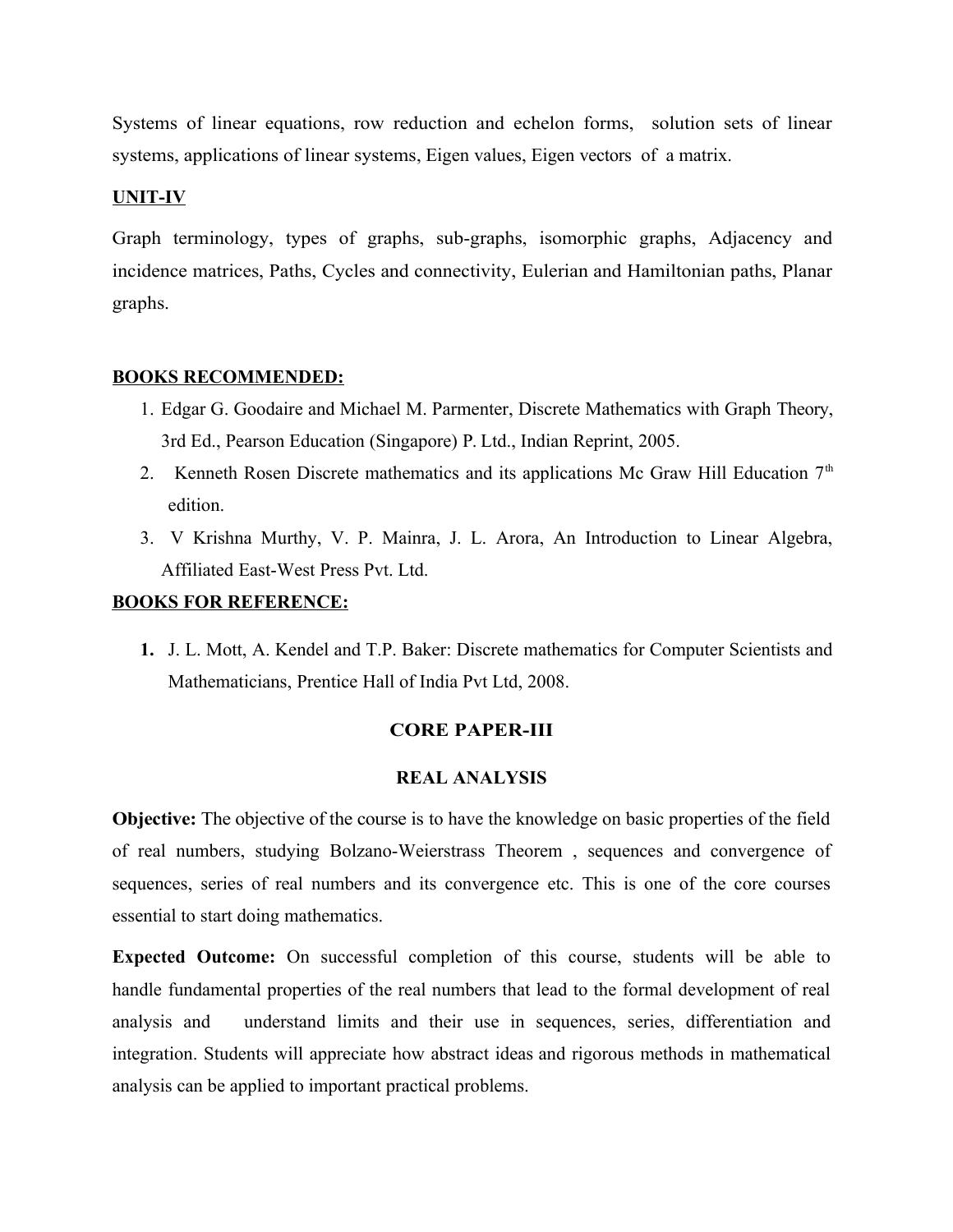### **UNIT-I**

Review of Algebraic and Order Properties of *R, ε*-neighborhood of a point in *R,* Bounded above sets, Bounded below sets, Bounded Sets, Unbounded sets, Suprema and Infima, The Completeness Property of *R,* The Archimedean Property, Density of Rational (and Irrational) numbers in *R.*, Intervals, Interior point, Open Sets, Closed sets, , Limit points of a set, Illustrations of Bolzano-Weierstrass theorem for sets, closure, interior and boundary of a set.

### **UNIT-II**

Sequences and Subsequences, Bounded sequence, Convergent sequence, Limit of a sequence. Limit Theorems, Monotone Sequences,. Divergence Criteria, Bolzano Weierstrass Theorem for Sequences, Cauchy sequence, Cauchy's Convergence Criterion. Infinite series, convergence and divergence of infinite series, Cauchy Criterion, Tests for convergence: Comparison test, Limit Comparison test, Ratio Test, Cauchy's nth root test, Integral test, Alternating series, Leibniz test, Absolute and Conditional convergence.

### **UNIT-III**

Limits of functions (epsilon-delta approach), sequential criterion for limits, divergence criteria. Limit theorems, one sided limits, Infinite limits and limits at infinity, Continuous functions, sequential criterion for continuity & discontinuity. Algebra of continuous functions, Continuous functions on an interval, Boundedness Theorem, Maximum Minimum Theorem, Bolzano's Intermediate value theorem, location of roots theorem, preservation of intervals theorem. Uniform continuity, non-uniform continuity criteria, uniform continuity theorem, Monotone and Inverse Functions.

### **UNIT-IV**

Differentiability of a function at a point  $\&$  in an interval, Caratheodory's theorem, chain Rule, algebra of differentiable functions, Mean value theorem, interior extremum theorem. Rolle's theorem, intermediate value property of derivatives, Darboux's theorem. Applications of mean value theorem to inequalities.

### **BOOKS RECOMMENDED:**

**1.** R.G. Bartle and D. R. Sherbert, Introduction to Real Analysis (3<sup>rd</sup> Edition), John Wiley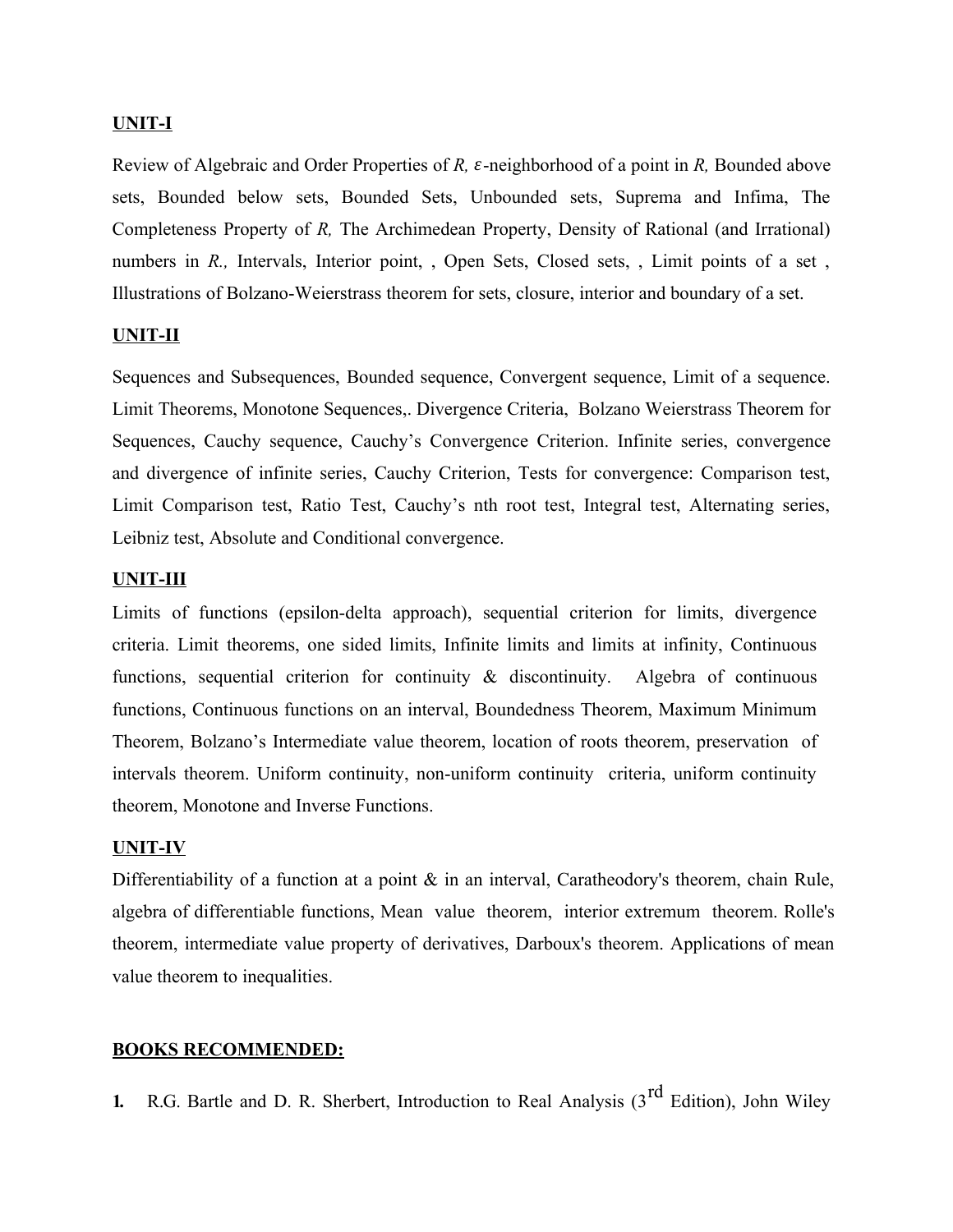and Sons (Asia) Pvt. Ltd., Singapore,2002.

**2.** G. Das and S. Pattanayak, Fundamentals of Mathematical Analysis, TMH Publishing Co.

### **BOOKS FOR REFERENCE:**

- 1. S.C. Mallik and S. Arora-Mathematical Analysis, New Age International Publications.
- 2. A.Kumar, S. Kumaresan, *A basic course in Real Analysis*, CRC Press, 2014.
- 3. Brian S. *Thomson*, Andrew. M. *Bruckner*, and Judith B. *Bruckner*, *Elementary Real Analysis,* Prentice Hall,2001.
- 4. Gerald G. Bilodeau, Paul R. Thie, G.E. Keough, *An Introduction to Analysis,* Jones & Bartlett, Second Edition, 2010.

### **CORE PAPER-IV**

### **DIFFERENTIAL EQUATIONS**

**Objective:** Differential Equations introduced by Leibnitz in 1676 models almost all Physical, Biological, Chemical systems in nature. The objective of this course is to familiarize the students with various methods of solving differential equations and to have a qualitative applications through models. The students have to solve problems to understand the methods.

**Expected Outcomes:** A student completing the course is able to solve differential equations and is able to model problems in nature using Ordinary Differential Equations. This is also prerequisite for studying the course in Partial Differential Equations and models dealing with Partial Differential Equations.

### **UNIT-I**

Differential equations and mathematical models, General, Particular, explicit, implicit and singular solutions of a differential equation. Exact differential equations and integrating factors, separable equations and equations reducible to this form, linear equations and Bernoulli's equation, special integrating factors and transformations.

#### **UNIT-II**

Introduction to compartmental models, Exponential decay radioactivity (case study of detecting art forgeries), lake pollution model (with case study of Lake Burley Griffin), drug assimilation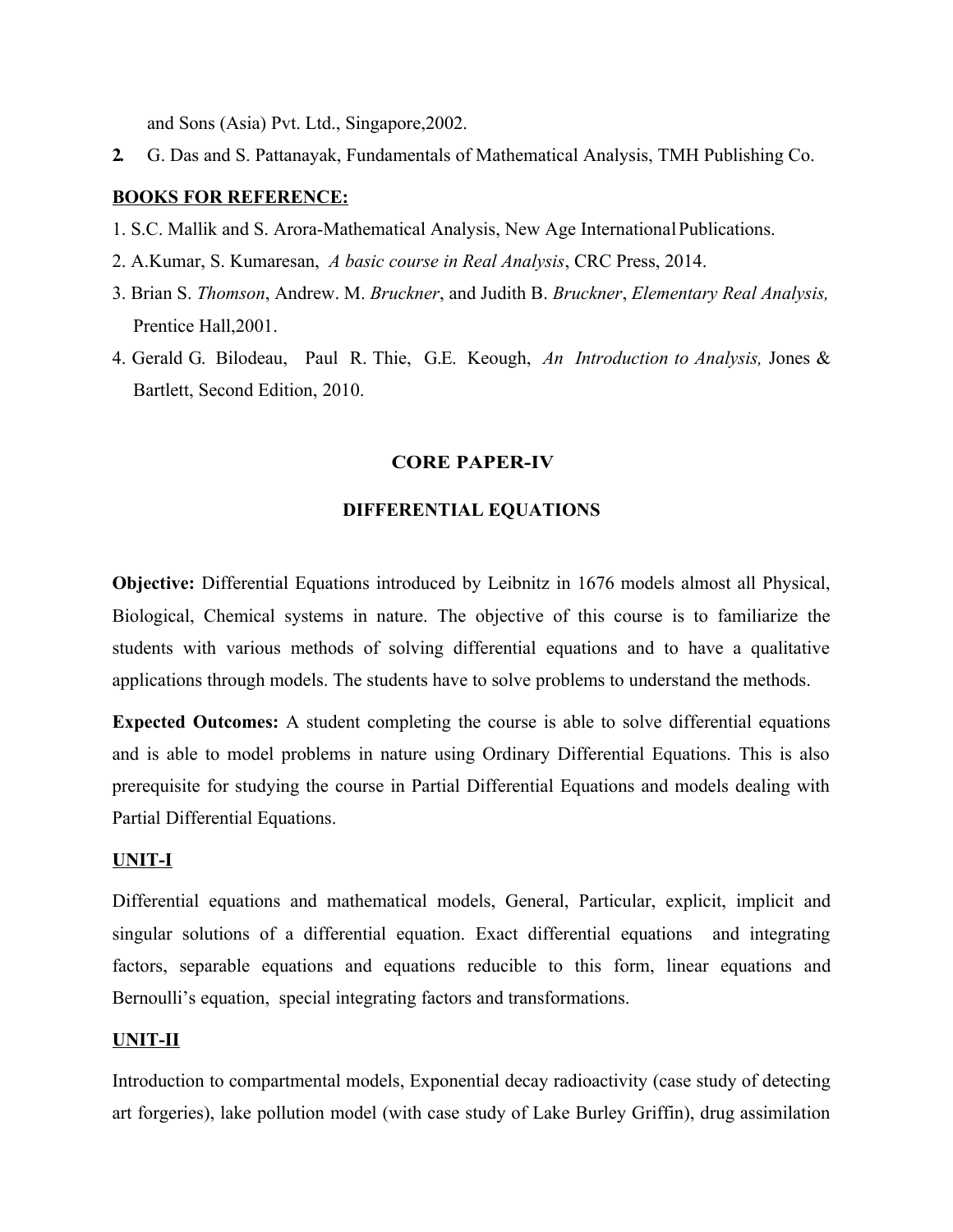into the blood (case study of dull, dizzy and dead), exponential growth of population, Density dependent growth, Limited growth with harvesting.

### **UNIT-III**

General solution of homogeneous equation of second order, principle of superposition, Wronskian, its properties and applications, method of undetermined coefficients, Method of variation of parameters, Linear homogeneous and non-homogeneous equations of higher order with constant coefficients, Euler's equation.

### **UNIT-IV**

Equilibrium points, Interpretation of the phase plane, predatory-pray model and its analysis, epidemic model of influenza and its analysis, battle model and its analysis.

### **Practical / Lab work to be performed on a computer:**

Modeling of the following problems using *Matlab / Mathematica / Maple* etc.

- 1. Plotting of second & third order solution family of differential equations.
- 2. Growth & Decay model (exponential case only).
- 3. (a) Lake pollution model (with constant/seasonal flow and pollution concentration)/
	- (b) Case of single cold pill and a course of cold pills.
	- (c) Limited growth of population (with and without harvesting).
- 4. (a) Predatory- prey model (basic volterra model, with density dependence, effect of DDT, two prey one predator).

(b) Epidemic model of influenza (basic epidemic model, contagious for life, disease with carriers).

- (c) Battle model (basic battle model, jungle warfare, long range weapons).
- 5. Plotting of recursive sequences.

### **BOOKS RECOMMENDED:**

1. J. Sinha Roy and S Padhy: A course of Ordinary and Partial differential equation Kalyani Publishers, New Delhi.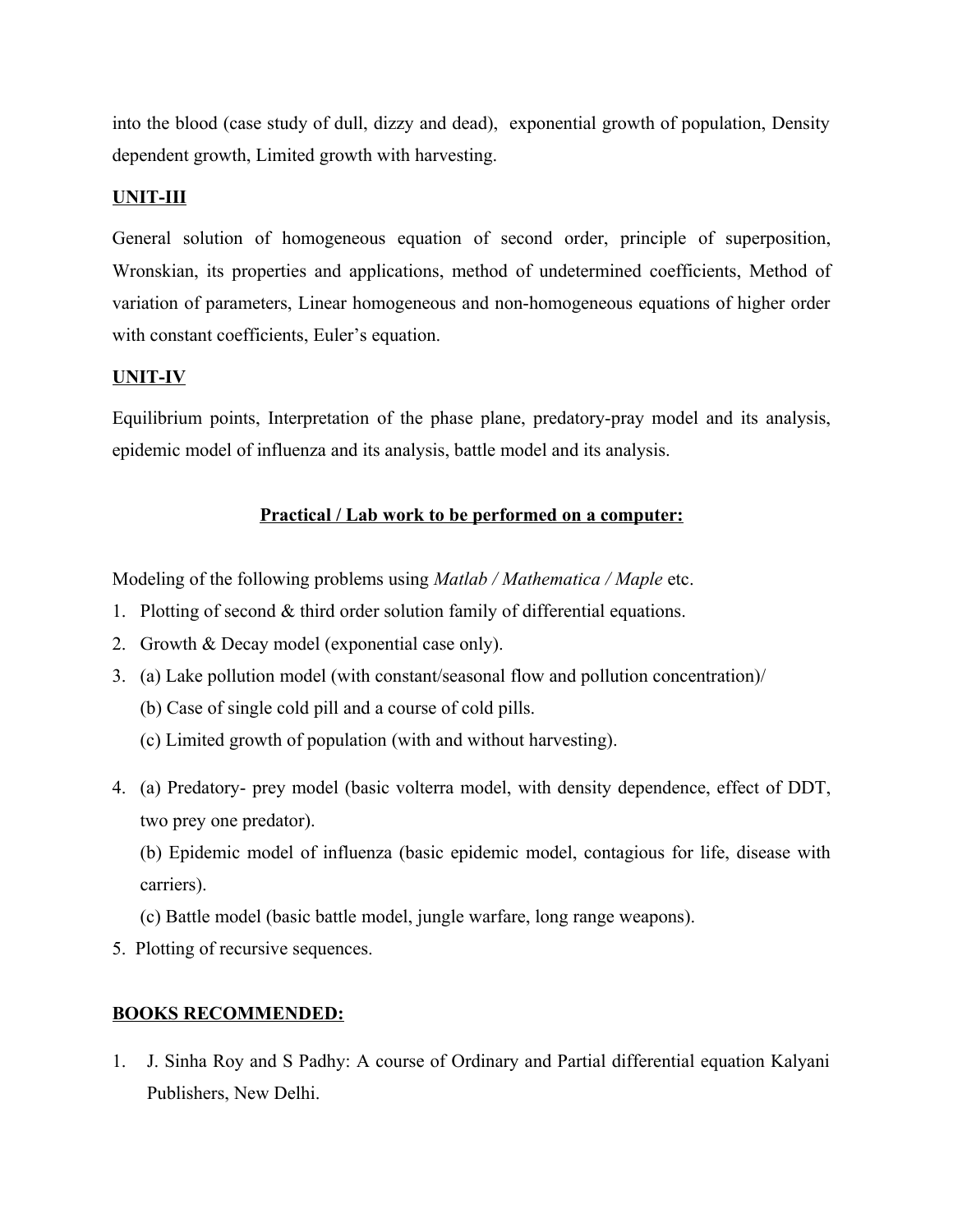2. Belinda Barnes and Glenn R. Fulford, *Mathematical Modeling with Case Studies, A Differential Equation Approach using Maple and Matlab,* 2ndEd., Taylor and Francis group, London and New York,2009.

### **BOOKS FOR REFERENCE:**

1. Simmons G F, Differential equation, Tata Mc Graw Hill, 1991.

2. Martin Braun, Differential Equations and their Applications, Springer International, Student Ed.

3. S. L. Ross, Differential Equations, 3rd Edition, John Wiley and Sons, India.

4. C.Y. Lin, Theory and Examples of Ordinary Differential Equations, World Scientific, 2011.

## **CORE PAPER-V THEORY OF REAL FUNCTIONS**

**Objective:** The objective of the course is to have knowledge on limit theorems on functions, limits of functions, continuity of functions and its properties, uniform continuity, differentiability of functions, algebra of functions and Taylor's theorem and, its applications. The student how to deal with real functions and understands uniform continuity, mean value theorems.

**Expected Outcome**: On the completion of the course, students will have working knowledge on the concepts and theorems of the elementary calculus of functions of one real variable. They will work out problems involving derivatives of function and their applications. They can use derivatives to analyze and sketch the graph of a function of one variable, can also obtain absolute value and relative extrema of functions. This knowledge is basic and students can take all other analysis courses after learning this course.

### **UNIT-I**

L' Hospital's Rules, other Intermediate forms, Cauchy's mean value theorem, Taylor's theorem with Lagrange's form of remainder, Taylor's theorem with Cauchy's form of remainder, application of Taylor's theorem to convex functions, Relative extreme, Taylor's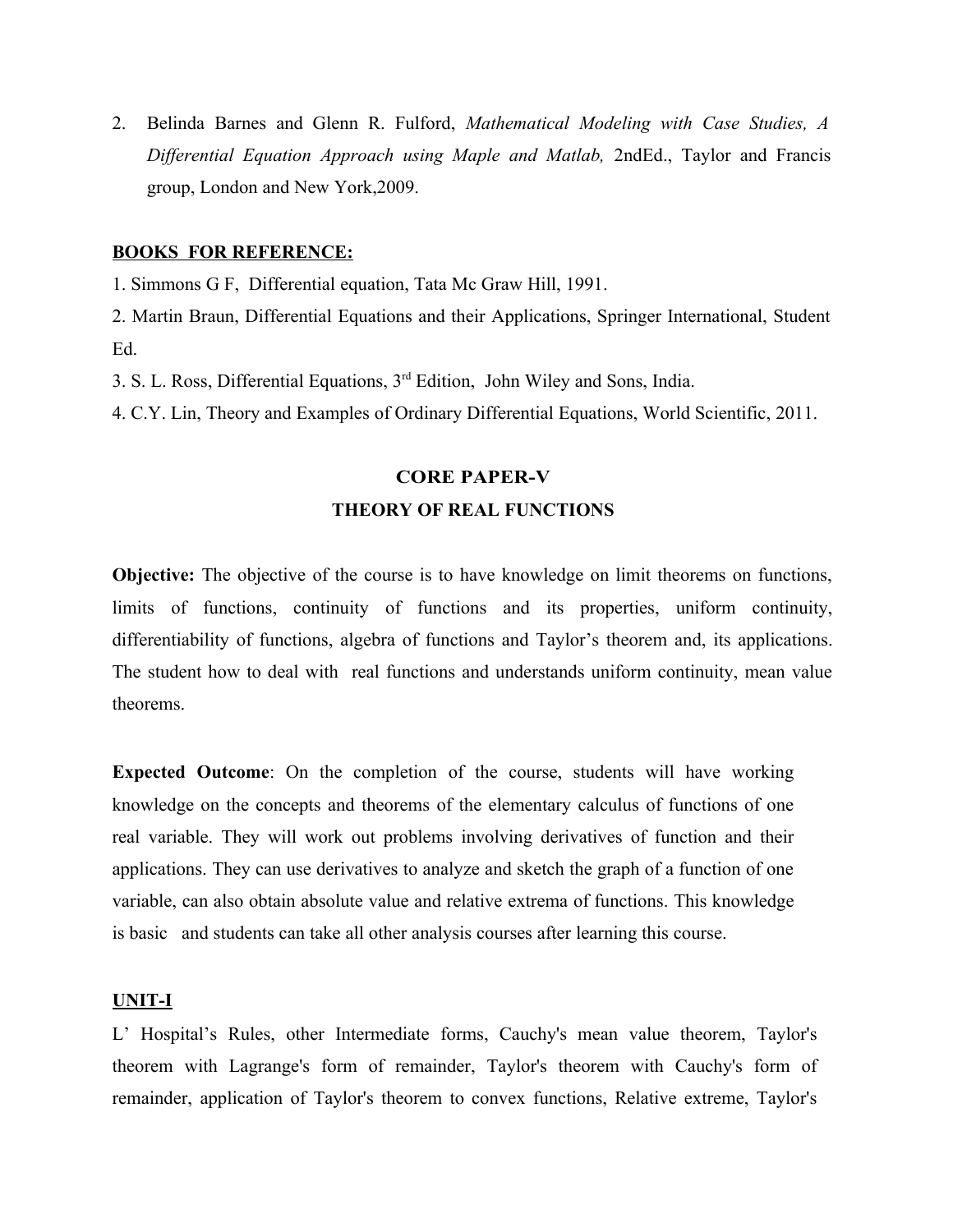series and Maclaurin's series, expansions of exponential and trigonometric functions.

### **UNIT-II**

Riemann integration; inequalities of upper and lower sums; Riemann conditions of integrability. Riemann sum and definition of Riemann integral through Riemann sums; equivalence of two definitions; Riemann integrability of monotone and continuous functions; Properties of the Riemann integral; definition and integrability of piecewise continuous and monotone functions. Intermediate Value theorem for Integrals; Fundamental theorems of Calculus.

### **UNIT-III**

Improper integrals: Convergence of Beta and Gamma functions. Pointwise and uniform convergence of sequence of functions, uniform convergence, Theorems on continuity, derivability and integrability of the limit function of a sequence of functions**.**

### **UNIT-IV**

 Series of functions; Theorems on the continuity and derivability of the sum function of a series of functions; Cauchy criterion for uniform convergence and Weierstrass M-Test Limit superior and Limit inferior, Power series, radius of convergence, Cauchy Hadamard Theorem, Differentiation and integration of power series; Abel's Theorem; Weierstrass Approximation Theorem.

### **BOOKS RECOMMENDED:**

- 1. R.G. Bartle & D. R. Sherbert, Introduction to Real Analysis, John Wiley &Sons.
- 2. G. Das and S. Pattanayak, *Fundamentals of mathematics analysis*, TMH Publishing  $Co<sub>1</sub>$
- 3. S. C. Mallik and S. Arora, *Mathematical analysis*, New Age International Ltd., New Delhi.

### **BOOK FOR REFERENCES:**

- 1. A. Kumar, S. Kumaresan, *A basic course in Real Analysis*, CRC Press, 2014
- 2. K. A. Ross, *Elementary analysis: the theory of calculus*, Undergraduate Texts in Mathematics, Springer (SIE), Indian reprint, 2004A.Mattuck, Introduction toAnalysis, Prentice Hall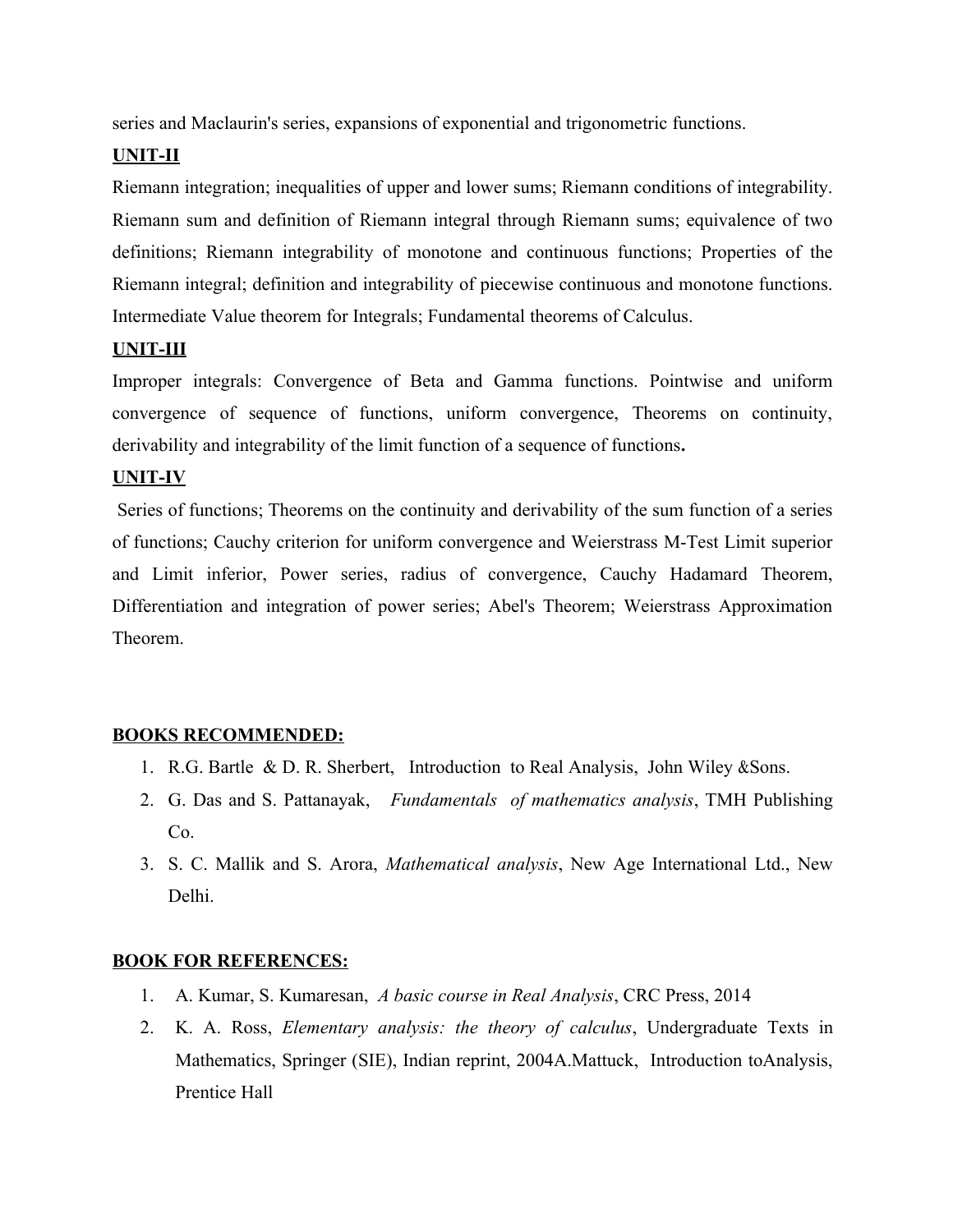3. Charles G. Denlinger, *Elements of real analysis*, Jones and Bartlett (Student Edition), 2011.

## **CORE PAPER-VI GROUP THEORY-I**

**Objective:** Group theory is one of the building blocks of modern algebra. Objective of this course is to introduce students to basic concepts of group theory and examples of groups and their properties. This course will lead to future basic courses in advanced mathematics, such as Group theory-II and ring theory.

**Expected Outcomes:** A student learning this course gets idea on concept and examples of groups and their properties . He understands cyclic groups, permutation groups, normal subgroups and related results. After this course he can opt for courses in ring theory, field theory, commutative algebras, linear classical groups etc. and can be apply this knowledge to problems in physics, computer science, economics and engineering.

### **UNIT-I**

Symmetries of a square, Dihedral groups, definition and examples of groups including permutation groups and quaternion groups (illustration through matrices), elementary properties of groups, Subgroups and examples of subgroups, centralizer, normalizer, center of a group,

### **UNIT-II**

Product of two subgroups, Properties of cyclic groups, classification of subgroups of cyclic groups, Cycle notation for permutations, properties of permutations, even and odd permutations, alternating group,

### **UNIT-III**

Properties of cosets, Lagrange's theorem and consequences including Fermat's Little theorem, external direct product of a finite number of groups, normal subgroups, factor groups.

### **UNIT-IV**

Cauchy's theorem for finite abelian groups, group homomorphisms, properties of homomorphisms, Cayley's theorem, properties of isomorphisms, first, second and third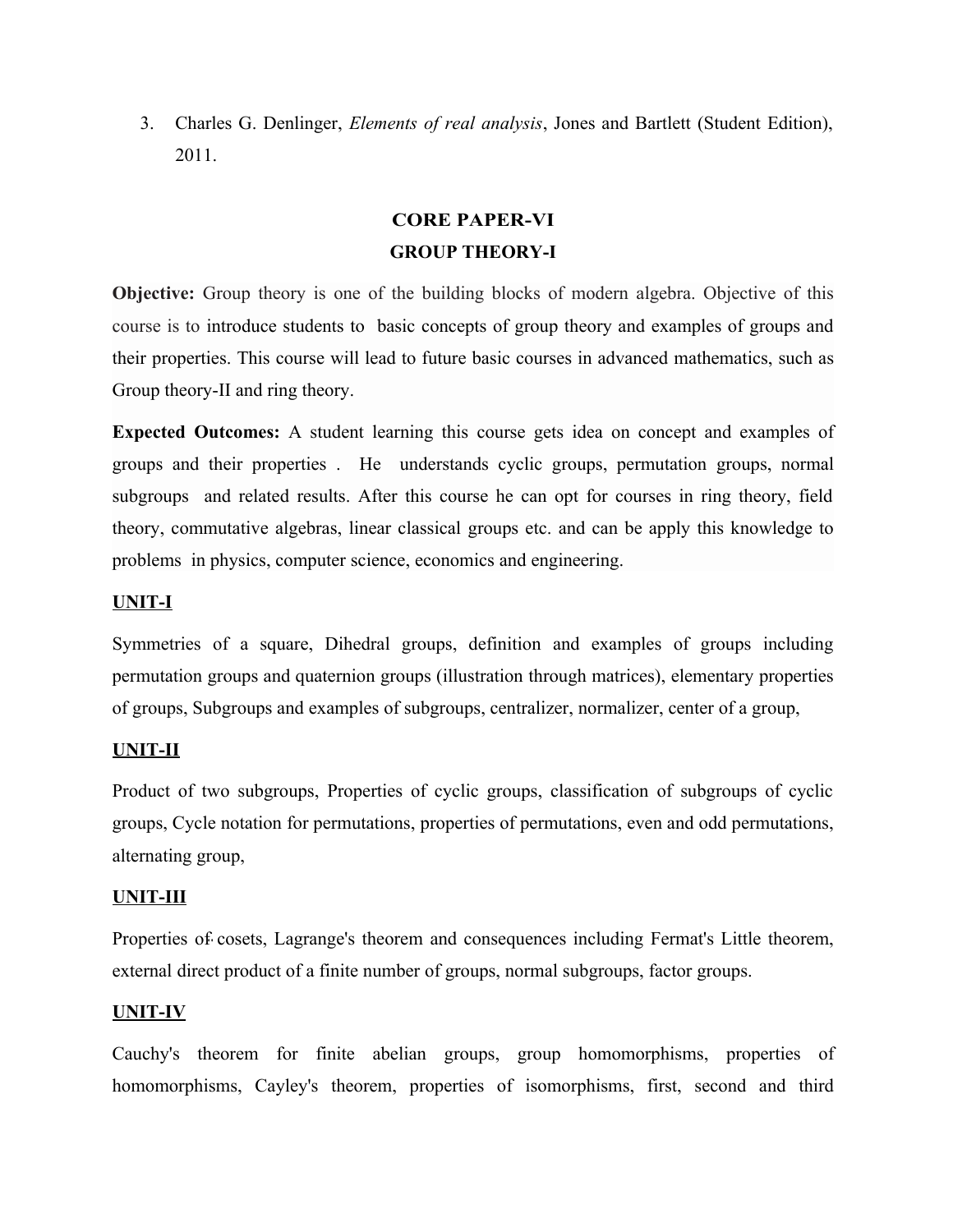isomorphism theorems.

### **BOOKS RECOMMENDED:**

- 1. Joseph A. Gallian, *Contemporary Abstract Algebra* (4th Edition), Narosa Publishing House, New Delhi
- 2. John B. Fraleigh, *A First Course in Abstract Algebra,* 7th Ed., Pearson, 2002.

### **BOOK FOR REFERENCES:**

- 1. M. *Artin, Abstract Algebra,* 2nd Ed., Pearson, 2011.
- 2. Joseph 1. Rotman, *An Introduction to the Theory of Groups,* 4th Ed., Springer Verlag, 1995.
- 3. I. N. Herstein, *Topics in Algebra,* Wiley Eastern Limited, India, 1975.

### **CORE PAPER-VII**

### **PARTIAL DIFFERENTIAL EQUATIONS AND SYSTEM OF ODEs**

**Objective:** The objective of this course is to understand basic methods for solving Partial Differential Equations of first order and second order. In the process, students will be exposed to Charpit's Method, Jacobi Method and solve wave equation, heat equation, Laplace Equation etc. They will also learn classification of Partial Differential Equations and system of ordinary differential equations.

**Expected Outcomes:** After completing this course, a student will be able to take more courses on wave equation, heat equation, diffusion equation, gas dynamics, non linear evolution equations etc. All these courses are important in engineering and industrial applications for solving boundary value problem.

### **UNIT-I**

Partial Differential Equations - Basic concepts and Definitions, Mathematical Problems. First-Order Equations: Classification, Construction and Geometrical Interpretation. Method of Characteristics for obtaining General Solution of Quasi Linear Equations. Canonical Forms of First-order Linear Equations. Method of Separation of Variables for solving first order partial differential equations.

### **UNIT-II**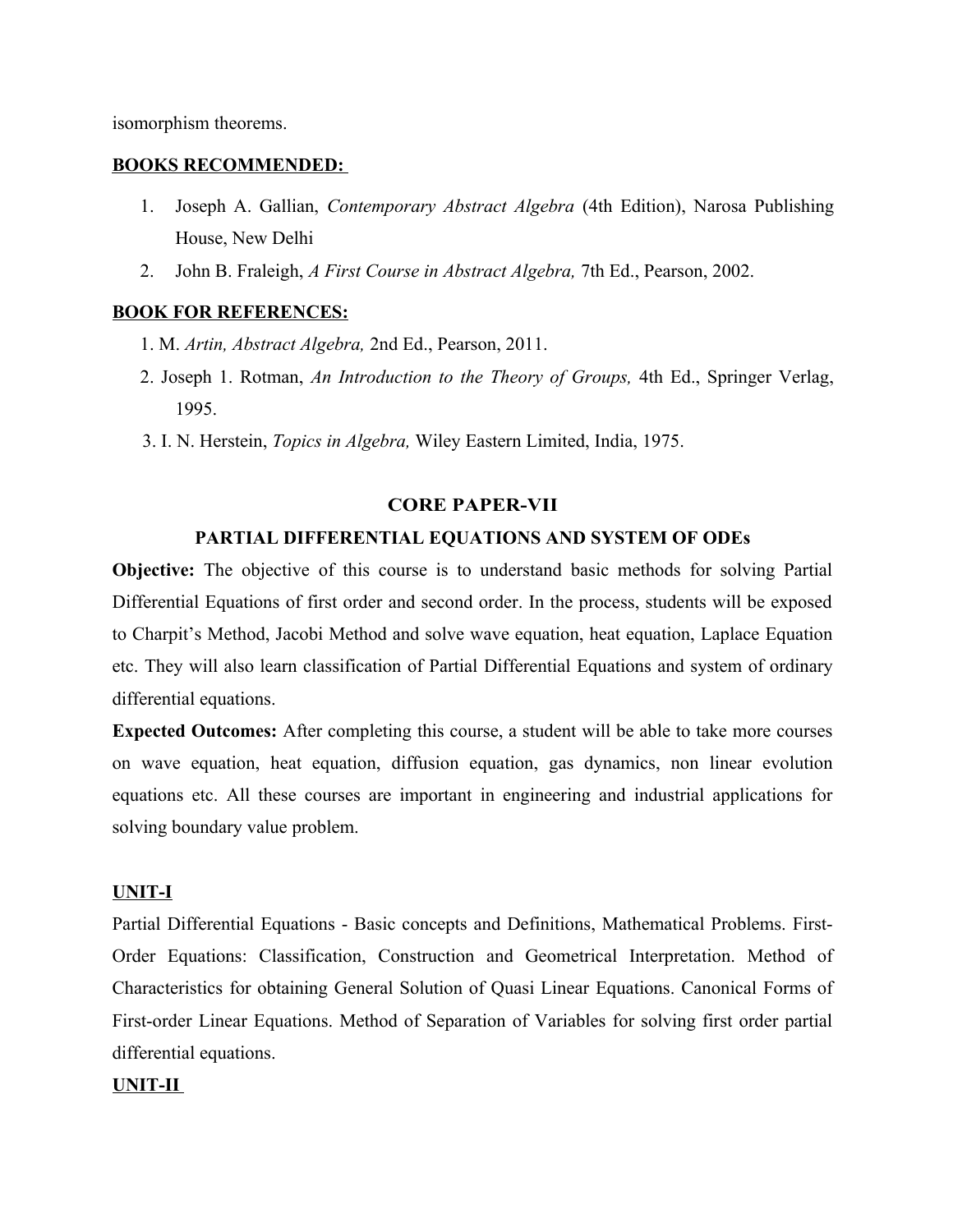Derivation of Heat equation, Wave equation and Laplace equation. Classification of second order linear equations as hyperbolic, parabolic or elliptic. Reduction of second order Linear Equations to canonical forms.

### **UNIT-III**

The Cauchy problem, Cauchy problem of an infinite string. Initial Boundary Value Problems, Semi-Infinite String with a fixed end, Semi-Infinite String with a Free end. Equations with nonhomogeneous boundary conditions, Non- Homogeneous Wave Equation. Method of separation of variables, Solving the Vibrating String Problem, Solving the Heat Conduction problem

### **UNIT-IV**

Systems of linear differential equations, types of linear systems, differential operators, an operator method for linear systems with constant coefficients, Basic Theory of linear systems in normal form, homogeneous linear systems with constant coefficients: Two Equations in two unknown functions, The method of successive approximations.

### **LIST OF PRACTICALS (USING ANY SOFTWARE)**

- (i) Solution of Cauchy problem for first order PDE.
- (ii) Finding the characteristics for the first order PDE.
- (iii) Plot the integral surfaces of a given first order PDE with initial data.

$$
\frac{\partial^2 u}{\partial t^2} - c \frac{\partial^2 u}{\partial y^2} = 0
$$

- (iv) Solution of wave equation ∂*t* ∂ *x* for the following associated conditions
	- (a)  $u(x, 0) = \phi(x), u_t(x)$  (x, 0) =  $\psi(x), x \in R, t > 0$
	- *(b)*  $u(x, 0) = \phi(X), u_0(x, 0) = \psi(x), u(0,t) = 0, x \in (0, \infty), t > 0$
	- (c)  $u(x, 0) = \phi(x), u_t$  {  $(x, 0) = \psi(x), u_x$   $(0,t) = 0, x \in (0,\infty), t > 0$
	- (d)  $u(x, 0) = \phi(x)$ ,  $ut(x, 0) = \psi(x)$ ,  $u(0,t) = 0$ ,  $u(l,t) = 0$ ,  $0 \le x \le l$ ,  $t > 0$

$$
\frac{\partial u}{\partial t} - \kappa \frac{\partial^2 u}{\partial x^2} = 0
$$

 (v) Solution of wave equation ∂*t* ∂ *x* for the following associated conditions

- (a)  $u(x, 0) = \phi(x)$ ,  $u(0,t) = a$ ,  $u(l, t) = b$ ,  $0 \le x \le l$ ,  $t > 0$
- (b)  $u(x, 0) = \phi(x), x \in R, 0 \le t \le T$
- *(c)*  $u(x, 0) = \phi(x), u(0,t) = a, x \in (0, \infty), t \ge 0$

#### **BOOKS RECOMMENDED :**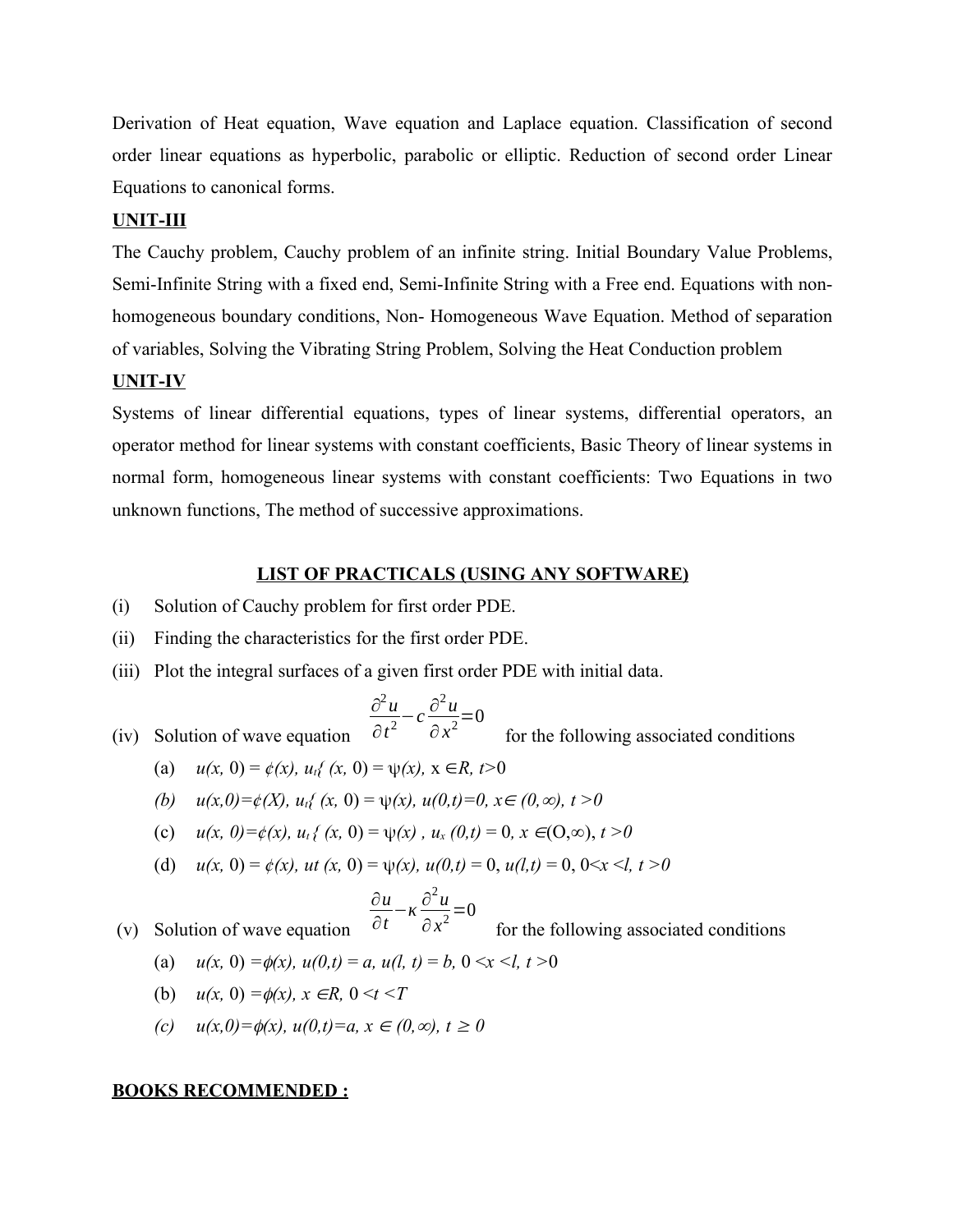- 1. Tyn Myint-U and Lokenath Debnath, *Linear Partial Differential Equations for Scientists and Engineers,* 4th edition, Birkhauser, Indian reprint, 2014.
- 2. S.L. Ross, *Differential equations,* 3rd Ed., John Wiley and Sons, India,

### **BOOK FOR REFERENCES:**

- 1. J Sinha Roy and S Padhy: A course of Ordinary and Partial differential equation Kalyani Publishers,New Delhi,
- 2. Martha L Abell, James P Braselton, *Differential equations with MATHEMATICA,* 3rd Ed., Elsevier Academic Press, 2004.
- 3. Robert C. Mc Owen: Partial Differential Equations, Pearson Education Inc.
- 4. T Amarnath: An Elementary Course in Partial Differential Equations, Narosa Publications.

# **CORE PAPER-VIII NUMERICAL METHODS AND SCIENTIFIC COMPUTING**

### **Use of Scientific Calculator is allowed.**

**Objective:** Calculation of error and approximation is a necessity in all real life, industrial and scientific computing. The objective of this course is to acquaint students with various numerical methods of finding solution of different type of problems, which arises in different branches of science such as locating roots of equations, finding solution of systems of linear equations and differential equations, interpolation, differentiation, evaluating integration.

**Expected Outcome:** Students can handle physical problems to find an approximate solution. After getting trained a student can opt for advance courses in numerical analysis in higher mathematics. Use of good mathematical software will help in getting the accuracy one need from the computer and can assess the reliability of the numerical results, and determine the effect of round off error or loss of significance.

### **UNIT-I**

Rate of convergence, Algorithms, Errors: Relative, Absolute, Round off, Truncation. Approximations in Scientific computing, Error propagation and amplification, conditioning, stability and accuracy, computer arithmetic mathematical software and libraries, visualisation,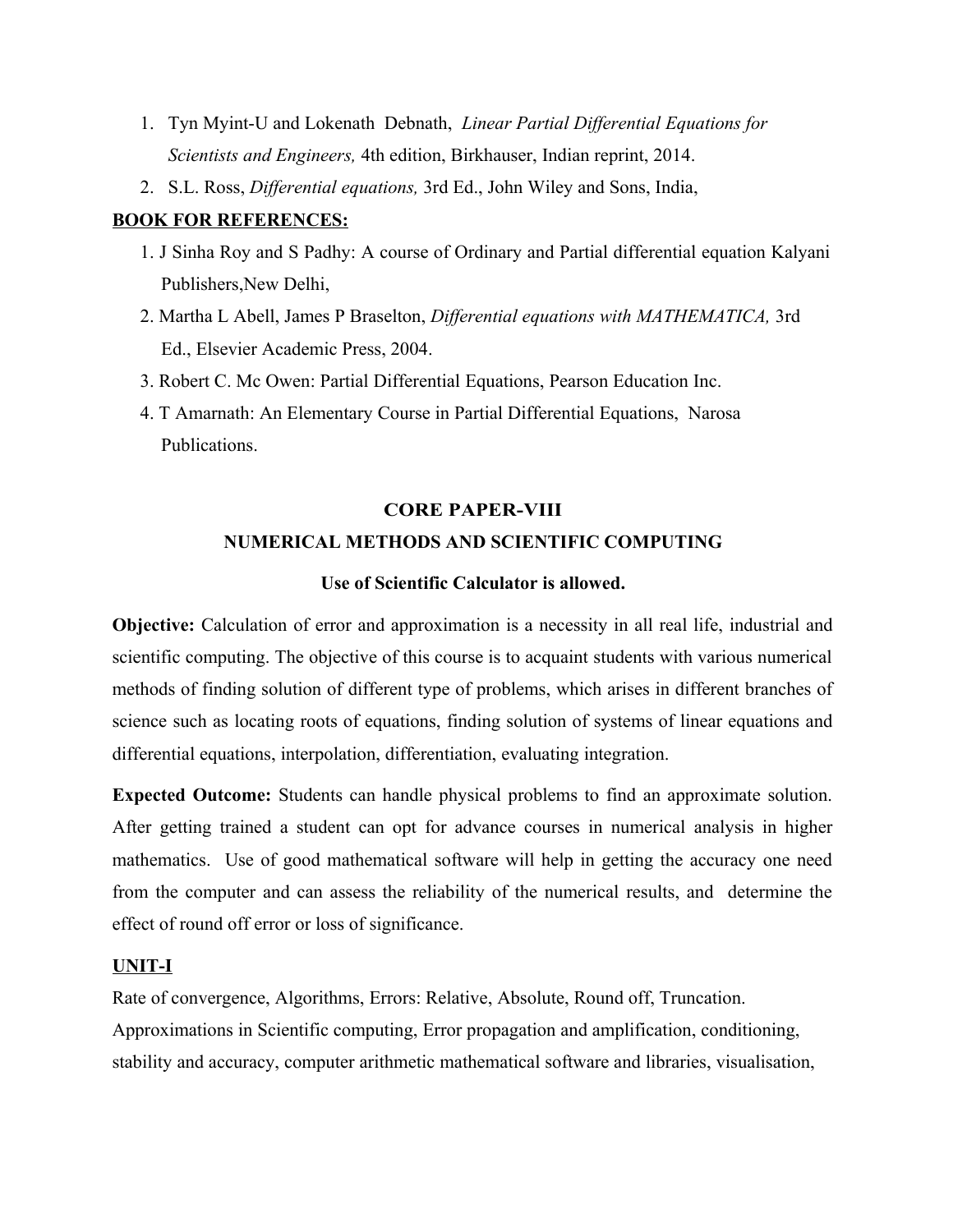Numerical solution of non-linear equations: Bisection method, Regula- Falsi method, Secant method, Newton- Raphson method, Fixed-point Iteration method.

### **UNIT-II**

Rate of convergence of the above methods. System of linear algebraic equations: Gaussian Elimination and Gauss Jordan methods. Gauss Jacobi method, Gauss Seidel method and their convergence analysis. Computing eigen-values and eigenvectors

### **UNIT-III**

Polynomial interpolation: Existence uniqueness of interpolating polynomials. Lagrange and Newtons divided difference interpolation, Error in interpolation, Central difference & averaging operators, Gauss-forward and backward difference interpolation. Hermite and Spline interpolation, piecewise polynomial interpolation.

### **UNIT-IV**

Numerical Integration: Some simple quadrature rules, Newton-Cotes rules, Trapezoidal rule, Simpsons rule, Simpsons *3/8th* rule, Numerical differentiation and integration, Chebyshev differentiation and FFT, Richard-son extrapolation.

### **PRACTICAL/LAB WORK TO BE PERFORMED ON A COMPUTER:**

Use of computer aided software (CAS), for example *Matlab / Mathematica / Maple / Maxima* etc., for developing the following Numerical programs:

- (i) Calculate the sum  $1/l + 1/2 + 1/3 + 1/4 +$  ----------+  $1/N$ .
- (ii) To find the absolute value of an integer.
- (iii) Enter- 100 integers into an array and sort them in an ascending' order.
- (iv) Any two of the following
	- (a) Bisection Method
	- (b) Newton Raphson Method
	- (c) Secant Method
	- (d) Regular Falsi Method
	- (v) Gauss-Jacobi Method
	- (vi) SOR Method or Gauss-Siedel Method
	- (vii) Lagrange Interpolation or Newton Interpolation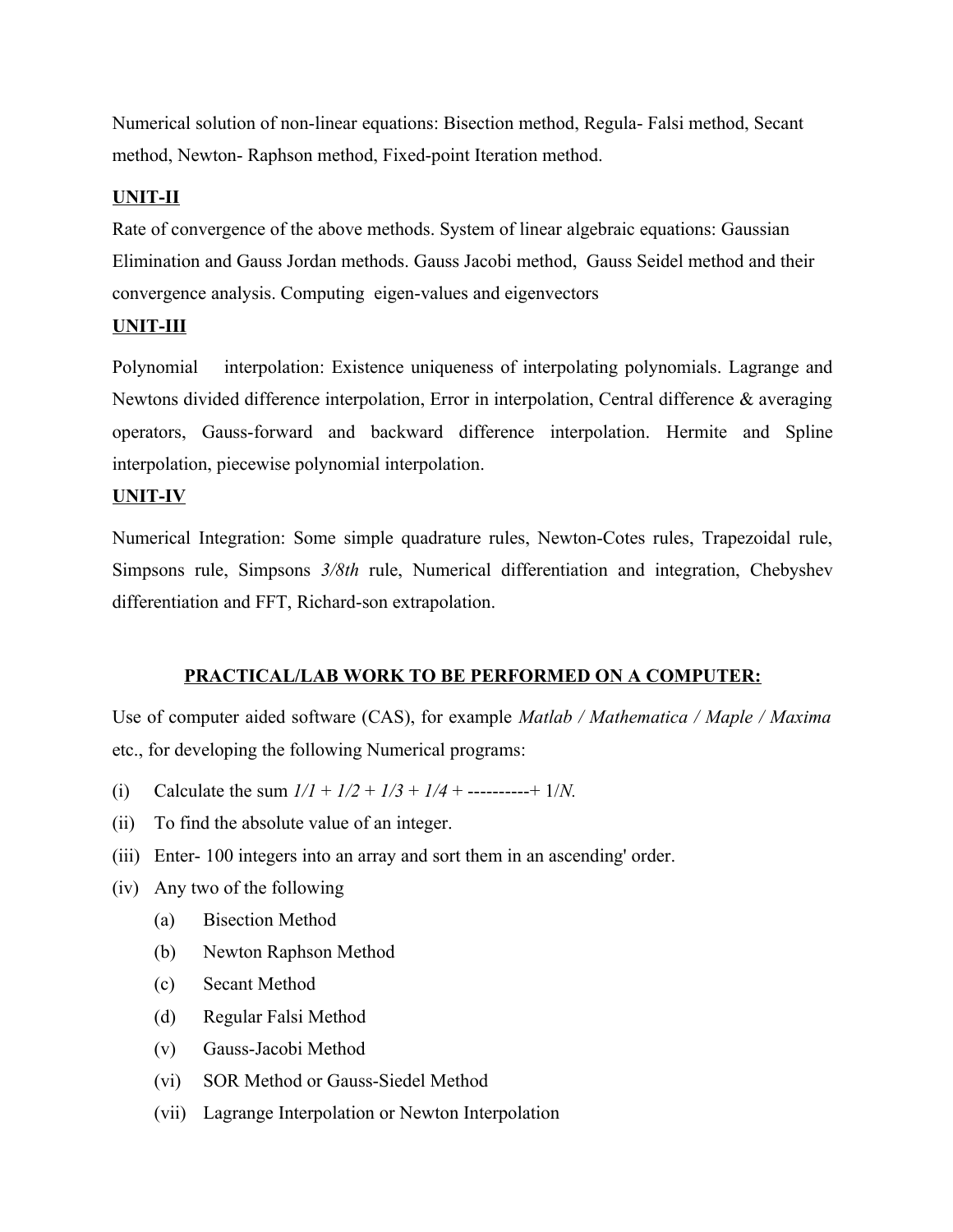(viii) Simpson's rule.

**Note:** For any of the CAS *Matlab / Mathematica / Maple / Maxima* etc., Data types-simple data types, floating data types, character data types, arithmetic operators and operator precedence, variables and constant declarations, expression, input/output, relational operators, logical operators and logical expressions, control statements and loop statements, Arrays should be introduced to the students.

### **BOOKS RECOMMENDED:**

- 1. M. K. Jain, S. R. K. Iyengar and R. K. Jain, *Numerical Methods for Scientific and Engineering Computation,* New age International Publisher, India,
- 2. Michael Heath: Scientific Computing : An introductory Survey.

### **BOOK FOR REFERENCES:**

- 1. B. Bradie, *A Friendly Introduction to Numerical Analysis,* Pearson Education, India, 2007.
- 2. Kendall E. Atkinson: An Introduction to Numerical Analysis
- 3. C. F. Gerald and P. O. Wheatley, *App.ied Numerical Analysis,* Pearson Education, India, 7 th Edition, 2008
- 4. S. D. Conte & S. de Boor: Elementary Numerical Analysis: An Algorithmic Approach.

## **CORE PAPER-IX TOPOLOGY OF METRIC SPACES**

**Objective:** This is an introductory course in topology of metric spaces. The objective of this course is to impart knowledge on open sets, closed sets, continuous functions, connectedness and compactness in metric spaces.

**Expected Outcomes:** On successful completion of the course students will learn to work with abstract topological spaces. This is a foundation course for all analysis courses in future.

### **UNIT-I**

Metric spaces, sequences in metric spaces, Cauchy sequences, complete metric spaces, open and closed balls, neighborhood, open set, interior of a set, limit point of a set, closed set, diameter of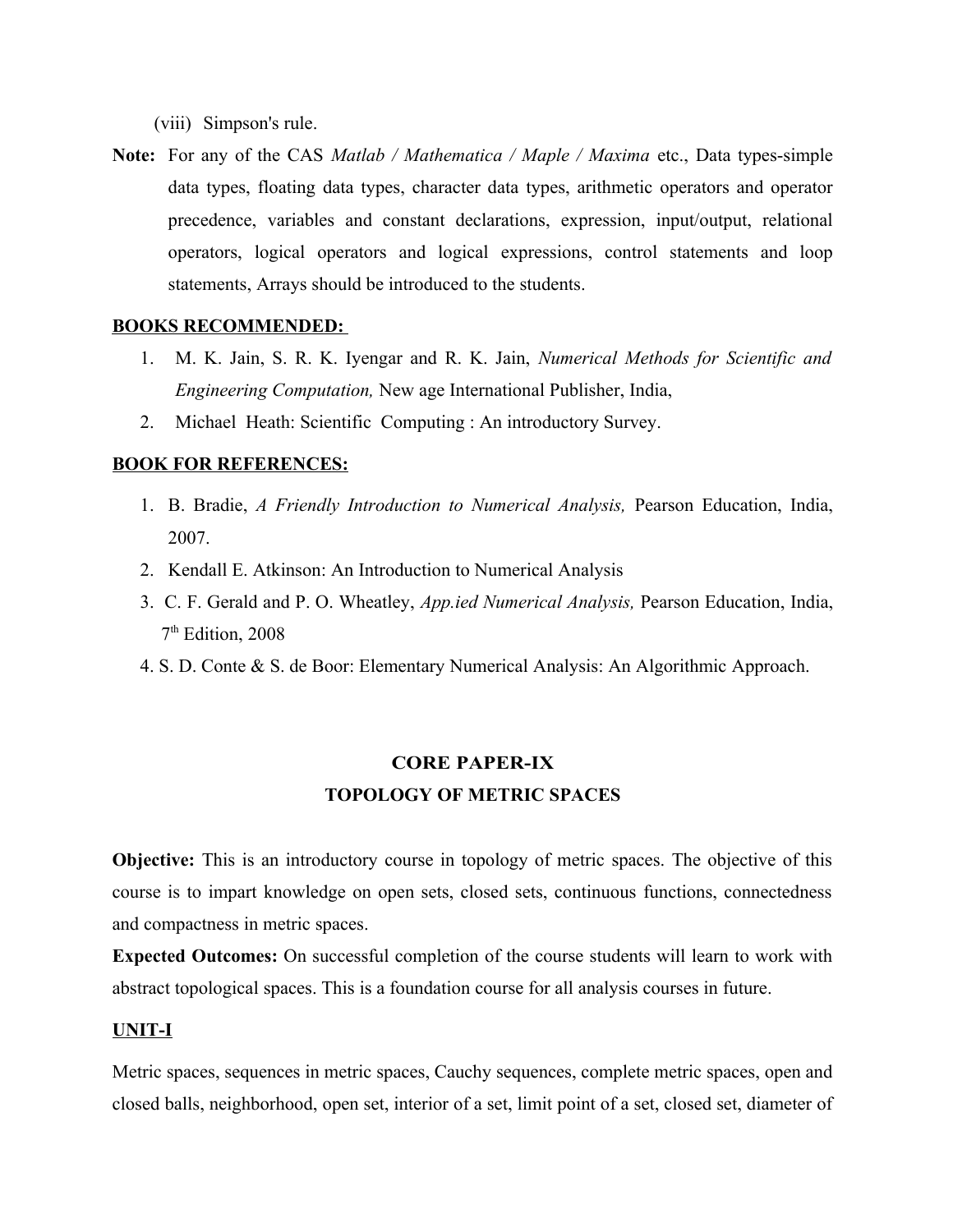a set, Cantor's theorem,

### **UNIT-II**

Subspaces, Countability Axioms and Separability, Baire's Category theorem

### **UNIT-III**

Continuity: Continuous mappings, Extension theorems, Real and Complex valued Continuous functions, Uniform continuity, Homeomorphism, Equivalent metrics and isometry, uniform convergence of sequences of functions.

### **UNIT-IV**

Contraction mappings and applications, connectedness, Local connectedness, Bounded sets and compactness, other characterization of compactness, continuous functions on compact spaces,

### **BOOKS RECOMMENDED:**

**1.** Satish Shirali & Harikishan L. Vasudeva, *Metric Spaces*, Springer Verlag London (2006) (First Indian Reprint 2009)

### **BOOK FOR REFERENCES:**

1. S. Kumaresan, *Topology of Metric Spaces*, Narosa Publishing House, Second Edition 2011.

# **CORE PAPER-X RING THEORY**

**Objective:** This is a second course in modern algebra which deals with ring theory. Some basics of ring theory like rings, subrings, ideals, ring homomorphisms and their properties and. This course is an integral part of any course on Modern algebra the ohers being Group theory and Field Theory.

**Expected Outcomes:** After completing this course, this will help students to continue more courses in advanced Ring theory modules, Galois groups.

### **UNIT-I**

Definition and examples of rings, properties of rings, subrings, integral domains and fields, characteristic of a ring, Ideals, ideal generated by a subset of a ring, factor rings, operations on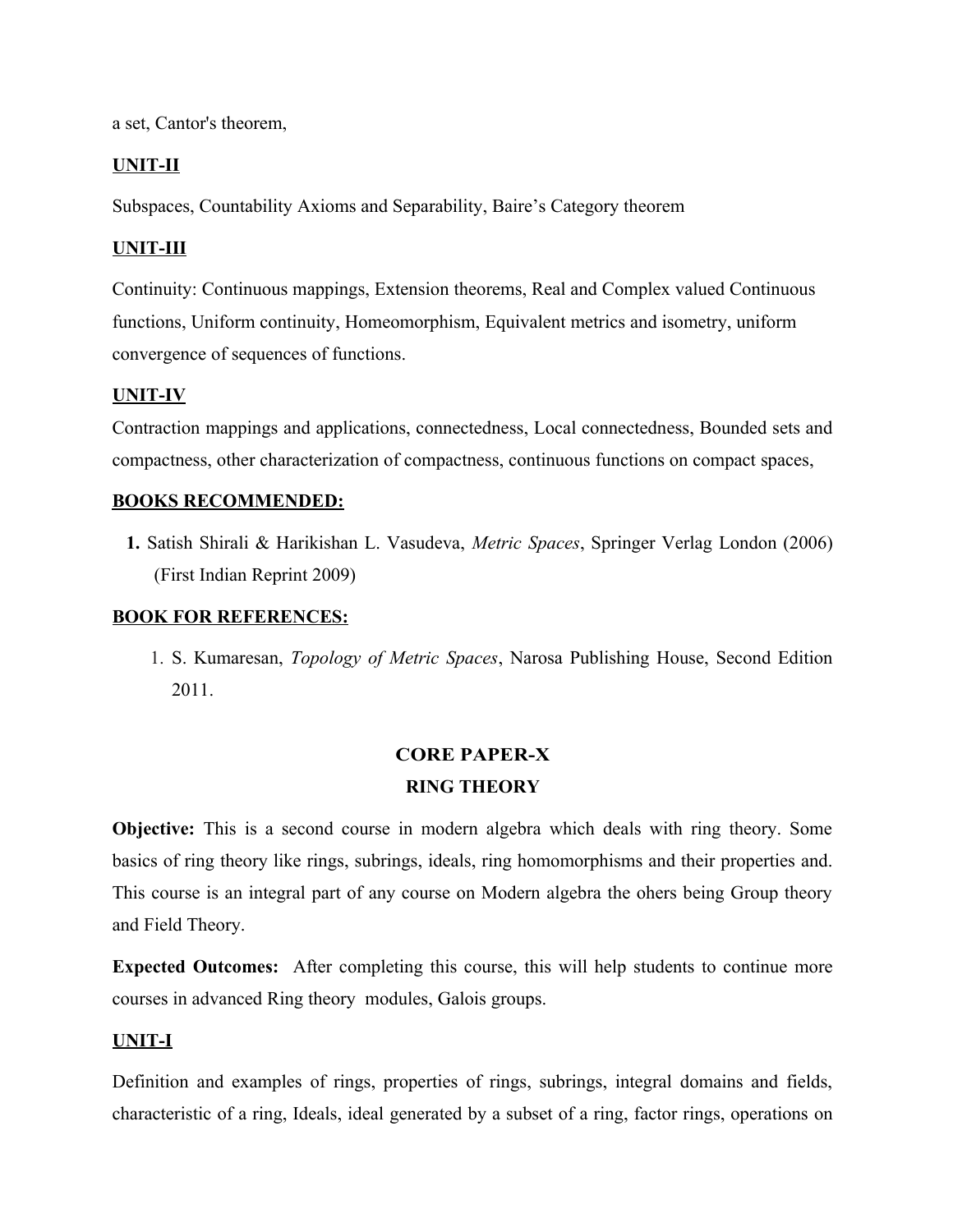ideals.

### **UNIT-II**

Prime and maximal ideals. Ring homomorphisms, properties of ring homomorphisms, Isomorphism theorems I, II and III, field of quotients.

### **UNIT-III**

Polynomial rings over commutative rings, division algorithm and consequences, principal ideal domains, factorization of polynomials, reducibility tests, irreducibility tests, Eisenstein criterion, Unique factorization in Z[x].

### **UNIT-IV**

Divisibility in integral domains, irreducibles, primes, unique factorization domains, Euclidean domains.

### **BOOKS RECOMMENDED:**

- 1. Joseph A. Gallian, *Contemporary Abstract Algebra* (4th Edition), Narosa Publishing House, New Delhi.
- 2. John B. Fraleigh, *A First Course in Abstract Algebra,* 7th Ed., Pearson, 2002.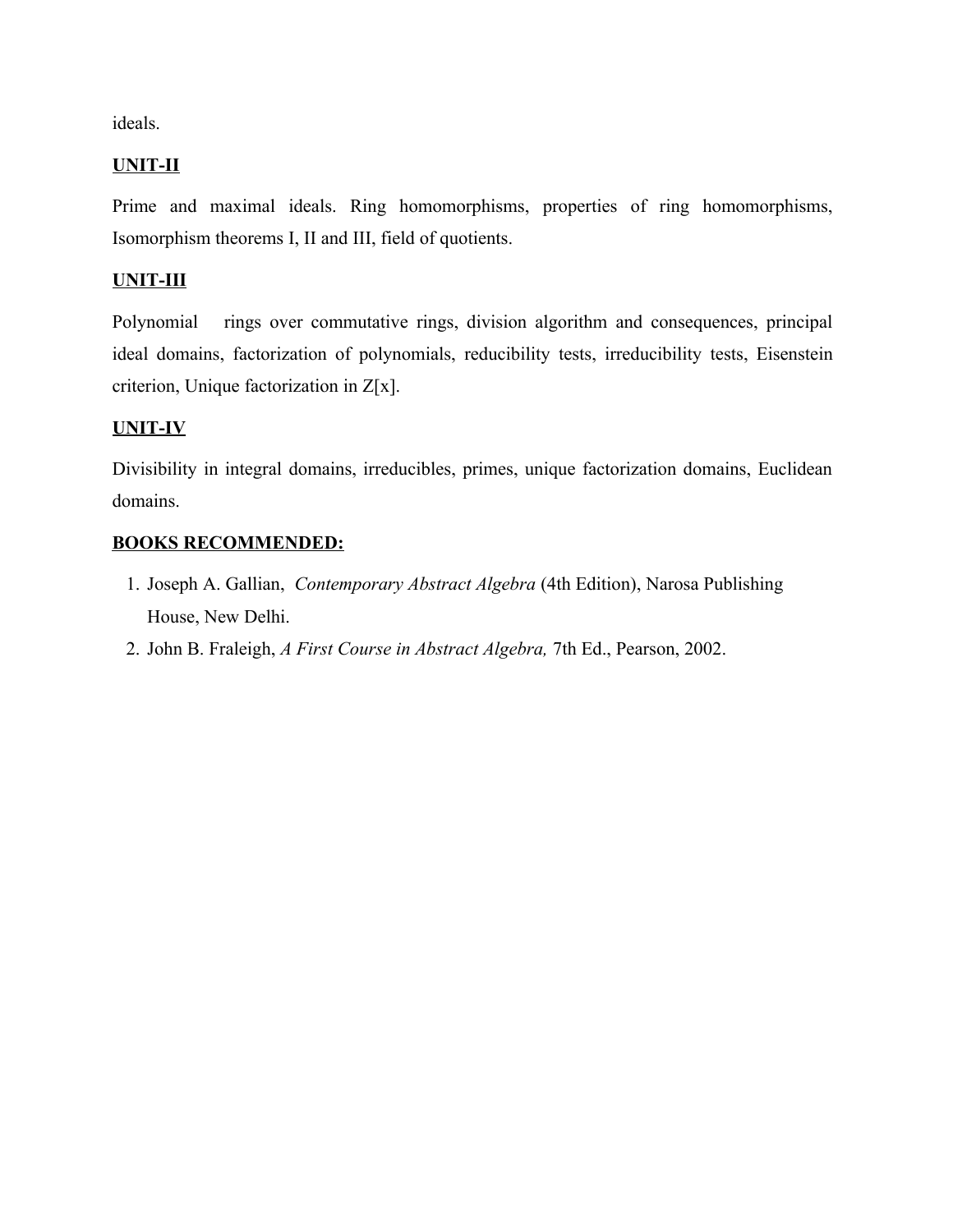### **BOOK FOR REFERENCES:**

1. M. *Artin, Abstract Algebra,* 2nd Ed., Pearson, 2011.

2. Joseph 1. Rotman, *An Introduction to the Theory of Groups,* 4th Ed., Springer Verlag, 1995.

3. I. N. Herstein, *Topics in Algebra,* Wiley Eastern Limited, India, 1975.

## **CORE PAPER - XI MULTIVARIATE CALCULUS**

**Objective:** The objective of this course to introduce functions of several variable to a student after he has taken a course in one variable calculus. The course will introduce partial derivatives and several of its consequences and will introduce double and triple integrals along with line integrals which are fundamental to all streams where calculus can be used.

**Expected Outcomes:** After reading this course a student will be able to calculate partial derivatives, directional derivatives, extreme values and can calculate double, triple and line integrals. He will have idea of basic vector calculus including green's theorem, divergence theorem.and stokes theorem. He can take courses in calculus on manifolds, Differential geometry and can help in numerical computations involving several variables.

### **UNIT-I**

Functions of several variables, limit and continuity of functions of two variables. Partial differentiation, total differentiability and differentiability, sufficient condition for differentiability. Chain rule for one and two independent parameters, directional derivatives, the gradient, maximal and normal property of the gradient, tangent planes.

### **UNIT-II**

Extrema of functions of two variables, method of Lagrange multipliers, constrained optimization problems.

Definition of vector field, divergence and curl, Double integration over rectangular region, double integration over nonrectangular region. Double integrals in polar co-ordinates,

### **UNIT-III**

Triple integrals, Triple integral over a parallelepiped and solid regions. Volume by triple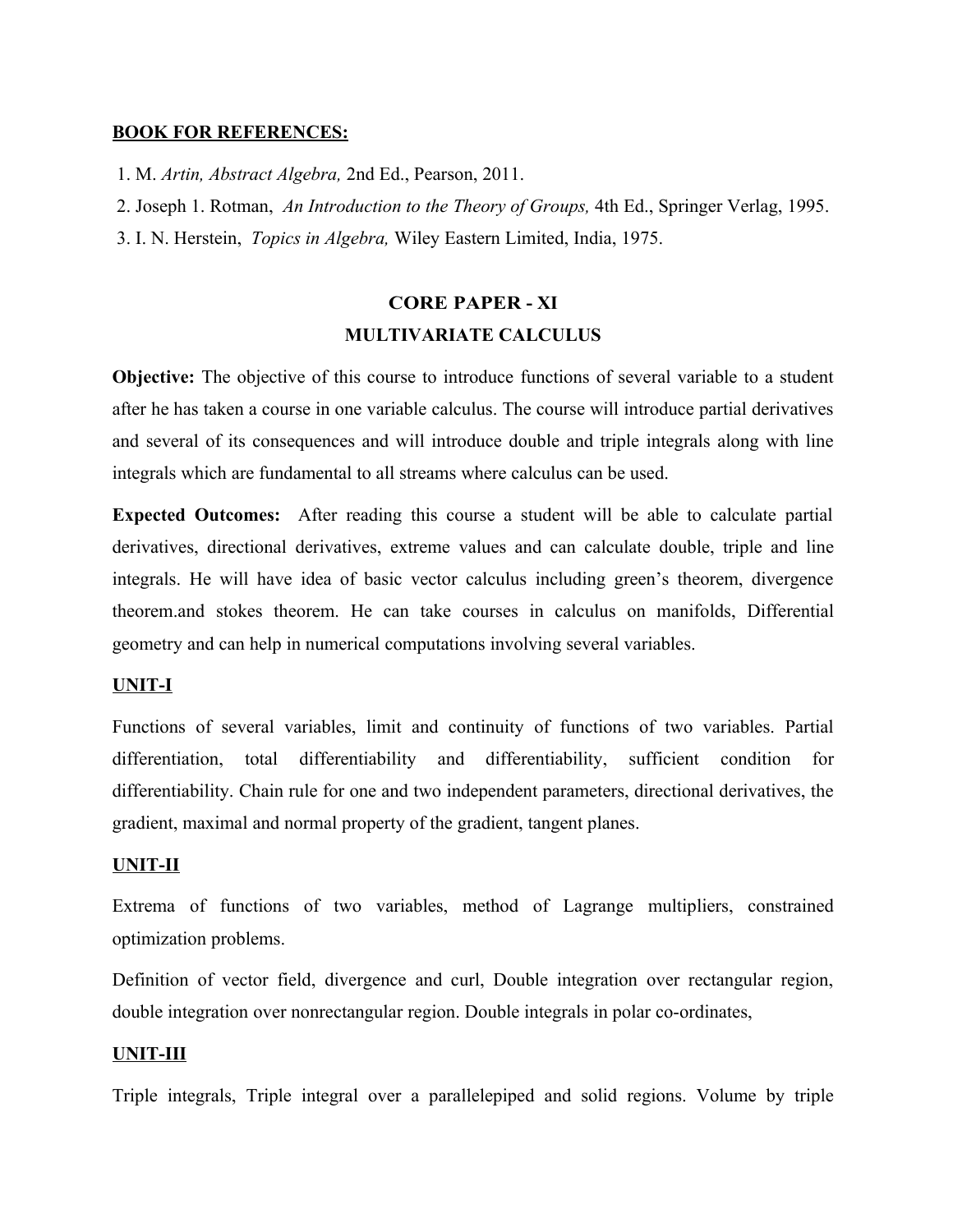integrals, cylindrical and spherical co-ordinates. Change of variables in double integrals and triple integrals.

### **UNIT-IV**

Line integrals, Applications of line integrals: Mass and Work. Fundamental theorem for line integrals, conservativevector fields, independence of path. Green's theorem, surface integrals, integrals over parametrically defined surfaces. Stokes' theorem, The Divergence theorem.

### **BOOKS RECOMMENDED:**

- 1. M. J, Strauss, G. L. Bradley and K. J. Smith, Calculus (3rd Edition), Dorling Kindersley (India) Pvt. Ltd. (Pearson Education), Delhi, 2007.
- 2. S C Mallik and S Arora: Mathematical Analysis, New Age International Publications

### **BOOK FOR REFERENCES:**

- 1. G.B. Thomas and R.L. Finney, *Calculus,* 9th Ed., Pearson Education, Delhi, 2005.
- 2. E. Marsden, A.J. Tromba and A. Weinstein, *Basic Multivariable Calculus,* Springer(SIE). Indian reprint, 2005.
- 3. James Stewart, *Multivariable Calculus, Concepts and Contexts,*2 nd Ed., Brooks/*Cole,* Thomson Learning, USA, 2001.
- 4. S Ghorpade, B V Limaye, Multivariable calculus, Springer international edition

### **CORE PAPER –XII LINEAR ALGEBRA**

**Objective:** Linear algebra is a basic course in almost all branches of science. A full course in undergraduate program will help students in finding real life applications later.. The objective of this course is to introduce a student the basics of linear algebra and some of its application

**Expected Outcomes:** The student will use this knowledge wherever he/She goes after undergraduate program. It has applications in computer science, finance mathematics, industrial mathematics, bio mathematics and what not.

### **UNIT-I**

Vector spaces, subspaces, examples, algebra of subs paces, quotient spaces, linear combination of vectors, linear span, linear independence, basis and dimension, dimension of subspaces.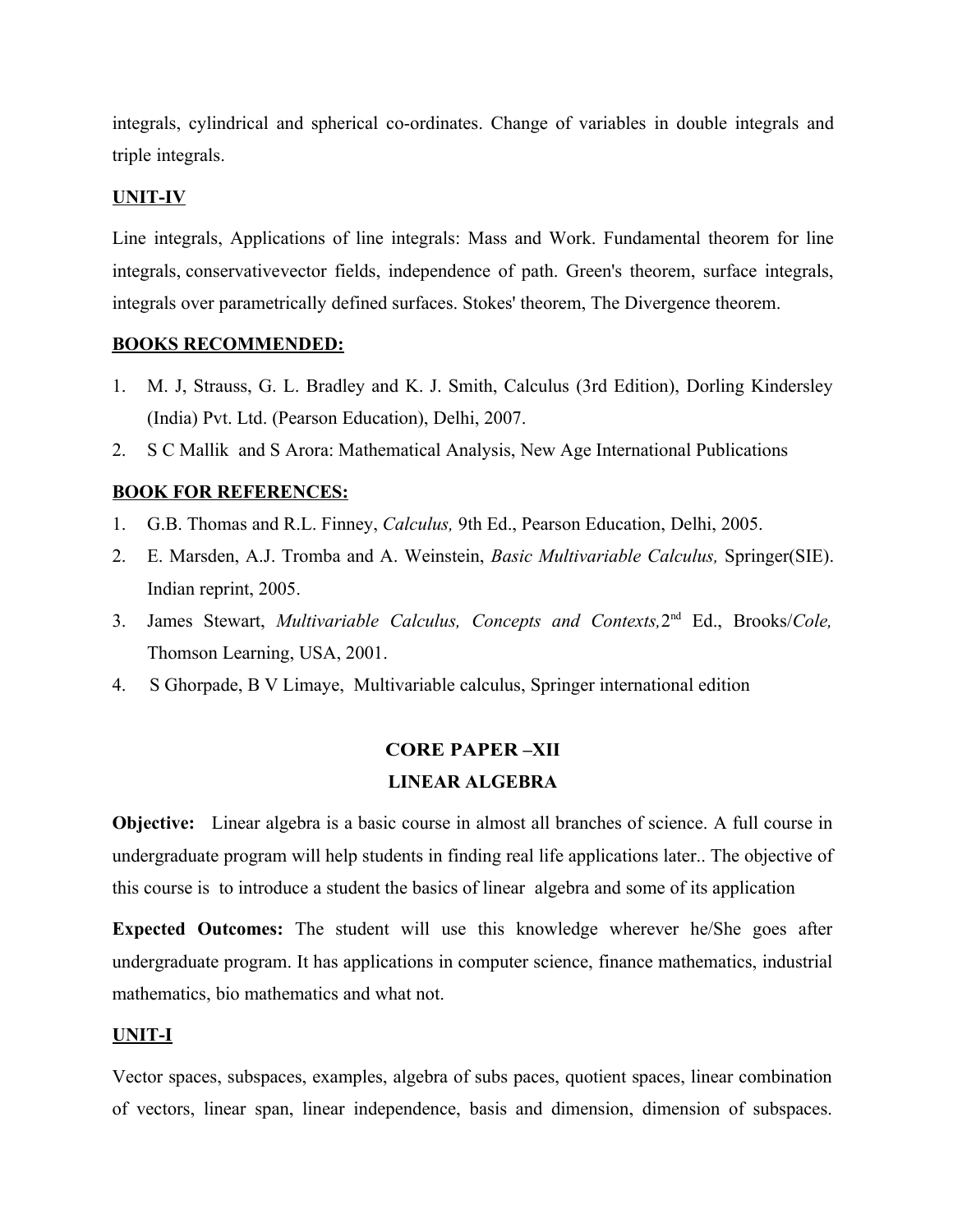Linear transformations, null space, range, rank and nullity of a linear transformation.

### **UNIT-II**

Matrix representation of a linear transformation, Algebra of linear transformations, Isomorphisms, Isomorphism theorems, invertibility and isomorphisms, change of coordinate matrix, Dual spaces, dual basis, double dual, transpose of a linear transformation and its matrix in the dual basis, annihilators, Basics of Fields.

### **UNIT-III**

Eigenspaces of a linear operator, diagonalizability. Invariant subspaces and Cayley-Hamilton theorem, the minimal polynomial for a linear operator, Inner product spaces and norms, Gram-Schmidt orthogonalization process,

### **UNIT-IV**

Orthogonal complements, Bessel's inequality, the adjoint of a linear operator, Least Squares Approximation, minimal solutions to systems of linear equations, Normal and self-adjoint operators, Orthogonal projections and Spectral theorem.

### **BOOKS RECOMMENDED:**

1. Stephen H. Friedberg, Arnold J. Insel, Lawrence E. Spence, *Linear Algebra* (4th Edition), Pearson, 2018.

### **BOOKS FOR REFERENCE:**

- 1. Rao A R and Bhim Sankaram Linear Algebra Hindustan Publishing house.
- 2. Gilbert Strang, Linear Algebra and its Applications, Thomson, 2007.

# **CORE PAPER-XIII COMPLEX ANALYSIS**

**Objectives:** The objective of the courseis aimed to provide an introduction to the theories for functions of a complex variable. The concepts of analyticity and complex integration are presented. The Cauchy's theorem and its applications, the calculus of residues and its applications are discussed in detail.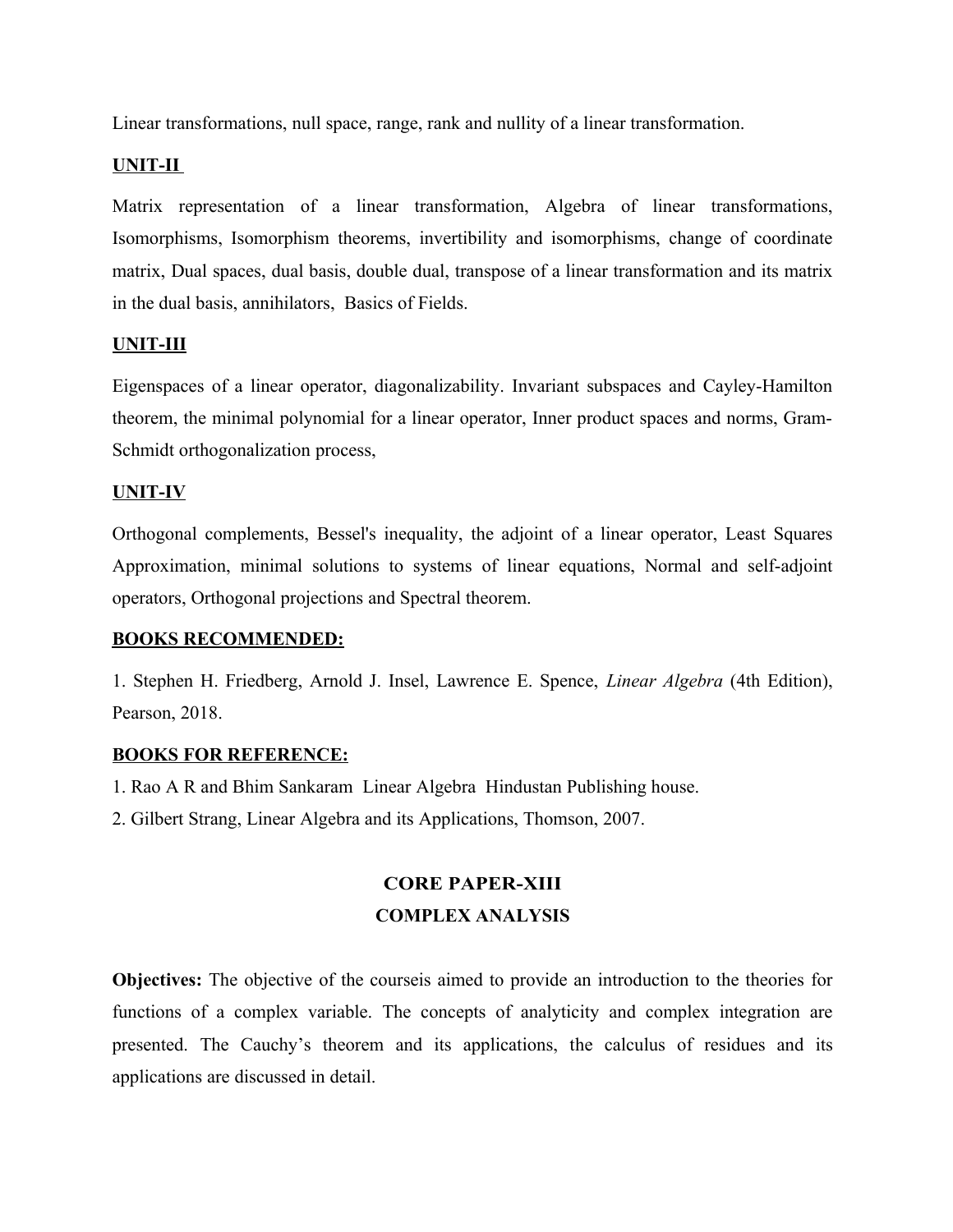**Expected Outcomes:** Students will be able to handle certain integrals not evaluated earlier and will know a technique for counting the zeros of polynomials. This course is prerequisite to many other advance analysis courses.

### **UNIT-I**

Complex Numbers and Complex plane: Basic properties, convergence, Sets in the Complex plane, Functions on the Complex plane: Continuous functions, holomorphic functions, power series, Integration along curves.

### **UNIT-II**

Cauchy's Theorem and Its Applications: Goursat's theorem, Local existence of primitives and Cauchy's theorem in a disc, Evaluation of some integrals, Cauchy's integral formulas.

### **UNIT-III**

Morera's theorem, Sequences of holomorphic functions, Holomorphic functions defined in terms of integrals, Schwarz reflection principle, Zeros and poles.

### **UNIT-IV**

Meromorphic Functions and the Logarithm: The residue formula, Examples, Singularities and meromorphic functions, The argument principle and applications, The complex logarithm.

### **BOOKS RECOMMENDED:**

1. Elias M. Stein & Rami Shakarchi, Complex Analysis, Princeton University press, Princeton and Oxford, 2003.

### **BOOKS FOR REFERENCE:**

- 1. James Ward Brown and Ruel V. Churchill, *Complex Variables and Applications* (Eighth Edition), McGraw - Hill International Edition, 2009.
- 2. G. F. Simmons, *Introduction to Topology and Modern Analysis*, Mcgraw-Hill, Edition 2004.
- 3. Joseph Bak and Donald 1. Newman, *Complex analysis* (2ndEdition), Undergraduate Texts in Mathematics, Springer-Verlag New York, Inc., New York, 1997.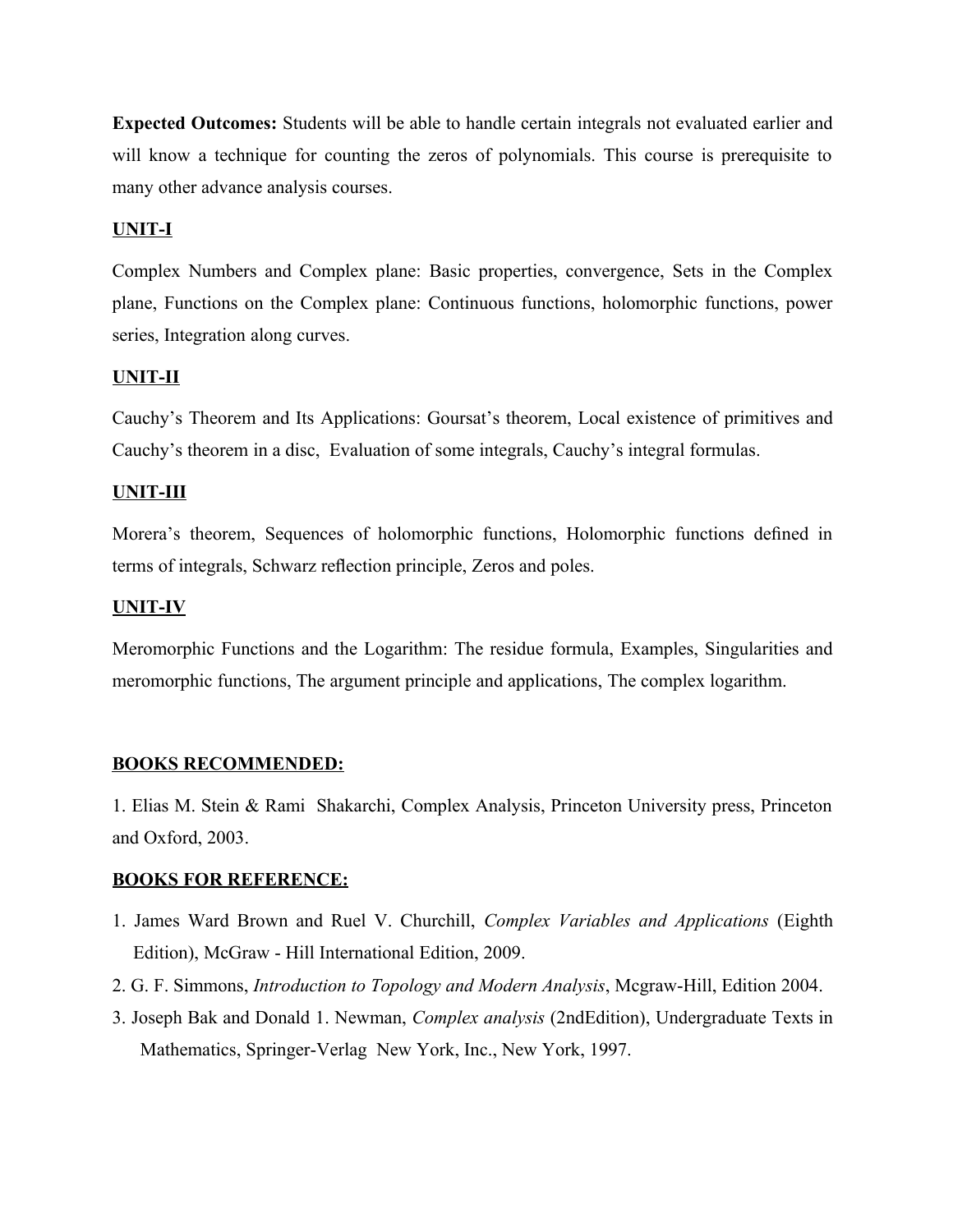# **CORE PAPER-XIV GROUP-THEORY-II**

**Objective:** The objective of this course is to be exposed to more advanced results in group theory after completing a basic course. The course introduces results on automorphism, commutator subgroup, group action Sylow theorems etc.

**Expected Outcomes:** The knowledge of automorphism helps to study more on field theory. Students learn on direct products, group actions, class equations and their applications with proof of all results . This course helps to opt for more advanced courses in algebra and linear classical groups.

### **UNIT-I**

Automorphism, inner automorphism, automorphism groups, automorphism groups of finite and infinite cyclic groups, applications of factor groups to automorphism groups. characteristic subgroups.

### **UNIT-II**

Commutator subgroup and its properties, Properties of external direct products, the group of units modulo n as an external direct product, internal direct products, Fundamental Theorem of finite abelian groups.

### **UNIT-III**

Group actions, stabilizers and kernels, permutation representation associated with a given group action, Application of group actions: Generalized Cayley's theorem, Index theorem.

### **UNIT-IV**

Groups acting on themselves by conjugation, class equation and consequences, conjugacy in  $S_n$ ,  $p$  - groups, Sylow's theorems and consequences, Cauchy's theorem, Simplicity of  $A_n$  for  $n \geq 5$ , non-simplicity tests.

### **BOOKS RECOMMENDED:**

1. John B. Fraleigh, *A First Course in Abstract Algebra,* Narosa Publishing House, New Delhi.

2. Joseph A. Gallian *Contemporary Abstract Algebra* (4th Edition), Narosa Publishing House, New Delhi.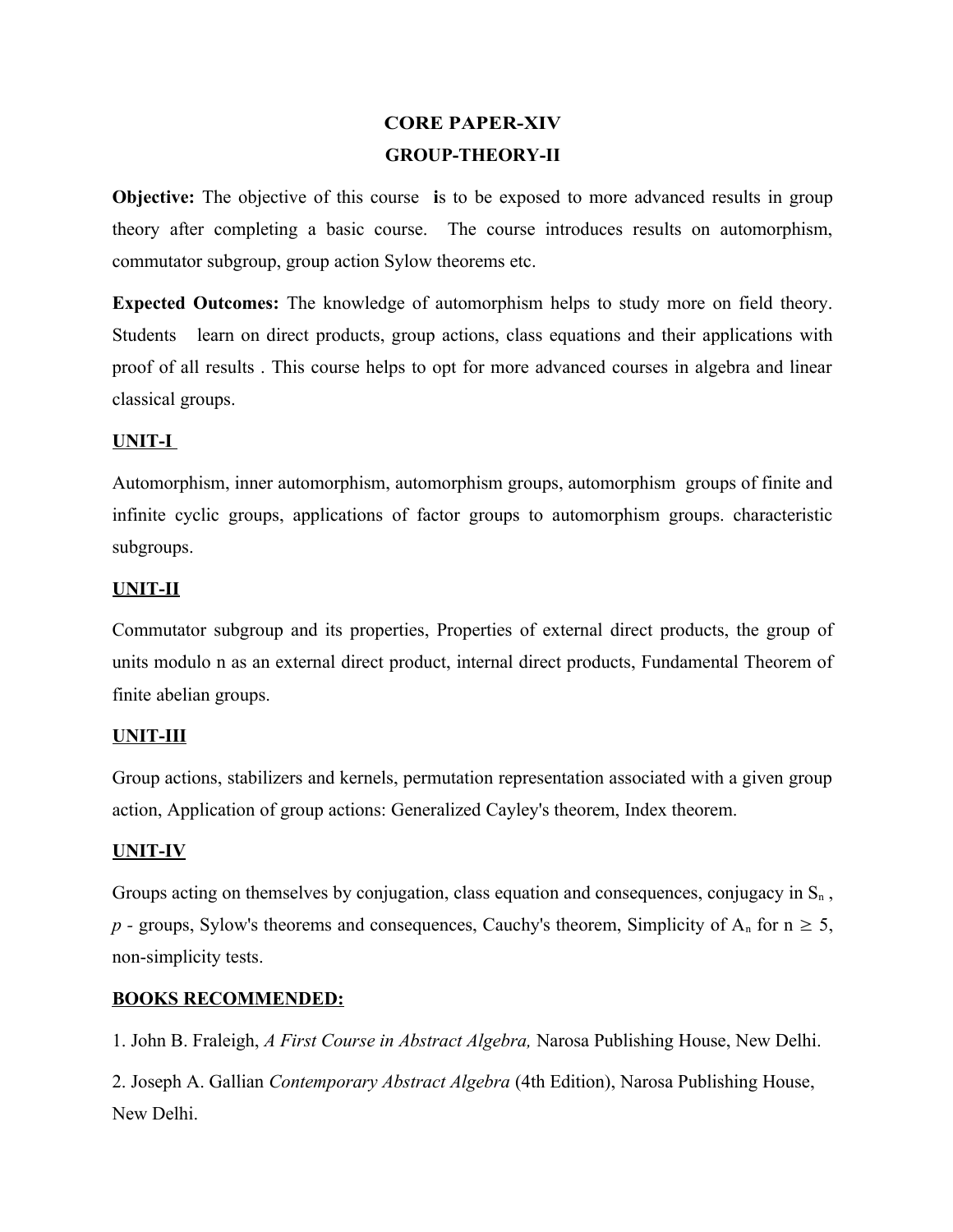### **BOOK FOR REFERENCES:**

- 1. M. Artin, *Abstract Algebra,* 2nd Ed., Pearson, 2011.
- 2. David S. Dummit and Richard M. Foote, *Abstract Algebra,* 3rd Ed., John Wiley and Sons (Asia) Pvt. Ltd., Singapore, 2004.
- 3. J.R. Durbin, *Modern Algebra,* John Wiley & Sons, New York Inc., 2000.

## **Discipline Specific Elective Paper-1**

### **LINEAR PROGRAMMING**

**Objective:** The objective of this course is to familiarize industrial problems to students with various methods of solving Linear Programming Problems, Transportation Problems, Assignment Problems and their applications. Also, students will know the application of linear Programming method in Game Theory.

 **Expected Outcomes:** More knowledge on this topic in higher studies will help students to deal industrial models. This is also prerequisite for studying advanced courses in Nonlinear Programming Problems, Inventory Control Problem and Queuing Theory etc.

### **UNIT-I**

Introduction to linear Programming problem, Theory of simplex method, optimality and unboundedness, the simplex algorithm, simplex method in tableau format, introduction to artificial variables, two-phase method, Big-M method and their comparison.

### **UNIT-II**

Duality, formulation of the dual problem, primal-dual relationships, Fundamental Theorem of Duality, economic interpretation of the dual.

### **UNIT-III**

Transportation problem and its mathematical formulation, northwest-corner method least cost method and Vogel approximation method for determination of starting basic solution, algorithm for solving transportation problem. Assignment problem and its mathematical formulation, Hungarian method for solving assignment problem.

### **UNIT-IV**

Game theory: formulation of two person zero sum games, solving two person zero sum games, games with mixed strategies, graphical solution procedure, linear programming solution of games.

### **BOOKS RECOMMENDED :**

1. Kanti Swarup, Operations Research, Sultan Chand & Sons, New Delhi. Books.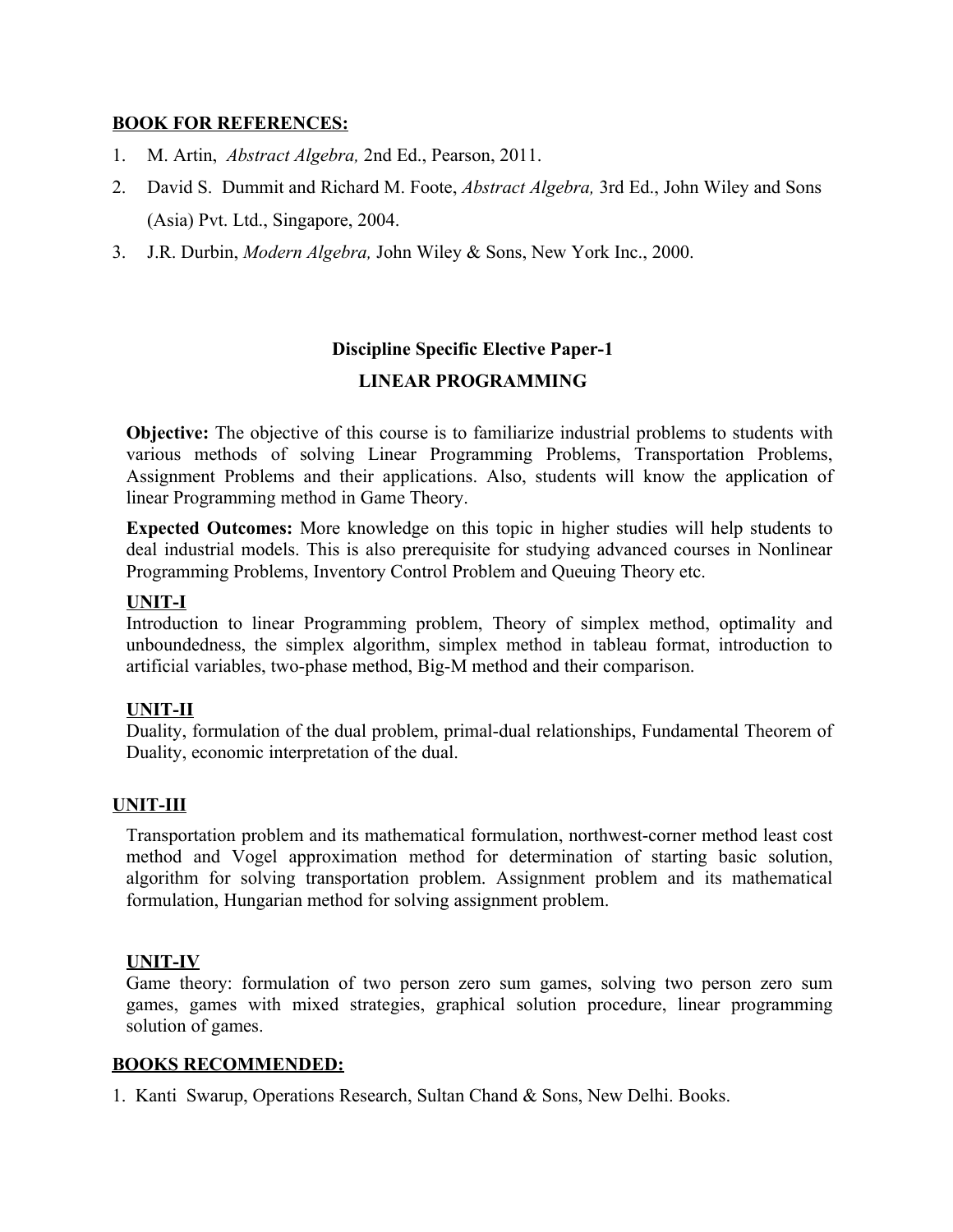### **BOOKS FOR REFERENCE:**

- 1. S. Hillier and G.J. Lieberman, *Introduction to Operations Research- Concepts and Cases* (9th Edition), TataMcGraw Hill, 2010.
- 2. Mokhtar S. Bazaraa, John J. Jarvis and Hanif D. Sherali, *Linear Programming and Network Flows* (2nd edition), John Wiley and Sons, India, 2004.
- 3. G. Hadley, *Linear Programming,* Narosa Publishing House, New Delhi, 2002.
- 4. Hamdy A. Taha, *Operations Research: An Introduction* (10th edition), Pearson, 2017.

### **Discipline Specific Elective Paper-II**

### **Probability and Statistics**

**Objective:** The objective of the course is to expertise the student to the extensive role of statistics in everyday life and computation, which has made this course a core course in all branches of mathematical and engineering sciences.

**Expected Outcome:** The students shall learn probability and statistics for various random variables, multivariate distributions, correlations and relations. He shall learn law of large numbers and shall be able to do basic numerical calculations.

### **UNIT-I**

'. conditional probability, independent events, Bayes's theorem, Probability: Introduction, Sample spaces, Events, probability of events, rules of probability,

Probability distributions and probability densities: random variables, probability distributions, continuous random variables, probability density functions, Multivariate distributions, joint distribution function, joint probability density function, marginal distributions, conditional distributions, conditional density, The theory in practice, data analysis, frequency distribution, class limits, class frequencies, class boundary, class interval, class mark, skewed data, multimodality, graphical representation of the data, measures of location and variability. Population, sample, parameters

### **UNIT-II**

Mathematical Expectation: Introduction, expected value of random variable, moments, Chebyshev's theorem, moment generating functions, product moments, moments of linear combinations of random variables, conditional expectations, the theory in practice, measures of location, dispersion

### **UNIT-III**

Special probability distributions: Discrete Uniform distribution, binomial distribution, Negative binomial, geometric, hypergeometric, poisson, multinomial distribution, multinomial. Special probability densities; Uniform distribution, gamma, exponential, gamma, chi-square, beta distribution, normal, normal approximation to binomial, bivariate normal, Functions of random variables, distribution function technique, transformation technique-one variable, several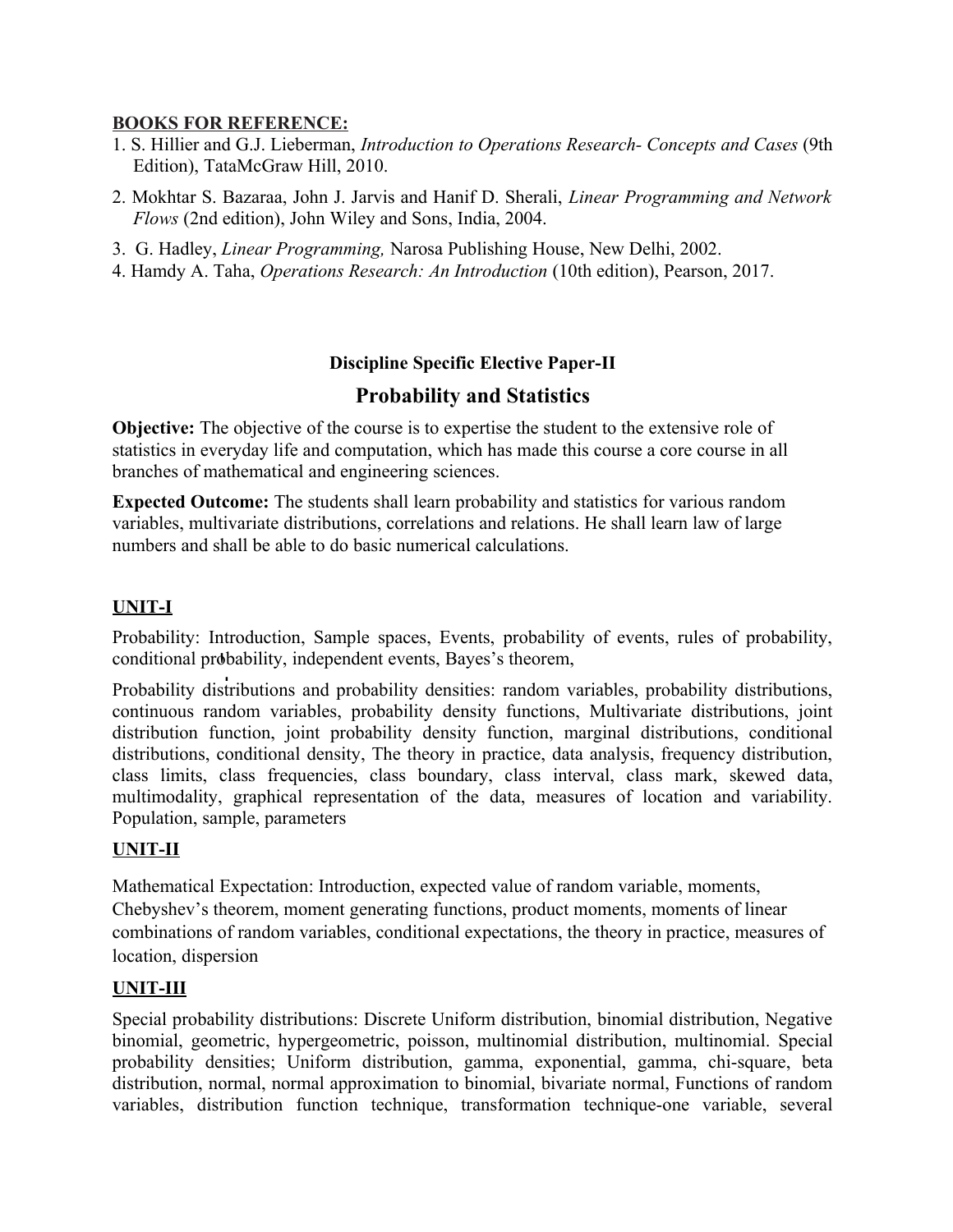variables, moment generating function technique,

### **UNIT-IV**

Sampling distributions: population distribution, random sample, sampling distribution of mean, Central Limit theorem, Sampling distribution of the mean: finite populations, chi-square, t, F distributions, regression and correlation: Bivariate regression, regression equation, Linear regression, method of least squares.

### **BOOKS RECOMMENDED:**

1. Irwin Miller and Marylees Miller, *John E. Freund's Mathematical Statistics with Applications* (8thEdition), Pearson, Asia, 2014.

### **BOOK FOR REFERENCES:**

- l. Robert V. Hogg, Joseph W. McKean and Allen T. Craig, *Introduction to Mathematical Statistics,* Pearson Education, Asia, 2007.
- 2.Alexander M. Mood, Franklin A. Graybill and Duane C. Boes, *Introduction to the Theory of Statistics,* (3rd Edition), Tata McGraw- Hill, Reprint 2007.
- 3. Sheldon Ross, *Introduction to Probability Models* (9th Edition), Academic Press, Indian Reprint, 2007.

### **Discipline Specific Elective Paper-III**

### **DIFFERENTIAL GEOMETRY**

**Objective:** After learning methods on curve tracing and Analytic Geometry, the objective of this course is to teach Differential geometry of curves and surfaces which trains a student using tools in calculus to derive intrinsic properties of plain curves and space curves.

**Expected Outcome:** After completing this course a student will learn on serret-Frenet formulae, relation between tangent, normal and binormals, first and second fundamental forms and ideas on various curvatures. He has scope to take more advanced courses in surface theory and geometry.

### **UNIT-I**

Theory of Space Curves: Space curves, Planer curves, Curvature, torsion and Serret-Frenet formulae. Osculating circles, Osculating circles and spheres. Existence of space curves.

### **UNIT-II**

Evolutes and involutes of curves. Theory of Surfaces: Parametric curves on surfaces, surfaces of revolution, helicoids, Direction coefficients. First and second Fundamental forms.

### **UNIT-III**

Principal and Gaussian curvatures. Lines of curvature, Euler's theorem. Rodrigue's formula,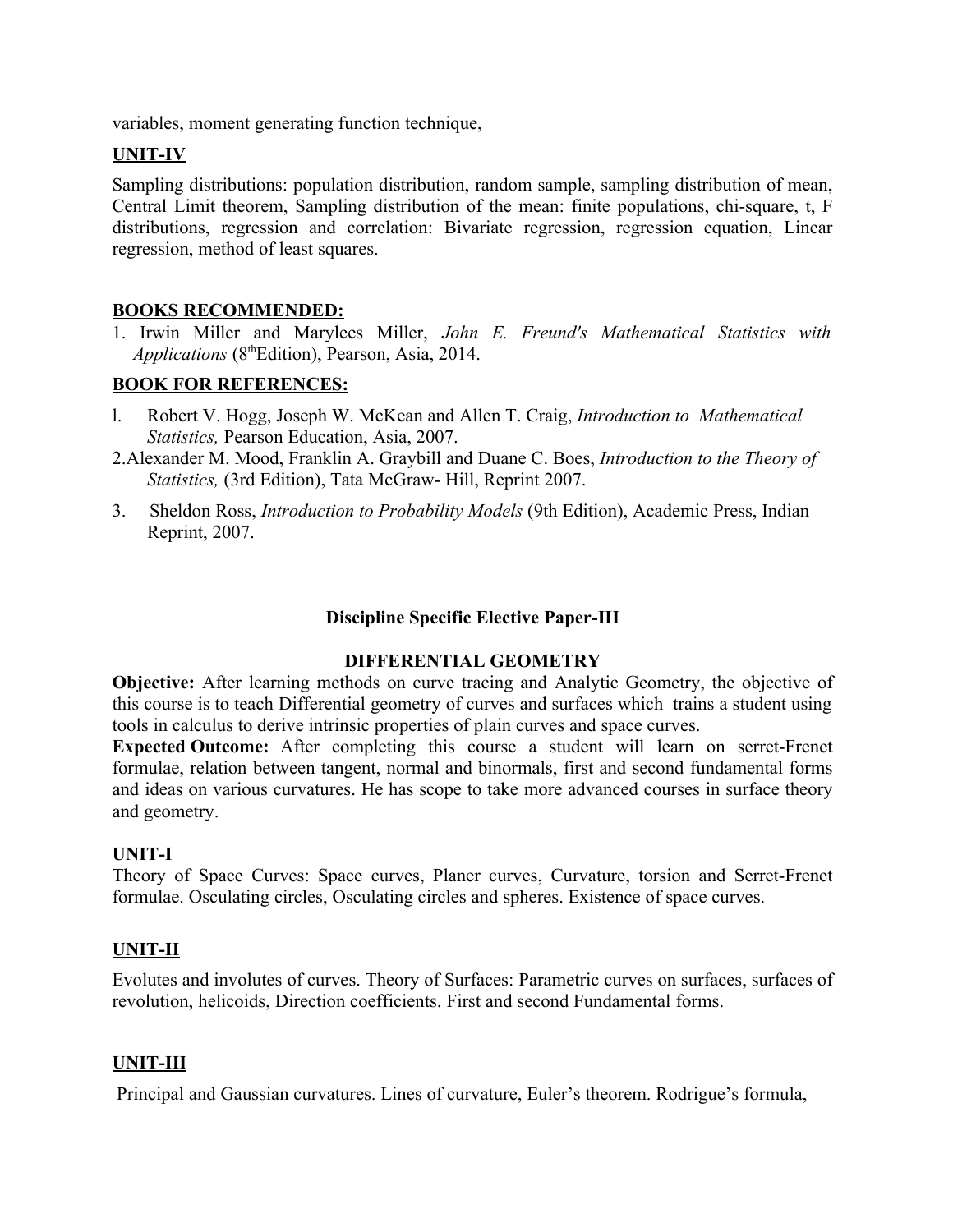Conjugate and Asymptotic lines. Developables: Developable associated with space curves and curves on surfaces, Minimal surfaces.

### **UNIT-IV**

Geodesics: Canonical geodesic equations. Nature of geodesics on a surface of revolution. Clairaut's theorem. Normal property of geodesics. Torsion of a geodesic. Geodesic curvature. Gauss-Bonnet theorem. Surfaces of constant curvature.

### **BOOKS RECOMMENDED:**

**1.** T.J. Willmore, *An Introduction to Differential Geometry,* Dover Publications, 2012.

### **BOOK FOR REFERENCES:**

- 1. A. Pressley, Elementary Differential Geometry, Springer Internationl Edition, 2014.
- 2. O'Neill, *Elementary Differential Geometry,* 2nd Ed., Academic Press, 2006.
- 3. C.E. Weatherburn, *Differential Geometry of Three Dimensions,* Cambridge University Press 2003.
- 4. D.J. Struik, *Lectures on Classical Differential Geometry,* Dover Publications, 1988.

### **Discipline Specific Elective Paper-IV NUMBER THEORY**

**Objective**: The main objective of this course is to build up the basic theory of the integers, prime numbers and their primitive roots, the theory of congruence, quadratic reciprocity law and number theoretic functions, Fermat's last theorem, to acquire knowledge in cryptography specially in RSA encryption and decryption.

**Expected Outcomes**: Upon successful completion of this course students will able to know the basic definitions and theorems in number theory, to identify order of an integer, primitive roots, Euler's criterion, the Legendre symbol, Jacobi symbol and their properties, to understand modular arithmetic number-theoretic functions and apply them to cryptography.

### **UNIT- I**

Linear Diophantine equation, prime counting function, statement of prime number theorem, Goldbach conjecture, linear congruences, complete set of residues, Chinese remainder theorem, Fermat's little theorem, Wilson's theorem.

### **UNIT-II**

Number theoretic functions, sum and number of divisors, totally multiplicative

functions, definition and properties of the Dirichlet product, the Mobius inversion formula, the greatest integer function, Euler's phi-function, Euler's theorem, reduced set of residues, some properties of Euler's phi-function.

### **UNIT-III**

Order of an integer modulo *n,* primitive roots for primes, composite numbers having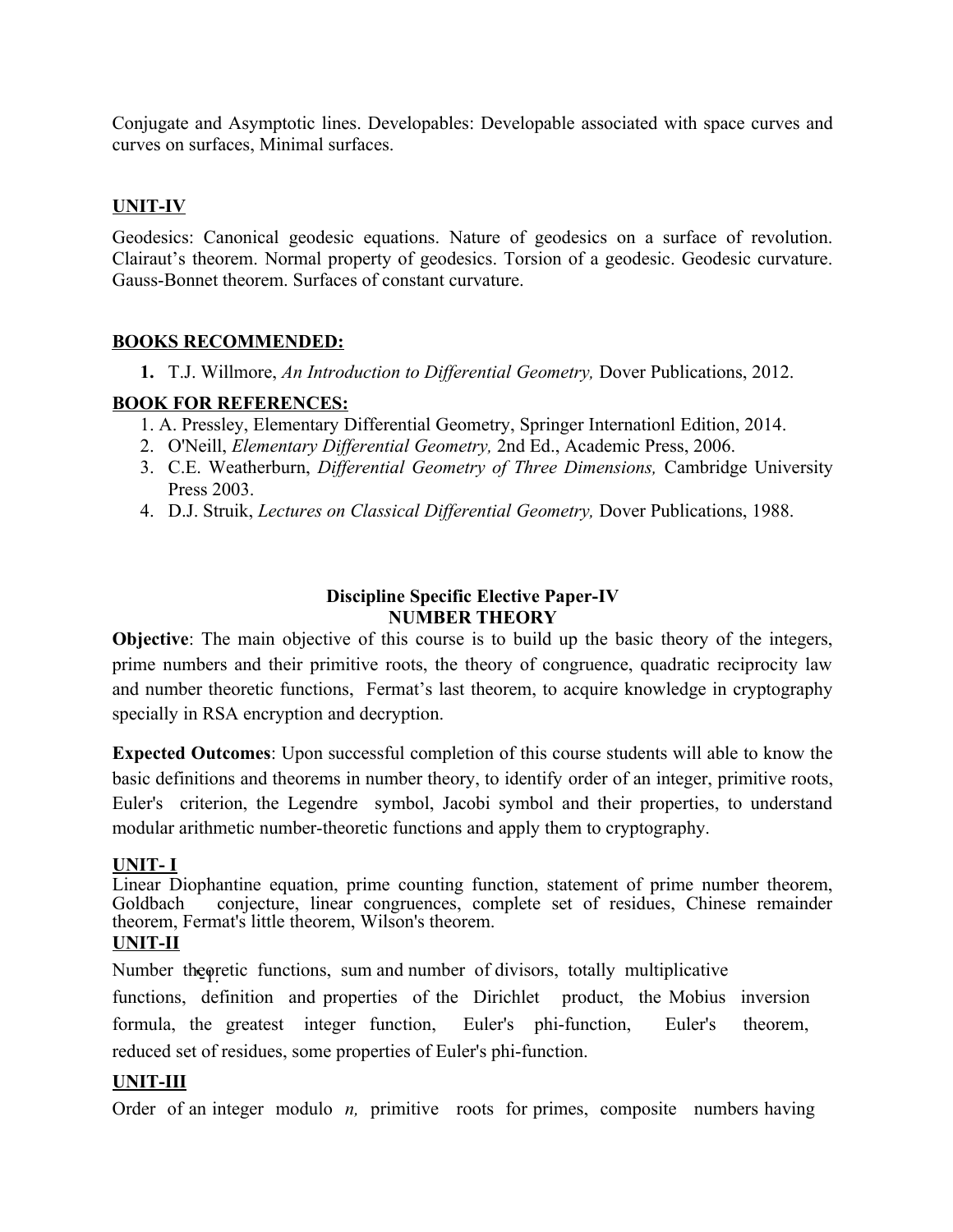primitive roots, Euler's criterion, the Legendre symbol, Jacobi symbol and their properties, quadratic reciprocity, quadratic congruences with composite moduli.

### **UNIT-IV**

Affine ciphers, Hill ciphers, p vgh vg gv ublic key cryptography, RSA encryption and decryption, the equation  $x^2 + y^2 = z^2$ , Fermat's Last Theorem.

### **BOOKS RECOMMENDED:**

1. David M.Burton, *Elementary Number Theory* (6thEdition), TataMcGraw-Hill Edition, Indian reprint, 2007.

### **BOOK FOR REFERENCES:**

1. Thomas Koshy, *Elementary Number Theory with Applications (2nd Edition)*, Academic Press, 2007.

2. Neville Robinns, *Beginning Number Theory* (2ndEdition), Narosa Publishing House Pvt. Limited, Delhi,2007.

# **OR**

### **Discipline Specific Elective Paper-IV**

### **PROJECT**

### **Guidelines for +3 (CBCS) Under Graduate(B.A./B.Sc.) Mathematics (Honours) Project**

- 1. Any student registering for doing project is required to inform the HOD, Mathematics the name of his/her project supervisor(s) at the time of pre-registration.
- 2. By the last date of add and drop, the student must submit the "Project Registration Form'', appended as Annexure-I to this document, to the HOD, Mathematics. This form requires a project title, the signature of the student, signature(s) of the supervisor(s) and the signature of the HOD, Mathematics of the college/university.
- 3. The project supervisor(s) should normally be a faculty member(s) of the Department of Mathematics and the topic of the project should be relevant to Mathematical Sciences. If a student desires to have a Project Supervisor from another department of the institute, the prior approval for the same should be sought from the HOD, Mathematics.
- 4. A student may have at the most two Project Supervisors. If a student desires to have two supervisors, at least one of these should be from the Department of Mathematics.
- 5. The student(s) will be required to submit one progress report and a final report of the Project to the HOD, Mathematics. The progress report is to be submitted in the sixth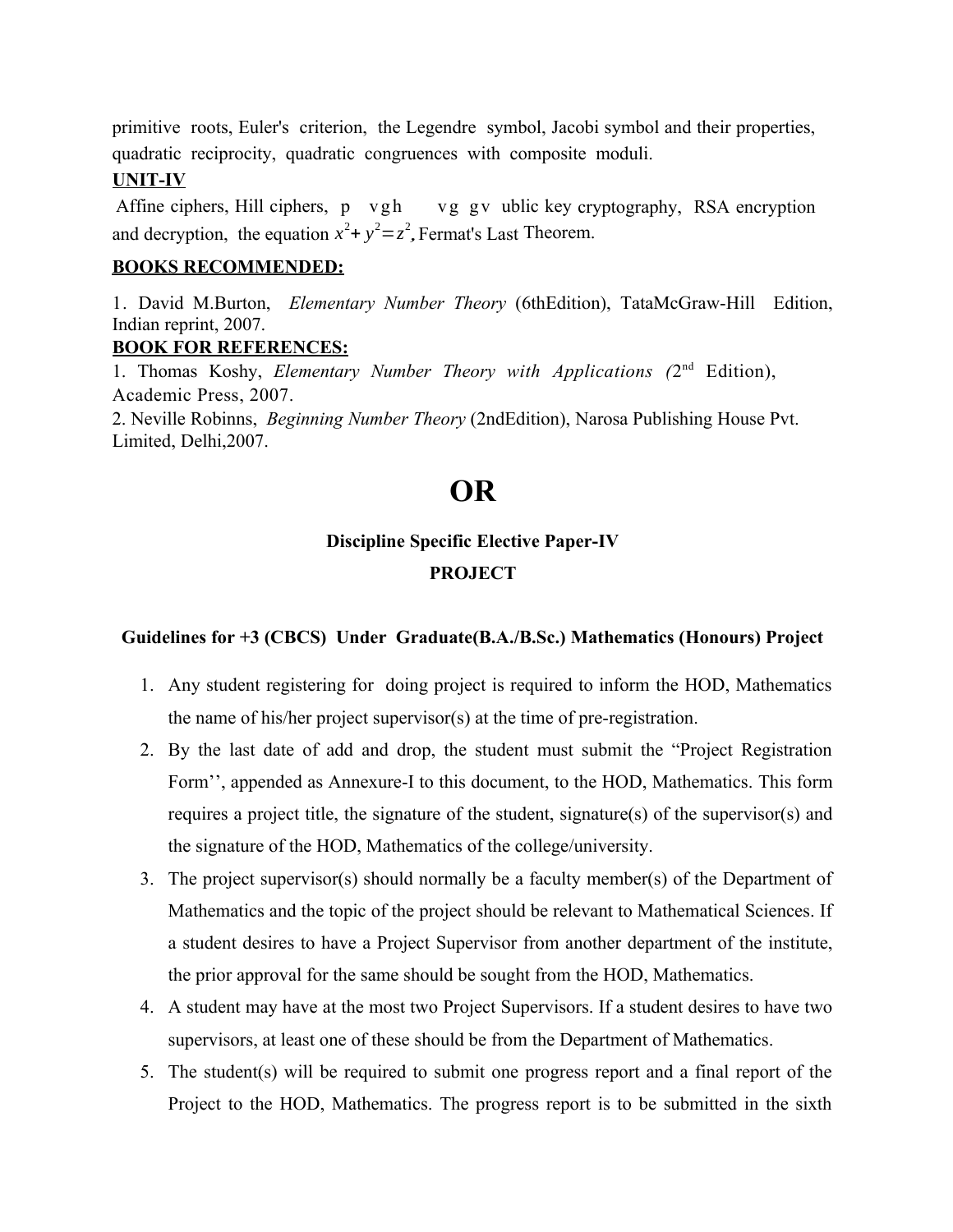week of the semester in which the project is undertaken. The hard copy and an electronic version of the final report of the project should be submitted two weeks before the end semester examination of the sixth semester. In addition the student will be required to make an oral presentation in front of a committee **(**Under Graduate (B.A./ B.Sc.) Mathematics (Honours) Project committee of the college in which supervisor is one of the members) constituted for this purpose by the Department of Mathematics of the college.

- 6. The student is expected to devote about 100 hours. The project will be evaluated by a committee of faculty members at the end of the sixth semester. The committee will be constituted by the Under Graduate (B.A./B.Sc.) Mathematics (Honours) Project committee of the college keeping in mind the areas of project they will cover.
- 7. In each semester the grade of a student will be awarded by the committee in consultation with his/her project supervisor(s). The project is evaluated on the basis of the following components: First Progress Reports: 20%; second/Final Report: 30%; Presentation: 30%; Viva: 20%.
- 8. Project progress reports should normally be no longer than 250 words and final report should not be longer than 40 A4 size pages in double spacing. Each final project report need to contain the following: (i) Abstract (ii) Table of contents (iii) Review of literature (iv) Main text(v) List of references. It may be desirable to arrange the main text as an introduction, the main body and conclusions.

### **GUIDELINES FOR STRUCTURING CONTENTS**

### *Sequence of Contents:*

The following sequence for the thesis organization should be followed:

(i) Preliminaries Title Page

Certificate Abstract/Synopsis Acknowledgement and/ or Dedication Table of Contents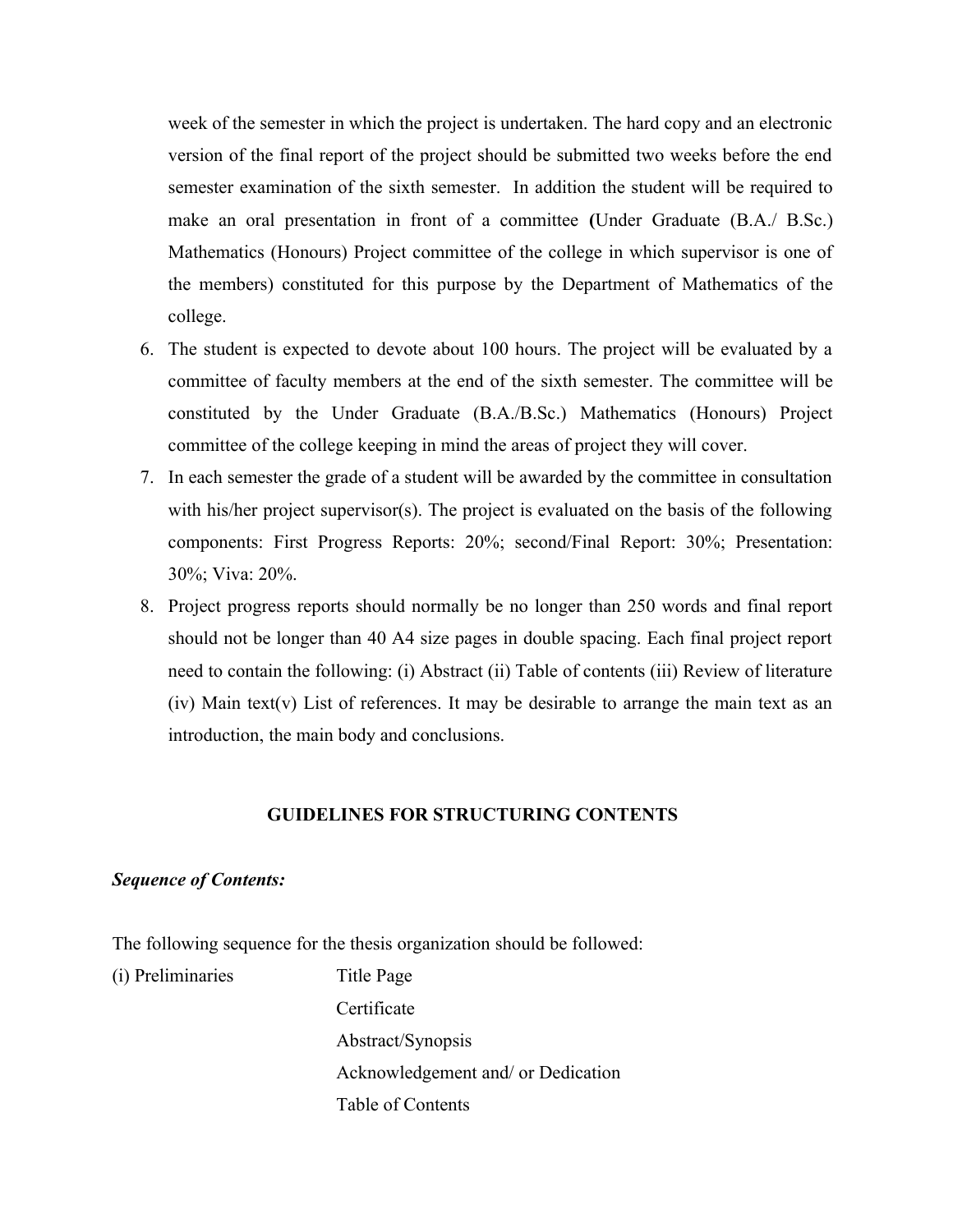# List of Figures, Tables, Illustrations, Symbols, etc (wherever applicable)

| (ii) Text of Thesis      | Introduction<br>The body of the thesis, summary and conclusions |
|--------------------------|-----------------------------------------------------------------|
| (iii) Reference Material | List of References, Bibliography                                |

(iv) Appendices

### NOTE:

1. *Synopsis/Abstract* should be self-complete and contain no citations for which the thesis has to be referred.

2. The Text of the Thesis

### *(a) Introduction:*

Introduction may be the first chapter or its first major division. In either case, it should contain a brief statement of the problem investigated. It should outline the scope, aim, general character of the research and the reasons for the student's interest in the problem.

### (b) *The body of Thesis*

This is the substance of the dissertation inclusive of all divisions, subdivisions, tables, figures, etc.

### (c) *Summary and conclusions*

If required, these are given as the last major division (chapter) of the text. A further and final subdivision titled "*Scope* for Further Work" may follow.

### (d) *Reference material*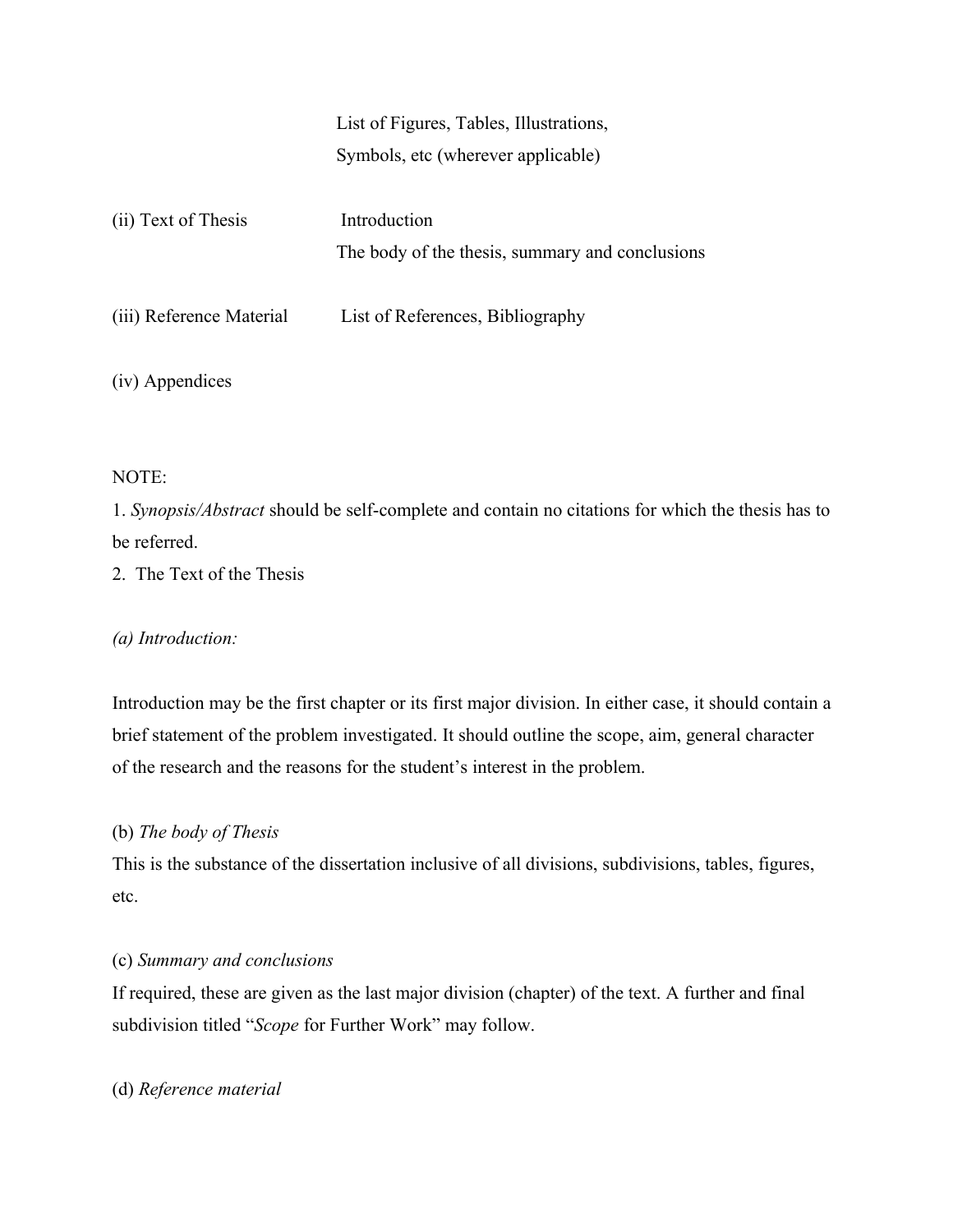The list of references should appear as a consolidated list with references listed either alphabetically or sequentially as they appear in the text of the thesis.

For referencing an article in a scientific journal the suggested format should contain the following information: authors, title, name of journal, volume number, page numbers and year. For referencing an article published in a book, the suggested format should contain, authors, the title of the book, editors, publisher, year, page number of the article in the book being referred to. For referencing a thesis the suggested format should contain, author, the title of thesis, where thesis was submitted or awarded, year.

### **ANNEXURE-I Department of Mathematics Project Registration Form**

Name of the college/university:

Name of the student:

Roll No.:

e-mail :

Name of the supervisor(s):

Department(s):

e-mail(s):

Title of the Project:

Signature of the Student:

Signature of supervisor(s): (i)

(ii)

Signature of HOD, Mathematics: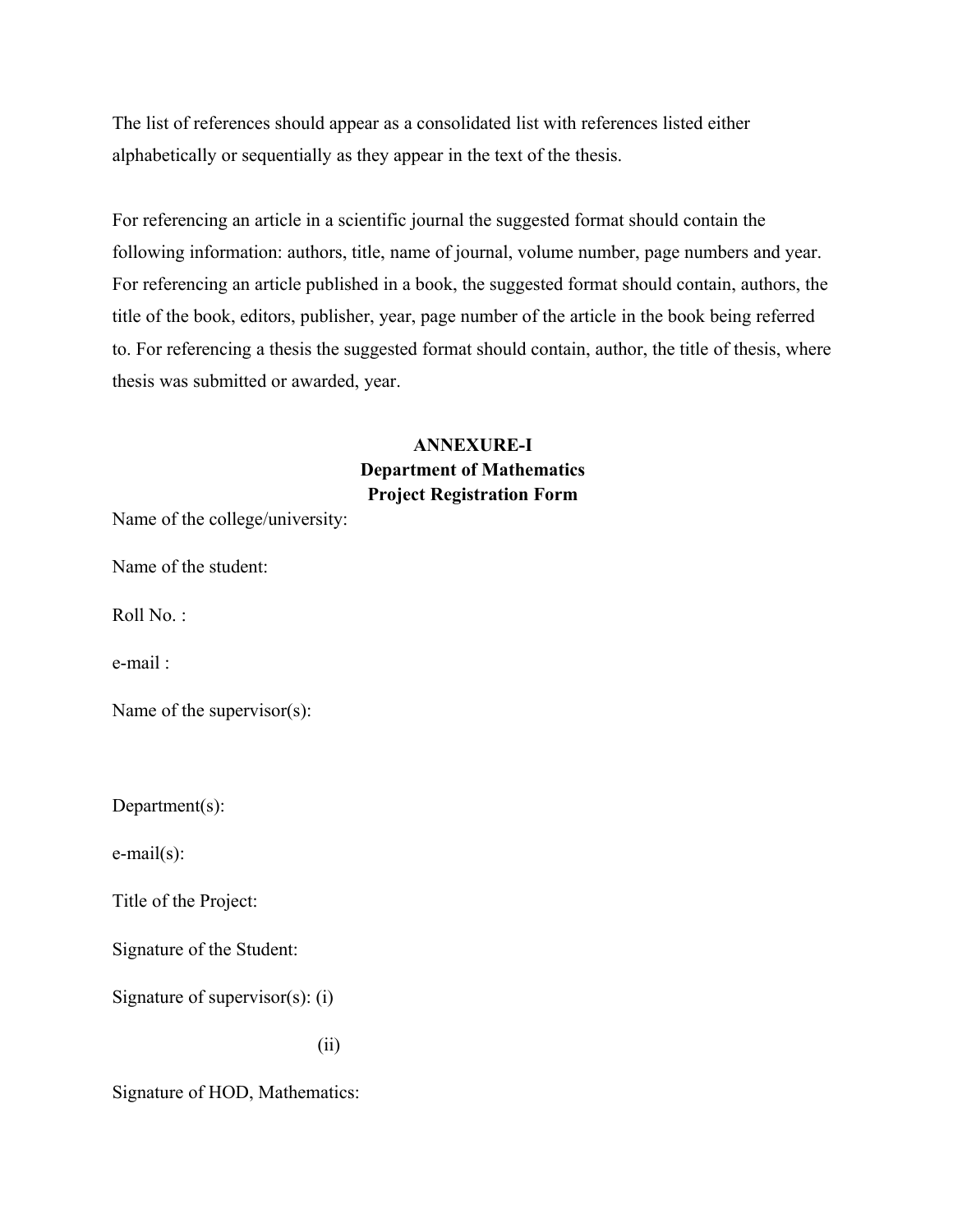### **GENERIC ELECTIVES (TWO PAPER CHOICE)**

### **Generic Elective Paper I**

### **CALCULUS AND DIFFERENTIAL EQUATIONS**

**Objective:** Calculus invented by Newton and Leibnitz is powerful analytical tool to solve mathematical problems which arise in all branches of science and engineering. The main emphasis of this course is to equip the student with necessary analytic and technical skills to handle problems of a mathematical nature as well as practical problems using calculus and differential equation. The aim should be to expose the students to basic ideas quickly without much theoretical emphasis with importance on applications.

**Excepted Outcomes:** After completing the course, students are expected to be able to apply knowledge of calculus and differential equations in the areas of their own interest.

### **UNIT-I**

Curvature, Asymptotes, Tracing of Curves (Catenary, Cycloid, Folium of Descartes), Rectification, Quadrature, Elementary ideas about Sphere, Cones, Cylinders and Conicoids.

### **UNIT-II**

Reviewoflimits,continuityanddifferentiabilityoffunctionsofonevariable and their properties, Rolle's theorem, Mean value theorems, Taylor's theorem with Lagrange's theorem and Cauchy's form of remainder, Taylor's series, Maclaurin's series of  $sinx$ ,  $cosx$ ,  $e^x$ ,  $log(1+x)$ ,  $(1+x)^m$ , L' Hospital's Rule, other Intermediate forms.

### **UNIT-III**

Limitand Continuity of functions of several variables, Partial derivatives, Partial derivatives of higher orders, Homogeneous functions, Change of variables, Mean value theorem, Taylors theorem and Maclaurin's theorem for functions of two variables(statements &applications), Maxima and Minima of functions of two and three variables, Implicit functions, Lagrange's multipliers (Formulae & its applications), Concepts of Multiple integrals & its applications.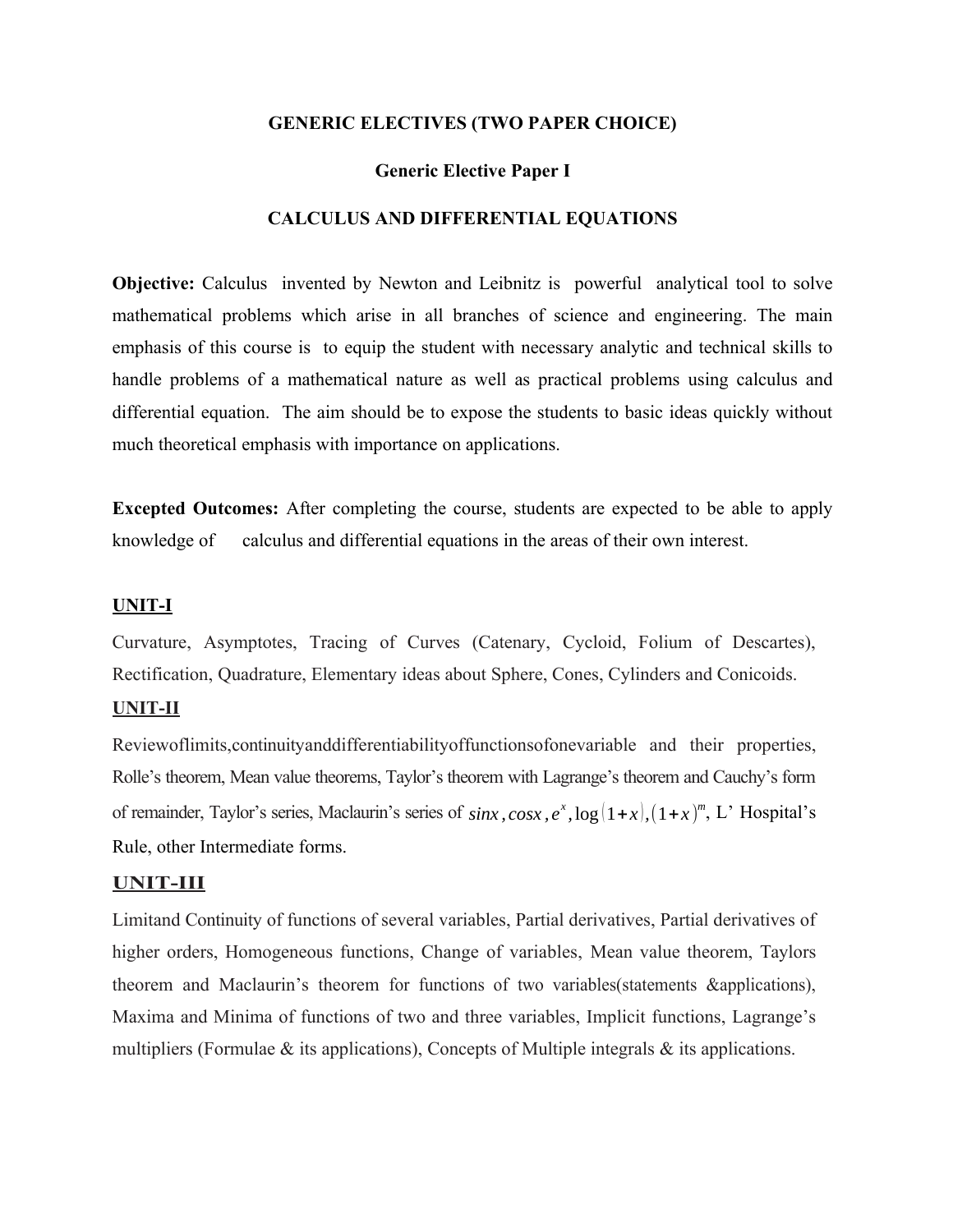### **UNIT-IV**

Ordinary Differential Equations of order one and degree one (variables separable, homogeneous, exact and linear). Equations of order one but higher degree. Second order linear equations with constant coefficients, homogeneous forms, Second order equations with variable coefficients, Variation of parameters.

### **BOOKS RECOMMENDED:**

- 1. Shanti Narayan, P. K. Mittal, Differential Calculus, S. Chand, 2014.
- 2. Shanti Narayan, P. K. Mittal, Integral Calculus, S. Chand, 2014.
- 3. S.C. Mallik and S. Arora-Mathematical Analysis, New Age International Publications.
- 4. J. Sinharoy and S. Padhy: A Course of Ordinary and Partial Differential Equations, Kalyani Publishers.

### **BOOK FOR REFERENCES:**

- 1. H.Anton, I.Bivens and S.Davis, *Calculus*,  $10^{th}$  Ed., John Wiley and Sons (Asia) P. Ltd., Singapore, 2002.
- 2. Shanti Narayan and P.K. Mittal-Analytical Solid Geometry, S. Chand & Company Pvt. Ltd., New Delhi.
- 3. Martin Braun-Differential Equations and their Applications-Martin Braun, Springer International.
- 4. B. P.Acharya and D. C.Sahu: Analytical Geometry of Quadratic Surfaces, Kalyani Publishers.

### **Generic Elective Paper II**

### **ALGEBRA**

**Objective:** This is a preliminary course for the basic courses in mathematics like, abstract algebra and linear algebra. The objective is to acquaint students with the properties of natural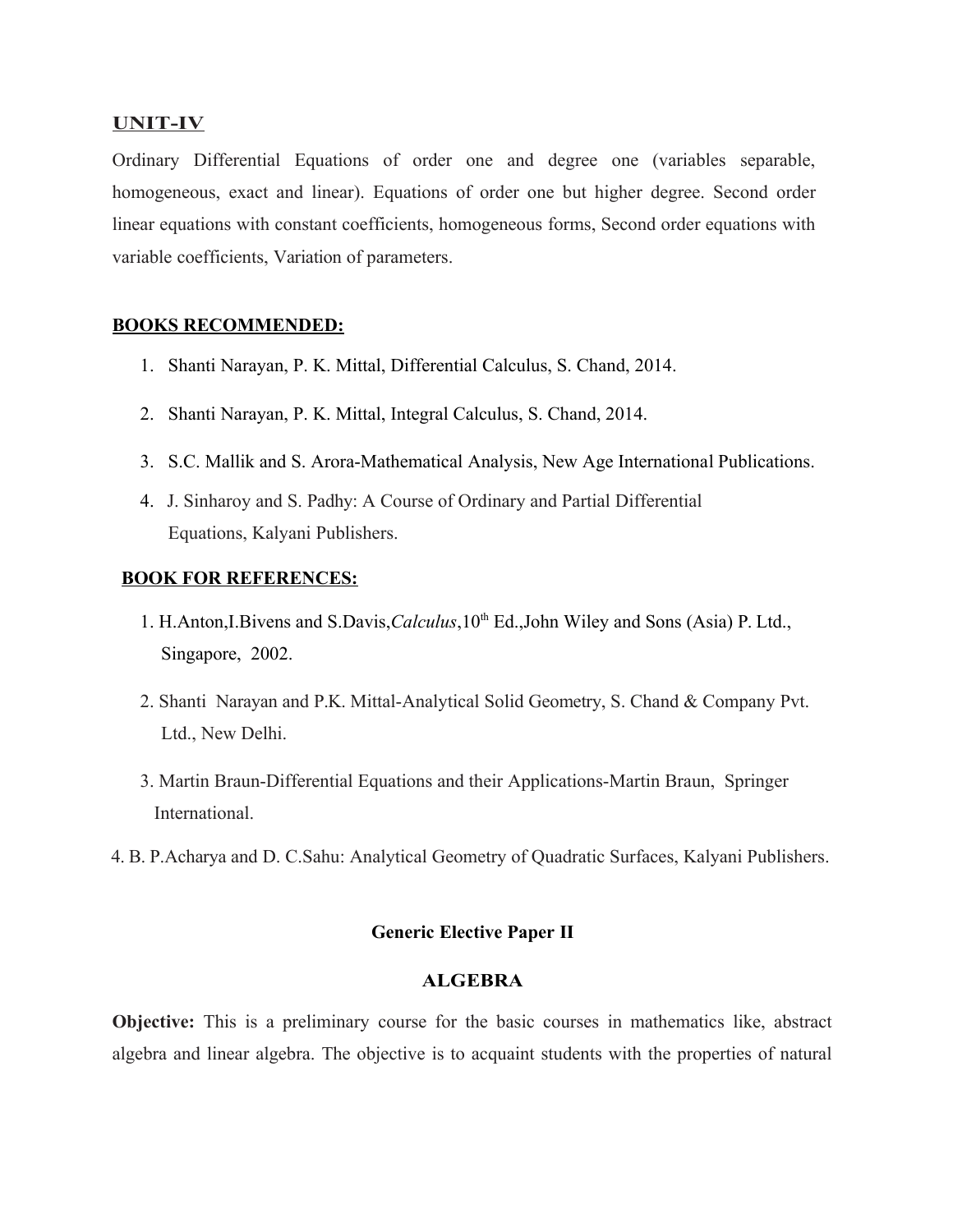numbers i.e. Euclidean algorithm, congruence relation, fundamental theorem of arithmetic, etc. The basics of linear algebra i.e. vector spaces, matrices are introduced here.

**Expected Outcomes:** The acquired knowledge will help students to study further courses in mathematics like, group theory, ring theory and field theory and linear algebra. It has applications not only in higher mathematics but also in other science subjects like computer science, statistics, physics, chemistry etc.

### **UNIT-I**

 Sets, relations, Equivalence relations, partial ordering, well ordering, Functions, Composition of functions, Invertible functions, One to one correspondence and cardinality of a set, statements, compound statements, proofs in Mathematics, Truth tables, Algebra of propositions, logical arguments

### **UNIT-II**

Well-ordering property of positive integers, Division algorithm, Divisibility and Euclidean algorithm, Congruence relation between integers, Principles of Mathematical Induction, statement of Fundamental Theorem of Arithmetic.

### **UNIT-III**

Matrices, algebra of matrices, determinants, fundamental properties, minors and cofactors, product of determinant, adjoint and inverse of a matrix, Rank and nullity of a matrix, Systems of linear equations, row reduction and echelon forms, solution sets of linear systems, applications of linear systems,.

#### **UNIT-IV**

Vector spaces and subspaces, examples, linear independence, linear dependence, basis, dimension, examples, Introduction to linear transformations, matrix representation of a linear transformation, Eigen values, Eigen vectors of amatrix.

### **BOOKS RECOMMENDED:**

- 1. Edgar G. Goodaire and Michael M. Parmenter, Discrete Mathematics with Graph Theory, 3<sup>rd</sup> Ed., Pearson Education (Singapore) P. Ltd., Indian Reprint, 2005.
- 2. V Krishna Murthy, V P Mainra, J L Arora, An Introduction to Linear Algebra ,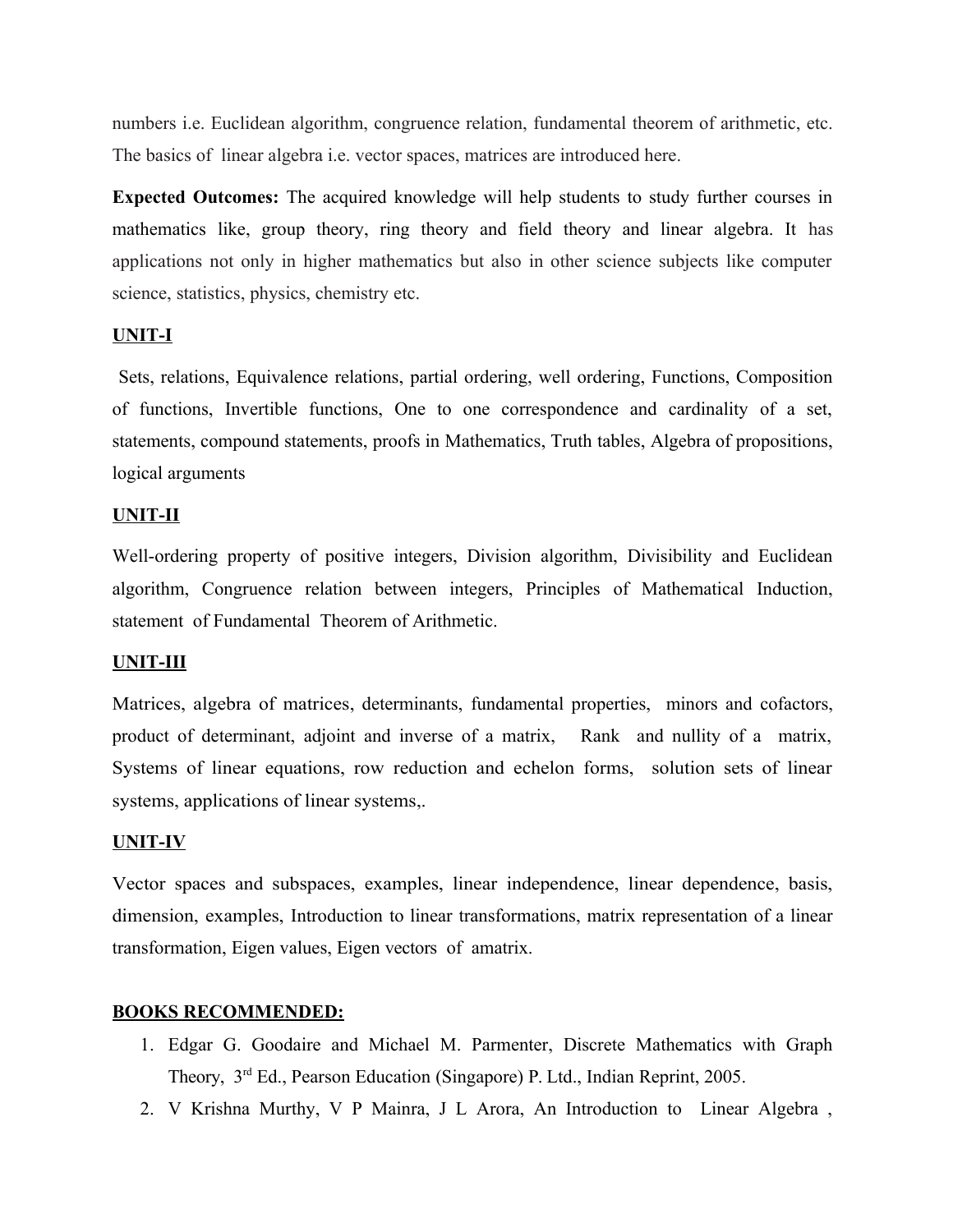Affiliated East-West Press Pvt. Ltd

### **BOOKS FOR REFERENCE:**

- 1**.** David C. Lay, Linear Algebra and its Applications,3rd Ed., Pearson Education Asia, Indian Reprint,2007.
- 2. B S Vatsa and Suchi Vatsa Theory of Matrices New age International third edition 2010.
- 3. Ward Cheney, David kincaid. Linear algebra theory and applications, Jones and Bartlett , 2010.

# **OR**

### **GENERIC ELECTIVES ( FOUR PAPERS CHOICE)**

### **Generic Elective Paper I**

### **CALCULUS AND DIFFERENTIAL EQUATIONS**

**Objective:** Calculus invented by Newton and Leibnitz is powerful analytical tool to solve mathematical problems which arise in all branches of science and engineering. The main emphasis of this course is to equip the student with necessary analytic and technical skills to handle problems of a mathematical nature as well as practical problems using calculus and differential equation. The aim should be to expose the students to basic ideas quickly without much theoretical emphasis with importance on applications.

**Excepted Outcomes:** After completing the course, students are expected to be able to apply knowledge of calculus and differential equations in the areas of their own interest.

### **UNIT-I**

Curvature, Asymptotes, Tracing of Curves (Catenary, Cycloid, Folium of Descartes), Rectification, Quadrature, Elementary ideas about Sphere, Cones, Cylinders and Conicoids.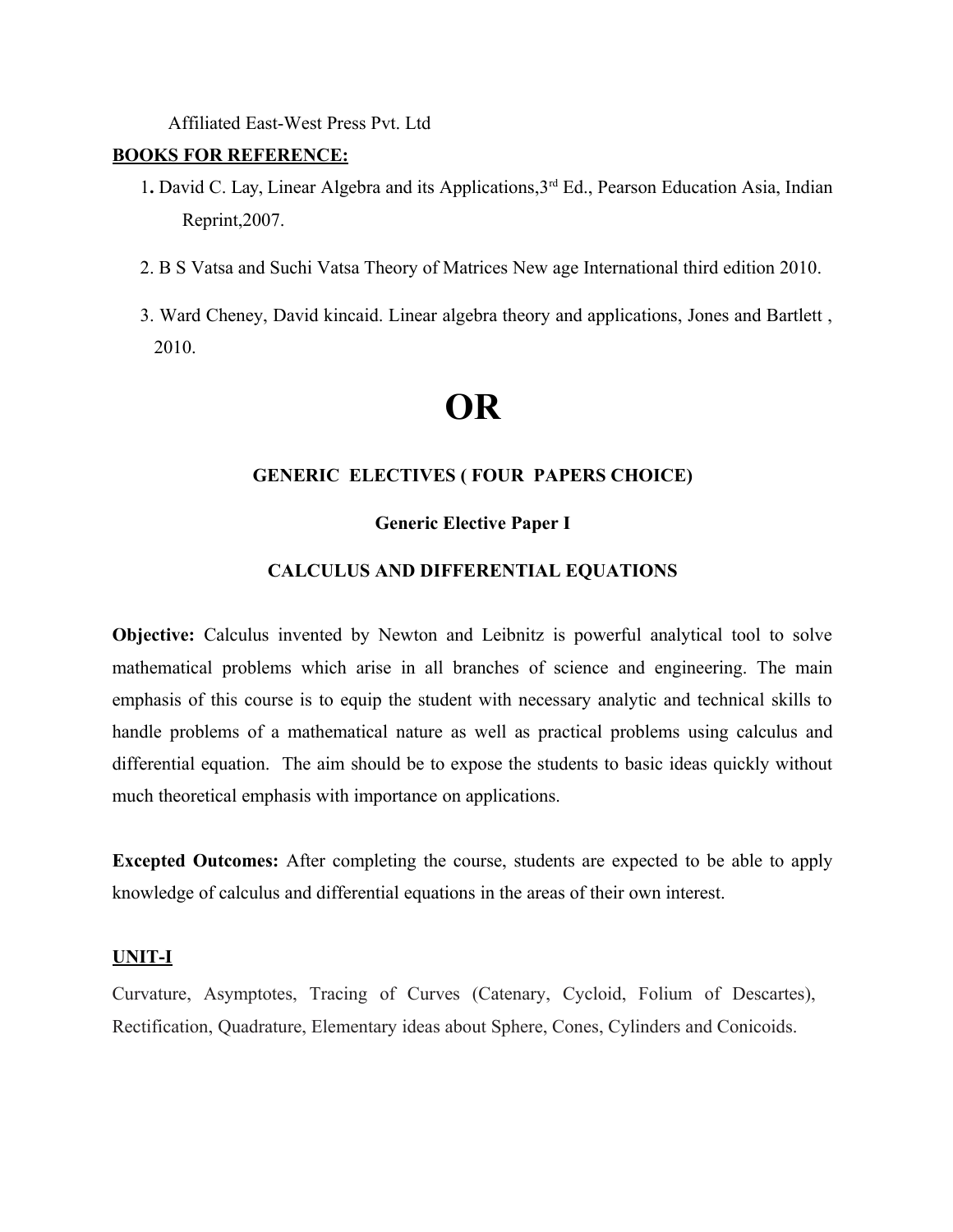### **UNIT-II**

Reviewoflimits,continuityanddifferentiabilityoffunctionsofonevariable and their properties, Rolle's theorem, Mean value theorems, Taylor's theorem with Lagrange's theorem and Cauchy's form of remainder, Taylor's series, Maclaurin's series of *sinx , cosx , e x ,*log (1+*x* )*,*(1+*x* ) *m* , L' Hospital's Rule, other Intermediate forms.

### **UNIT-III**

Limitand Continuity of functions of several variables, Partial derivatives, Partial derivatives of higher orders, Homogeneous functions, Change of variables, Mean value theorem, Taylors theorem and Maclaurin's theorem for functions of two variables(statements &applications), Maxima and Minima of functions of two and three variables, Implicit functions, Lagranges multipliers (Formulae  $\&$  its applications), Concepts of Multiple integrals  $\&$  its applications.

### **UNIT-IV**

Ordinary Differential Equations of order one and degree one (variables separable, homogeneous, exact and linear). Equations of order one but higher degree.Second order linear equations with constant coefficients, homogeneous forms, Second order equations with variable coefficients, Variation of parameters.

### **BOOKS RECOMMENDED:**

- 1. Shanti Narayan, P. K. Mittal, Differential Calculus, S. Chand, 2014.
- 2. Shanti Narayan, P. K. Mittal, Integral Calculus, S. Chand, 2014.
- 3. S.C. Mallik and S. Arora-Mathematical Analysis, New Age International Publications.
- 4. J. Sinharoy and S. Padhy: A Course of Ordinary and Partial Differential Equations, Kalyani Publishers.

### **BOOKS FOR REFERENCE:**

1. H. Anton, I. Bivens and S.Davis, *Calculus*, 10th Ed., John Wiley and Sons (Asia) P. Ltd., Singapore, 2002.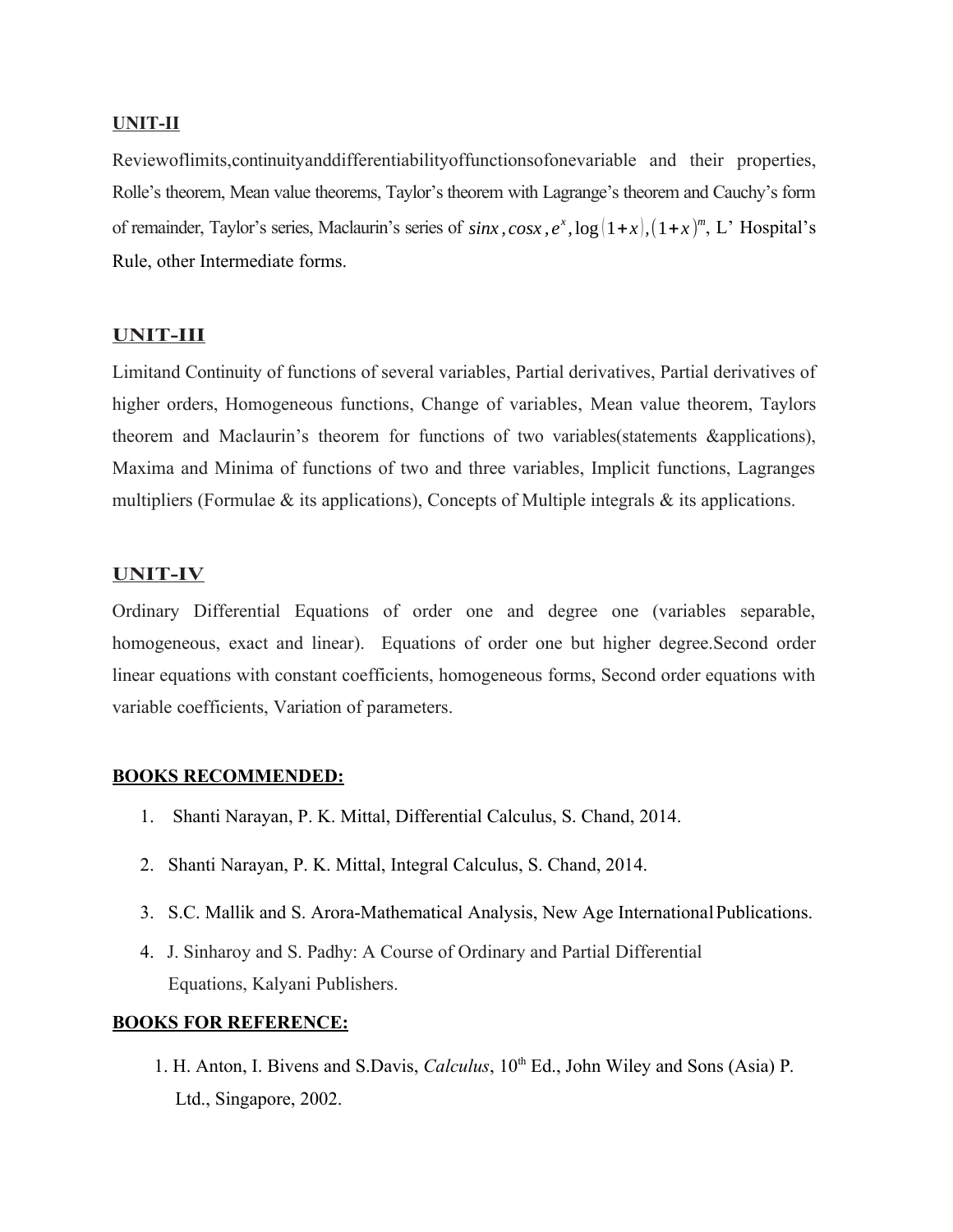- 2. Shanti Narayan and P.K. Mittal-Analytical Solid Geometry, S. Chand & Company Pvt. Ltd., New Delhi.
- 3. Martin Braun-Differential Equations and their Applications-Martin Braun, Springer **International**

 4. B. P.Acharya and D. C. Sahu: Analytical Geometry of Quadratic Surfaces, Kalyani Publishers.

### **Generic Elective Paper II**

### **ALGEBRA**

**Objective:** This is a preliminary course for the basic courses in mathematics like, abstract algebra and linear algebra. The objective is to acquaint students with the properties of natural numbers i.e. Euclidean algorithm, congruence relation, fundamental theorem of arithmetic, etc. The basics of linear algebra i.e. vector spaces, matrices are introduced here.

**Expected Outcomes:** The acquired knowledge will help students to study further courses in mathematics like, group theory, ring theory and field theory and linear algebra. It has applications not only in higher mathematics but also in other science subjects like computer science, statistics, physics, chemistry etc.

### **UNIT-I**

 Sets ,relations, Equivalence relations, partial ordering, well ordering, Functions, Composition of functions, Invertible functions, One to one correspondence and cardinality of a set, statements, compound statements, proofs in Mathematics, Truth tables, Algebra of propositions, logical arguments

### **UNIT-II**

Well-ordering property of positive integers, Division algorithm, Divisibility and Euclidean algorithm, Congruence relation between integers, Principles of Mathematical Induction, statement of Fundamental Theorem of Arithmetic.

### **UNIT-III**

Matrices, algebra of matrices , determinants, fundamental properties, minors and cofactors, product of determinant, adjoint and inverse of a matrix, Rank and nullity of a matrix,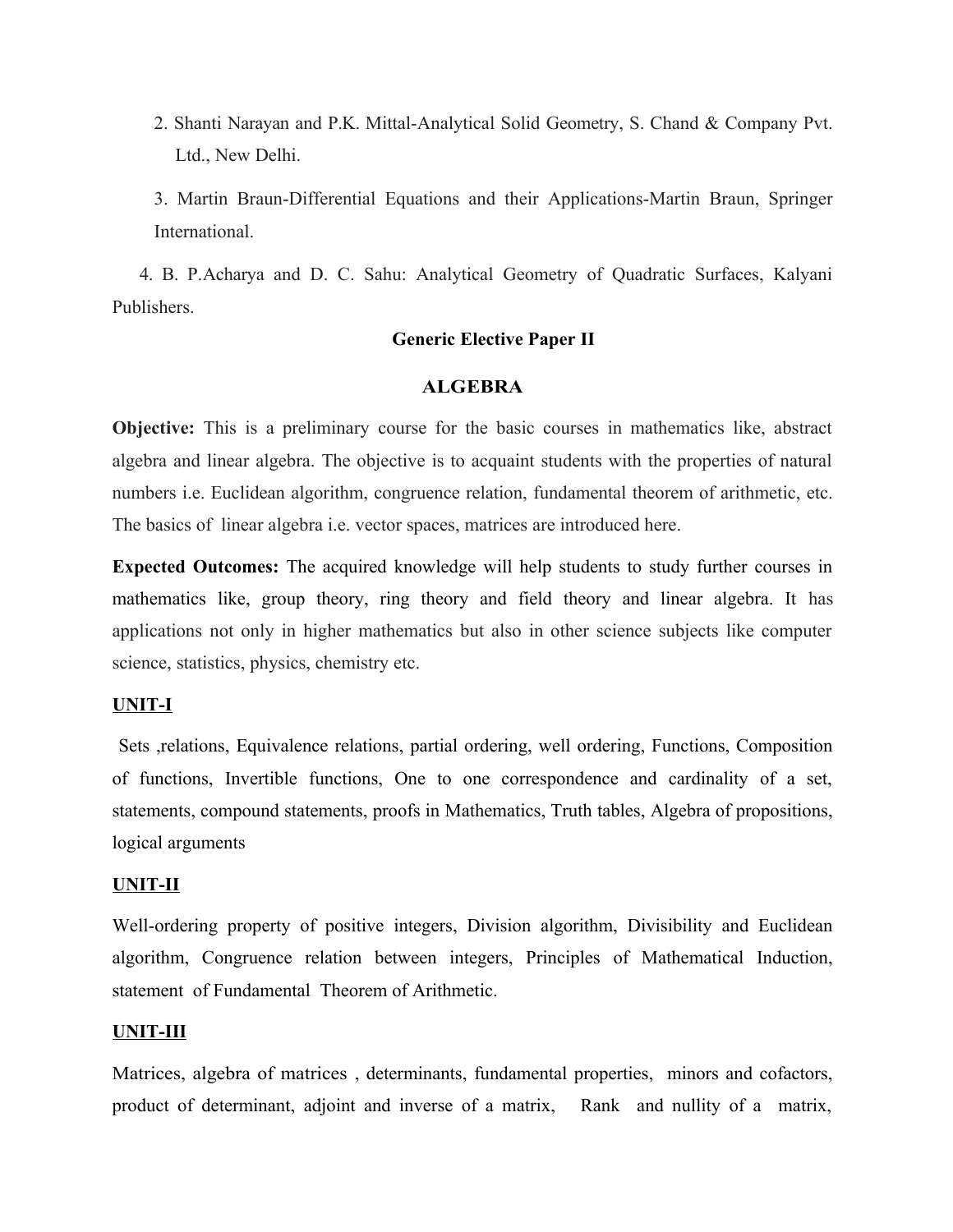Systems of linear equations, row reduction and echelon forms, solution sets of linear systems, applications of linear systems,.

### **UNIT-IV**

Vector spaces and subspaces, examples, linear independence, linear dependence, basis, dimension, examples, Introduction to linear transformations, ,matrix representation of a linear transformation, Eigen values, Eigen vectors of amatrix.

### **BOOKS RECOMMENDED:**

- 1 Edgar G. Goodaire and Michael M. Parmenter, Discrete Mathematics with Graph Theory, 3rd Ed., Pearson Education (Singapore) P. Ltd., Indian Reprint, 2005.
- 2 V Krishna Murthy, V P Mainra, J L Arora, An Introduction to Linear Algebra , Affiliated East-West Press Pvt. Ltd

### **BOOKS FOR REFERENCE:**

1**.** David C. Lay, Linear Algebra and its Applications, 3rd Ed., Pearson Education Asia, Indian Reprint,2007.

2. B S Vatsa and Suchi Vatsa Theory of Matrices New age International third edition 2010.

3. Ward Cheney, David Kincaid. Linear algebra theory and applications, Jones and Bartlett ,2010

### **Generic Elective Paper III**

### **REAL ANALYSIS**

**Objective:** The objective of the course is to have the knowledge on basic properties of the field of real numbers, studying Bolzano-Weiersstrass Theorem , sequences and convergence of sequences, series of real numbers and its convergence etc. This is one of the core courses essential to start doing mathematics.

**Expected Outcome:** On successful completion of this course, students will be able to handle fundamental properties of the real numbers that lead to the formal development of real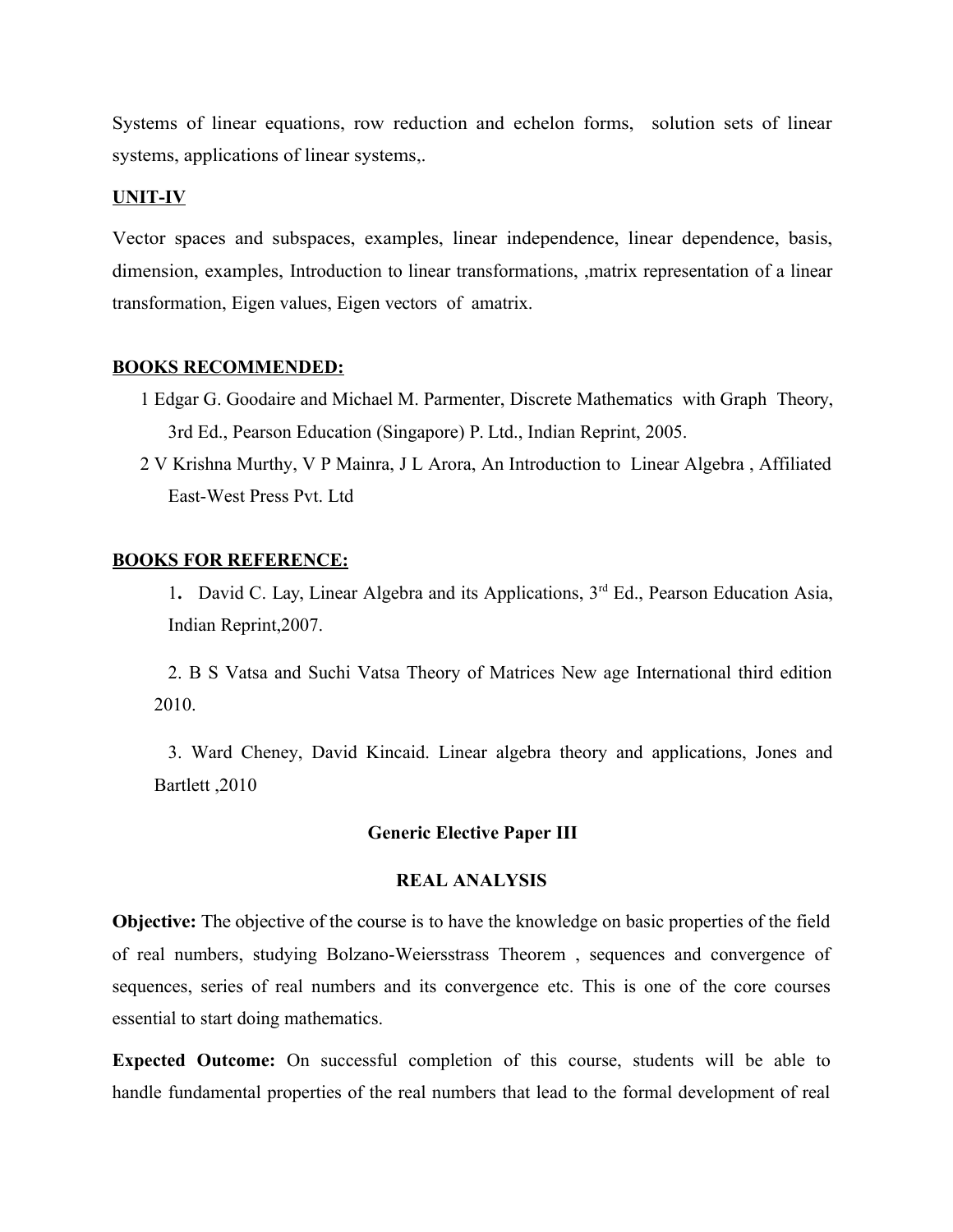analysis and understand limits and their use in sequences, series, differentiation and integration. Students will appreciate how abstract ideas and rigorous methods in mathematical analysis can be applied to important practical problems.

### **UNIT-I**

Review of Algebraic and Order Properties of *R, ε*-neighborhood of a point in *R,* Idea of countable sets, uncountable sets and uncountability of *R,* Bounded above sets, Bounded below sets, Bounded Sets, Unbounded sets, Suprema and Infima, The Completeness Property of *R,* The Archimedean Property, Density of Rational (and Irrational) numbers in *R.*

### **UNIT-II**

Intervals, Interior point, Open Sets, Closed sets, Limit points of a set , Illustrations of Bolzano-Weierstrass theorem for sets, closure, interior and boundary of a set. Sequences, Bounded sequence, Convergent sequence, Limit of a sequence. Limit Theorems, Monotone Sequences, Monotone Convergence Theorem. Subsequences, Divergence Criteria, Monotone Subsequence Theorem (statement only). Bolzano Weierstrass Theorem for Sequences, Cauchy sequence, Cauchy's Convergence Criterion.

### **UNIT-III**

Infinite series, convergence and divergence of infinite series, Cauchy Criterion, Tests for convergence: Comparison test, Limit Comparison test, Ratio Test, Cauchy's nth root test, Integral test, Alternating series, Leibniz test, Absolute and Conditional convergence.

### **UNIT-IV**

Sequence and Series of functions, pointwise and uniform convergences,  $M_n$  test, M test, statement of results about uniform convergence, differentiability and integrability of function, power series and radius of convergence.

### **BOOKS RECOMMENDED:**

- 1. S.C. Mallik and S. Arora- Mathematical Analysis, New Age International Publications.
- 2. G. Das and S. Pattanayak, Fundamentals of Mathematical Analysis, TMH Publishing Co.

### **BOOKS FOR REFERENCE:**

1. R.G. Bartle and D. R. Sherbert, Introduction to Real Analysis (3<sup>rd</sup> Edition), John Wiley and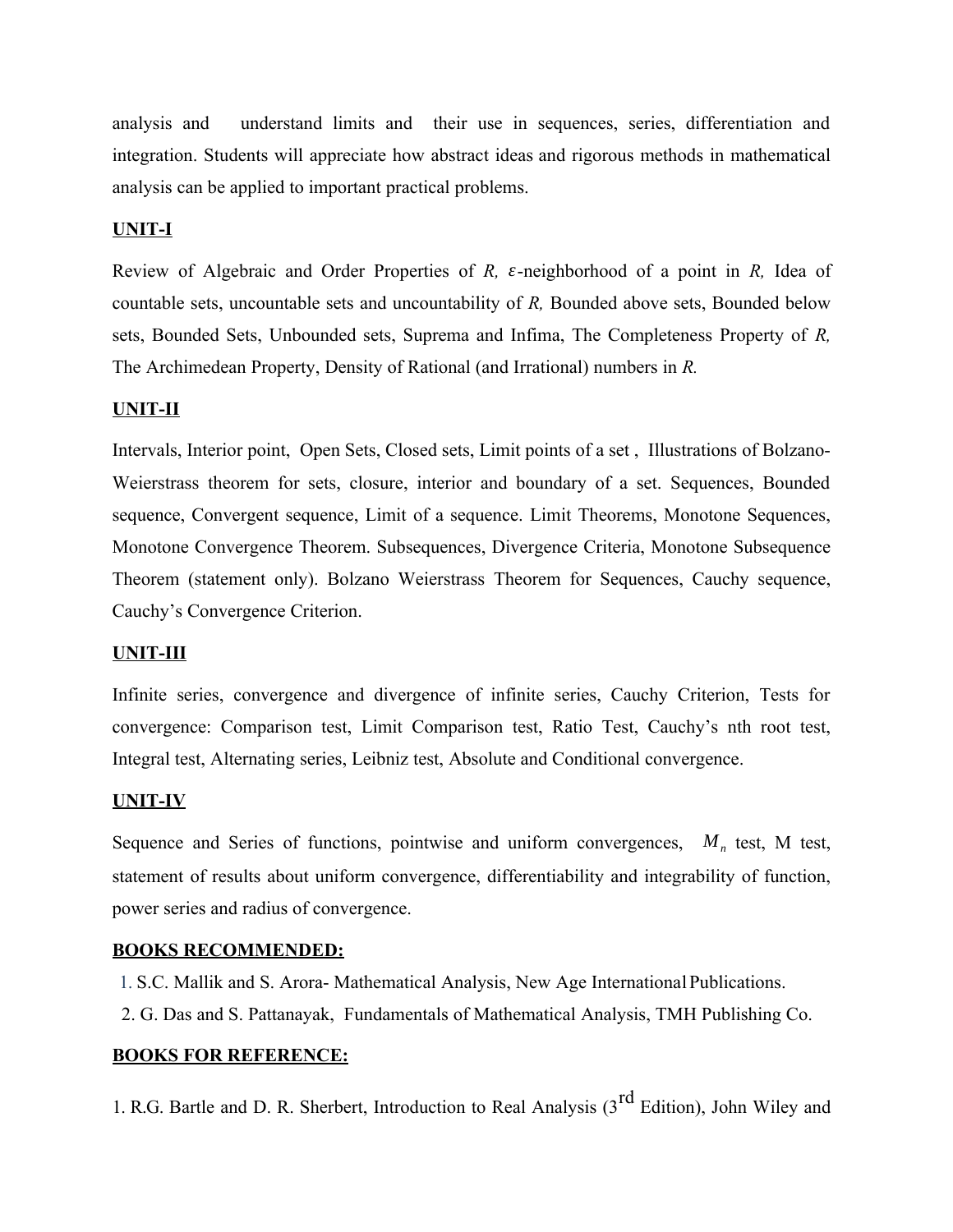Sons (Asia) Pvt. Ltd., Singapore,2002.

- 2. A. Kumar, S. Kumaresan, *A basic course in Real Analysis*, CRC Press, 2014.
- 3. Brian S. *Thomson*, Andrew. M. *Bruckner*, and Judith B. *Bruckner*, *Elementary Real Analysis,* Prentice Hall,2001.
- 4. Gerald G. Bilodeau, Paul R. Thie, G.E. Keough, *An Introduction to Analysis,* Jones & Bartlett, Second Edition, 2010.

### **Generic Elective Paper IV**

### **NUMERICAL METHODS**

**Objective:** Calculation of error and approximation is a necessity in all real life, industrial and scientific computing. The objective of this course is to acquaint students with various numerical methods of finding solution of different type of problems, which arises in different branches of science such as locating roots of equations, finding solution of nonlinear equations, systems of linear equations, differential equations, Interpolation, differentiation, evaluating integration.

**Expected Outcome:** Students can handle physical problems to find an approximated solution. After getting trained a student can opt for advance courses in Numerical analysis in higher mathematics. Use of good mathematical software will help in getting the accuracy one need from the computer and can assess the reliability of the numerical results, and determine the effect of round off error or loss of significance.

### **UNIT-I**

Algorithms, Convergence, Bisection method, False position method, Fixed point iteration method, Newton's method, Secant method.

Gauss Elimination and Gauss Jordan methods, LU decomposition, Gauss-Jacobi, Gauss-Siedel.

### **UNIT-II**

Lagrange and Newton interpolation: linear and higher order, finite difference operators.

### **UNIT-III**

Numerical differentiation: forward difference, backward difference and central Difference.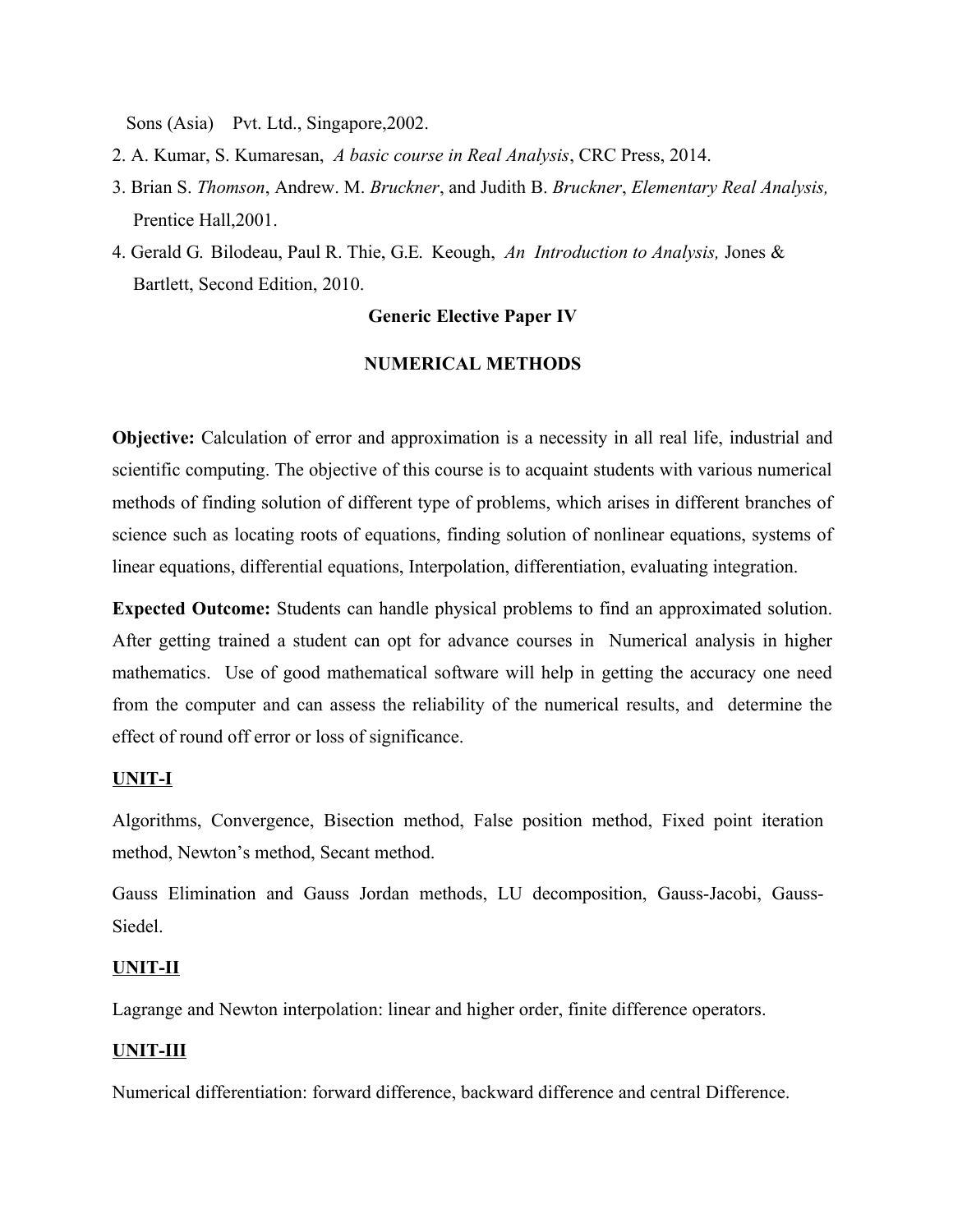### **UNIT-IV**

Integration: trapezoidal rule, Simpson's rule, Euler's method, Runge-Kutta methods of orders two and four.

### **BOOKS RECOMMENDED:**

1. M.K. Jain, S.R.K. Iyengar and R.K. Jain, *Numerical Methods for Scientific and Engineering Computation*, 5th Ed., New age International Publisher, India, 2007.

### **BOOKS FOR REFERENCE:**

- 1. S. S. Sastry, Introductory method for Numerical Analysis, PHI New Delhi,2012.
- 2. S. D. Conte and Carl De Boor, Elementary Numerical Analysis, Mc Graw Hill, 1980.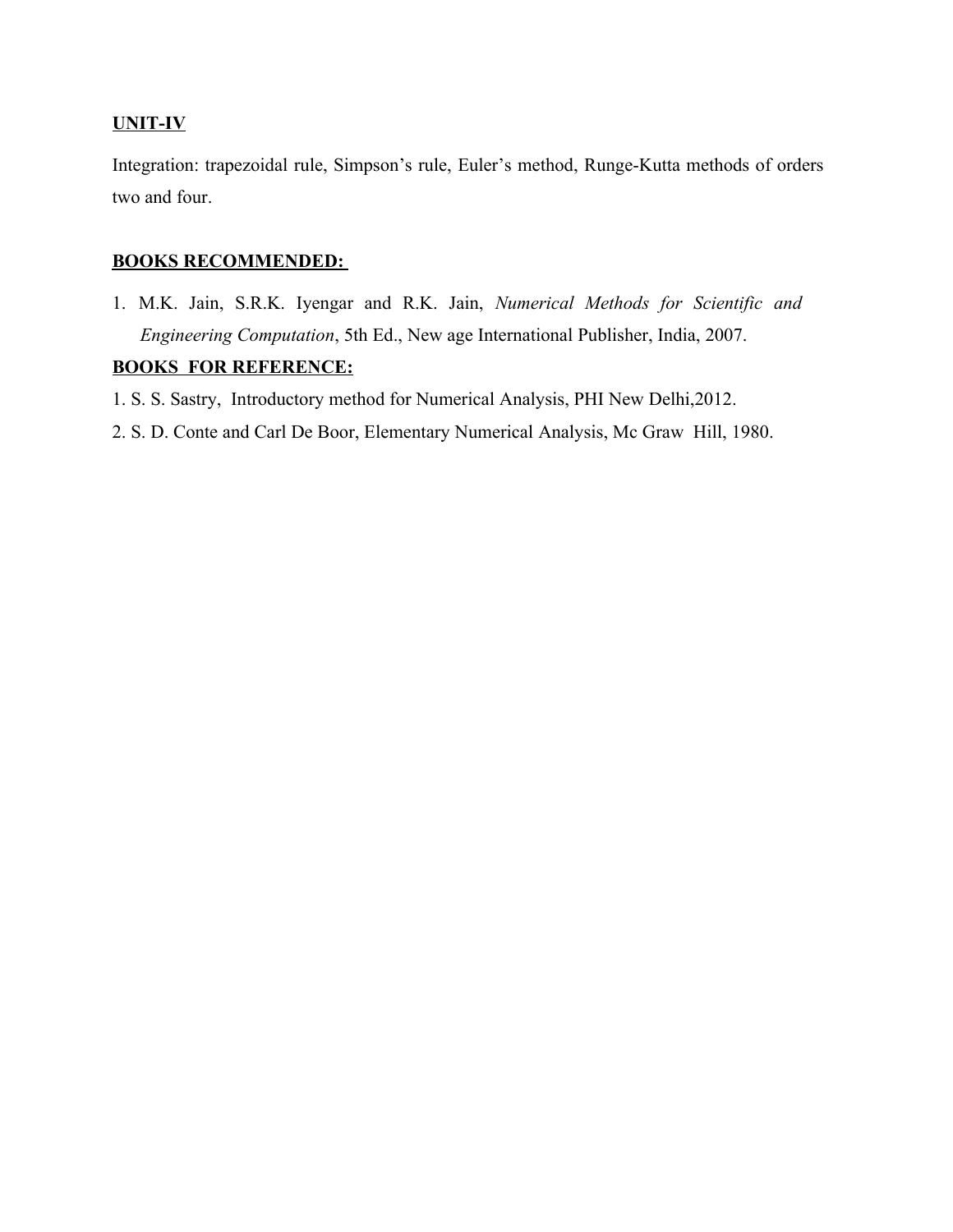# **PROPOSED STRUCTURE OF THE +3 UNDER GRADUATE (B.A/B.SC) MATHEMATICS (PASS) SYLLABUS BASED ON CHOICE BASED CREDIT SYSTEM (CBCS)**

| <b>Semester</b>     | Course            | <b>Title of the Course</b> | <b>Number of credits</b> |               | <b>Total</b>   |  |
|---------------------|-------------------|----------------------------|--------------------------|---------------|----------------|--|
|                     | <b>Number</b>     |                            | assigned to the course   |               | <b>Credits</b> |  |
|                     |                   |                            | <b>Theory</b>            | Practical(P)/ |                |  |
|                     |                   |                            |                          | Tutorial(T)   |                |  |
| <b>DSC 4 PAPERS</b> |                   |                            |                          |               |                |  |
|                     | <b>MATH-DSC-1</b> | Calculus and Differential  | 5                        | 1             | 6              |  |
|                     |                   | equations                  |                          |               |                |  |
|                     | <b>MATH-DSC2</b>  | Algebra                    | 5                        | $\mathbf{1}$  | 6              |  |
|                     | <b>MATH-DSC-3</b> | Real Analysis              | 5                        | 1             | 6              |  |
|                     | <b>MATH-DSC-4</b> | Numerical Methods          | 5                        | $\mathbf{1}$  | 6              |  |
| <b>DSE 2 PAPERS</b> |                   |                            |                          |               |                |  |
|                     | <b>MATH-DSE-1</b> | Group Theory               | 5                        | 1             | 6              |  |
|                     | <b>MATH-DSE-2</b> | <b>Linear Programming</b>  | 5                        | $\mathbf{1}$  | 6              |  |
|                     |                   |                            |                          | <b>TOTAL</b>  | 36             |  |

# **B.A./B.SC.(PASS)-MATHEMATICS MATHEMATICS PAPERS FOR PASS STUDENTS**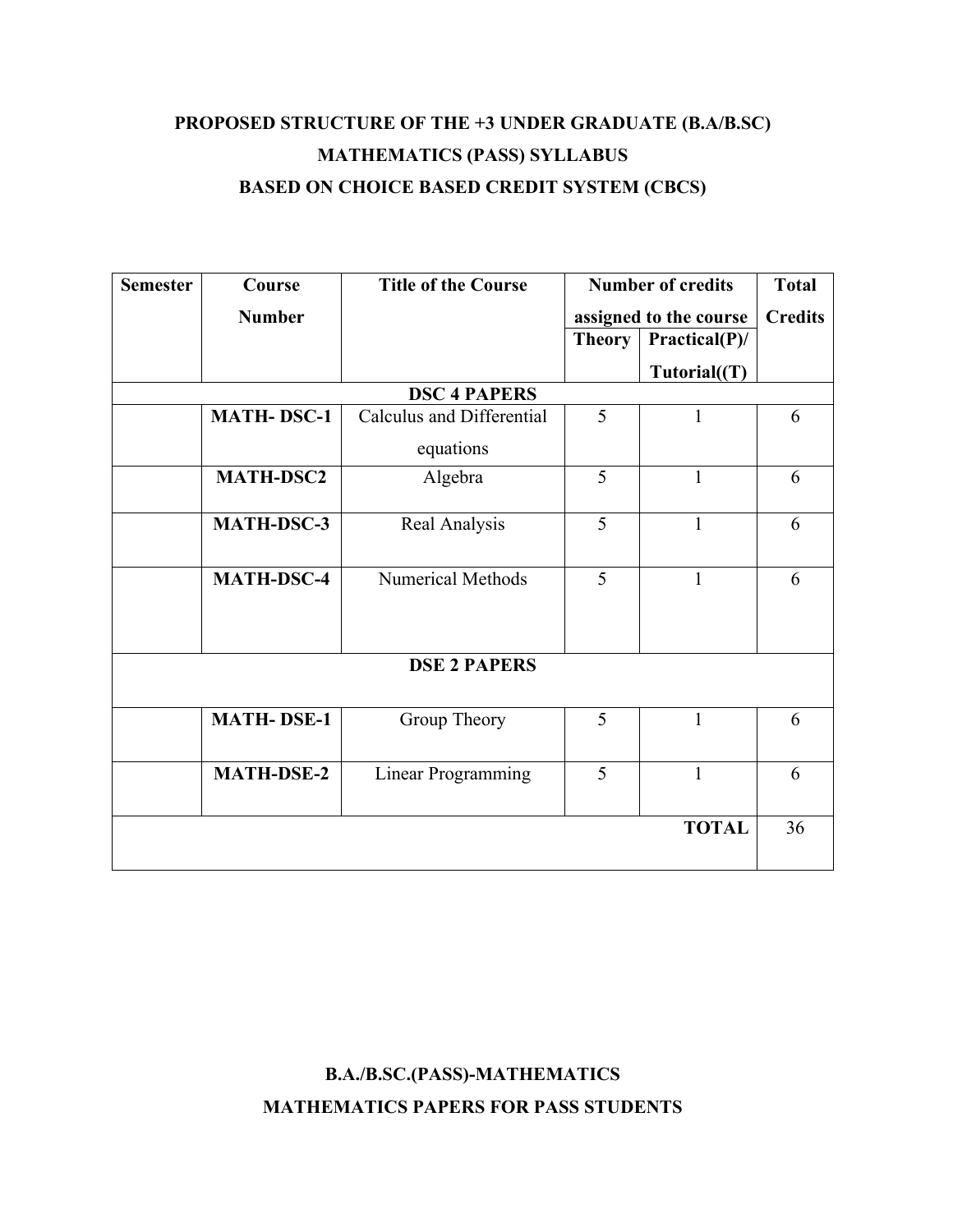Discipline Specific Core – 4 papers Discipline Specific Elective – 2 papers Marks per paper –Mid term : 20 marks, End term : 80 marks Total – 100 marks Credit per paper –  $6$ Teaching hours per paper  $-50$  hours Theory classes  $+10$  hours tutorial

# **Discipline Specific Core Paper I CALCULUS AND DIFFERENTIAL EQUATIONS**

**Objective:** Calculus invented by Newton and Leibnitz is powerful analytical tool to solve mathematical problems which arise in all branches of science and engineering. The main emphasis of this course is to equip the student with necessary analytic and technical skills to handle problems of a mathematical nature as well as practical problems using calculus and differential equation. The aim should be to expose the students to basic ideas quickly without much theoretical emphasis with importance on applications.

**Excepted Outcomes:** After completing the course, students are expected to be able to apply knowledge of calculus and differential equations in the areas of their own interest.

### **UNIT-I**

Curvature, Asymptotes, Tracing of Curves (Catenary, Cycloid, Folium of Descartes), Rectification, Quadrature, Elementary ideas about Sphere, Cones, Cylinders and Conicoids.

### **UNIT-II**

Review of limits, continuity and differentiability of functions of one variable and their properties, Rolle's theorem, Mean value theorems, Taylor's theorem with Lagrange's theorem and Cauchy's form of remainder, Taylor's series, Maclaurin's series of *sinx*,  $cos x$ ,  $e^x$ ,  $log(1+x)$ ,  $(1+x)^m$ , L' Hospital's Rule, other Intermediate forms.

### **UNIT-III**

Limitand Continuity of functions of several variables, Partial derivatives, Partial derivatives of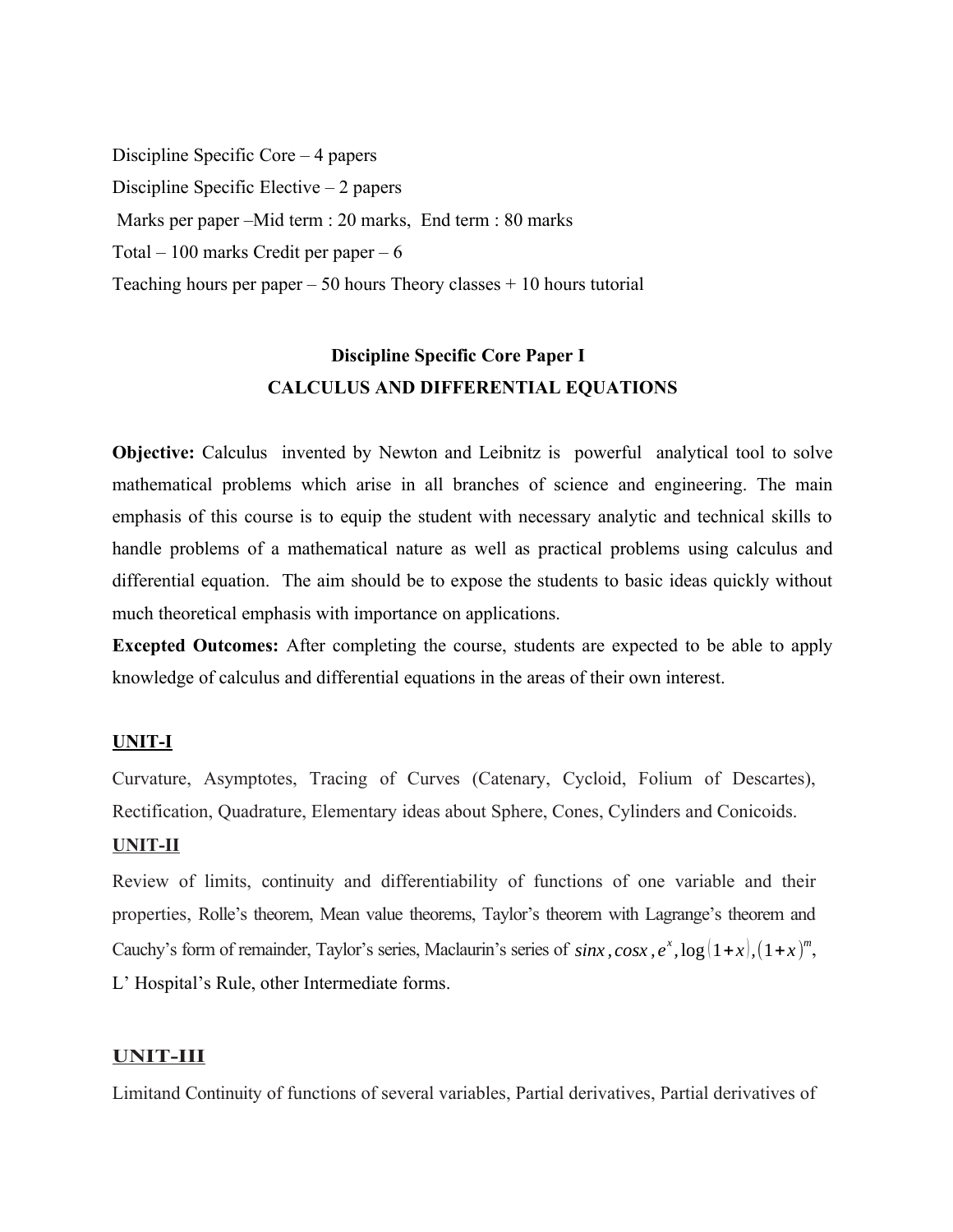higher orders, Homogeneous functions, Change of variables, Mean value theorem, Taylors theorem and Maclaurin's theorem for functions of two variables(statements &applications), Maxima and Minima of functions of two and three variables, Implicit functions, Lagranges multipliers (Formulae  $\&$  its applications), Concepts of Multiple integrals  $\&$  its applications.

### **UNIT-IV**

Ordinary Differentia lEquations o order one and degree one (variables separable, homogeneous, exact and linear). Equations of order one but higher degree. Second order linear equations with constant coefficients, homogeneous forms, Second order equations with variable coefficients,V ariationofparameters.

### **BOOKS RECOMMENDED:**

- 1. Shanti Narayan, P. K. Mittal, Differential Calculus, S. Chand, 2014.
- 2. Shanti Narayan, P. K. Mittal, Integral Calculus, S. Chand, 2014.
- 3. S.C. Mallik and S. Arora-Mathematical Analysis, New Age International Publications.
- 4. J. Sinharoy and S. Padhy: A Course of Ordinary and Partial Differential Equations, Kalyani Publishers.

### **BOOKS FOR REFERENCE:**

- 1. H.Anton,I.Bivensand S.Davis,*Calculus*,10thEd.,JohnWileyand Sons(Asia)P.Ltd., Singapore, 2002.
- 2. Shanti Narayan and P.K. Mittal-Analytical Solid Geometry, S. Chand & Company Pvt. Ltd., New Delhi.
- 3. Martin Braun-Differential Equations and their Applications-Martin Braun, Springer International.
- 4. B. P.Acharya and D. C. Sahu: Analytical Geometry of Quadratic Surfaces, Kalyani Publisher

### **Discipline Specific Core Paper II**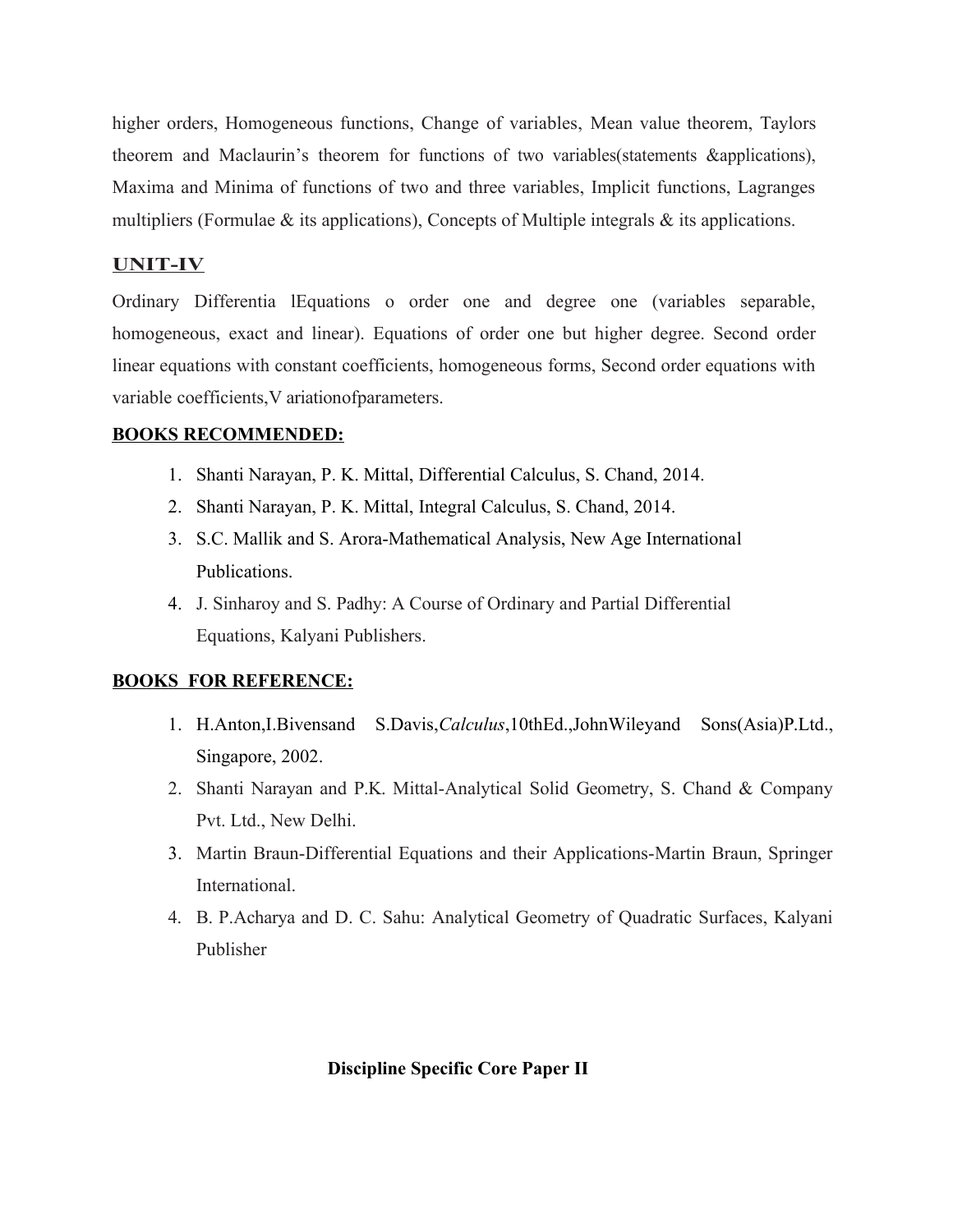### **ALGEBRA**

**Objective:** This is a preliminary course for the basic courses in mathematics like, abstract algebra and linear algebra. The objective is to acquaint students with the properties of natural numbers i.e. Euclidean algorithm, congruence relation, fundamental theorem of arithmetic, etc. The basics of linear algebra i.e. vector spaces, matrices are introduced here.

**Expected Outcomes:** The acquired knowledge will help students to study further courses in mathematics like, group theory, ring theory and field theory and linear algebra. It has applications not only in higher mathematics but also in other science subjects like computer science, statistics, physics, chemistry etc.

### **UNIT-I**

Sets, relations, Equivalence relations, partial ordering, well ordering, Functions, Composition of functions, Invertible functions, One to one correspondence and cardinality of a set, statements, compound statements, proofs in Mathematics, Truth tables, Algebra of propositions, logical arguments

### **UNIT-II**

Well-ordering property of positive integers, Division algorithm, Divisibility and Euclidean algorithm, Congruence relation between integers, Principles of Mathematical Induction, statement of Fundamental Theorem of Arithmetic.

### **UNIT-III**

Matrices, algebra of matrices , determinants, fundamental properties, minors and cofactors, product of determinant, adjoint and inverse of a matrix, Rank and nullity of a matrix, Systems of linear equations, row reduction and echelon forms, solution sets of linear systems, applications of linear systems,.

### **UNIT-IV**

Vector spaces and subspaces, examples, linear independence, linear dependence, basis, dimension, examples, Introduction to linear transformations, matrix representation of a linear transformation, Eigen values, Eigen vectors of a matrix.

### **BOOKS RECOMMENDED:**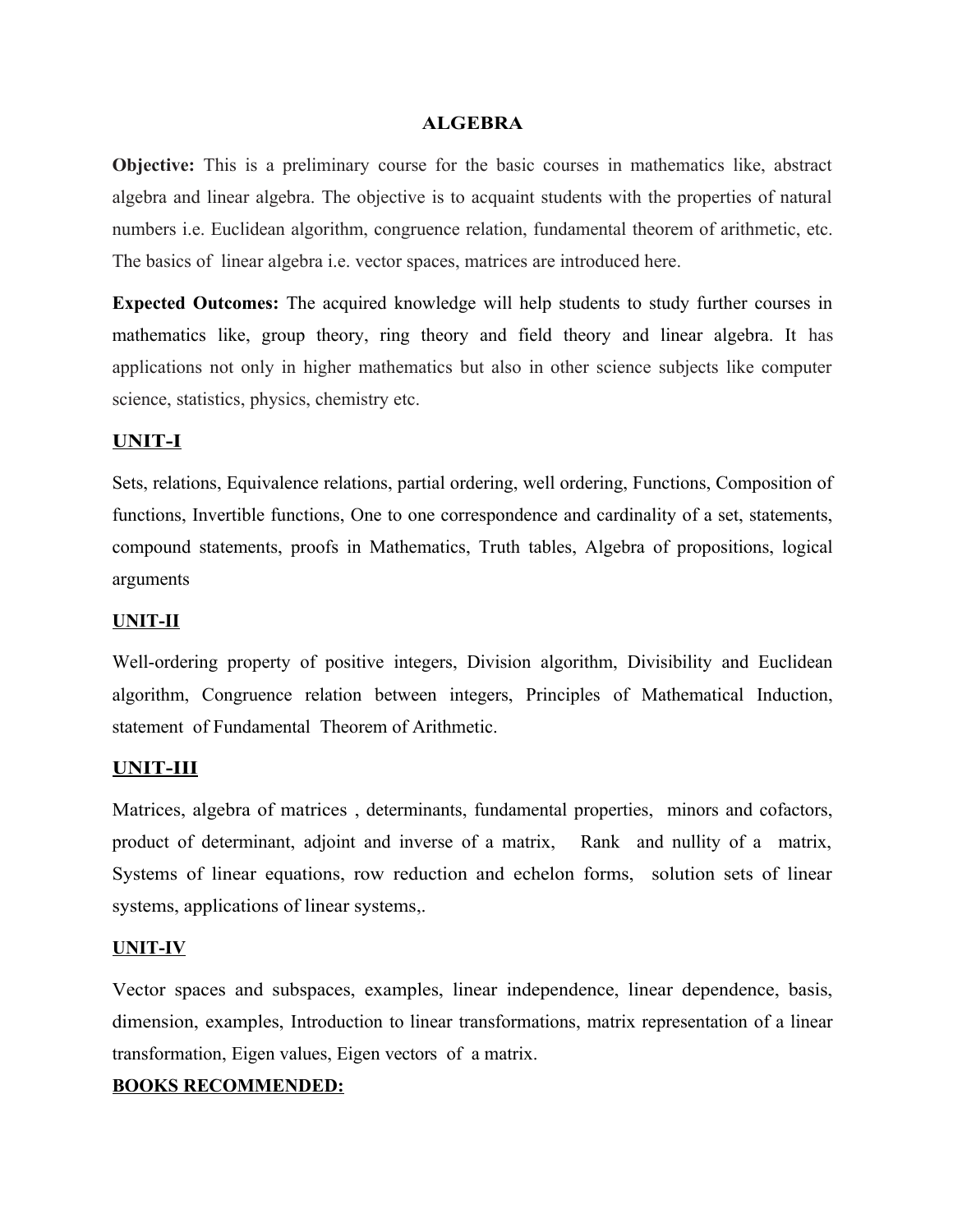- 1. Edgar G. Goodaire and Michael M. Parmenter, Discrete Mathematics with Graph Theory, 3rd Ed., Pearson Education (Singapore) P. Ltd., Indian Reprint, 2005.
- 2. V Krishna Murthy, V P Mainra, J L Arora, An Introduction to Linear Algebra , Affiliated East-West Press Pvt. Ltd

### **BOOKS FOR REFERENCE:**

- 1. David C. Lay, Linear Algebra and its Applications, 3rdEd., Pearson Education Asia, Indian Reprint, 2007.
- 2. B S Vatsa and Suchi Vatsa Theory of Matrices New age International third edition, 2010.
- 3. Ward Cheney, David Kincaid. Linear algebra theory and applications, Jones and Bartlett, 2010.

### **Discipline Specific Core Paper III**

### **REAL ANALYSIS**

**Objective:** The objective of the course isto have the knowledge on basic properties of the field of real numbers, studying Bolzano- Weiersstrass Theorem , sequences and convergence of sequences, series of real numbers and its convergence etc. This is one of the core courses essential to start doing mathematics.

**Expected Outcome:** On successful completion of this course, students will be able to handle fundamental properties of the real numbers that lead to the formal development of real analysis and understand limits and their use in sequences, series, differentiation and integration. Students will appreciate how abstract ideas and rigorous methods in mathematical analysis can be applied to important practical problems.

### **UNIT-I**

Review of Algebraic and Order Properties of *R, ε*-neighborhood of a point in *R,* Idea of countable sets, uncountable sets and uncountability of *R,* Bounded above sets, Bounded below sets, Bounded Sets, Unbounded sets, Suprema and Infima, The Completeness Property of *R,* The Archimedean Property, Density of Rational (and Irrational) numbers in *R.*

### **UNIT-II**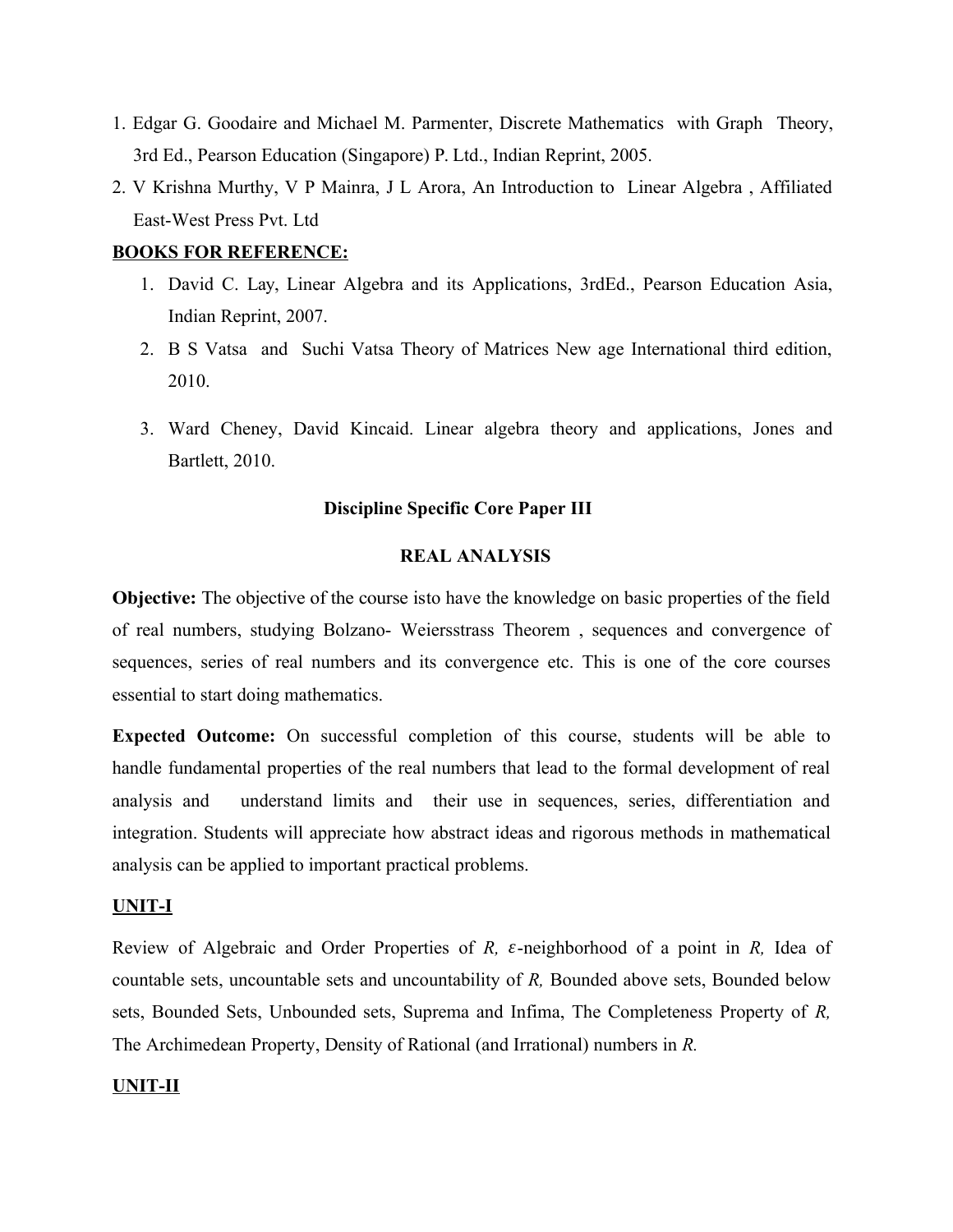Intervals, Interior point, Open Sets, Closed sets, Limit points of a set , Illustrations of Bolzano-Weierstrass theorem for sets, closure, interior and boundary of a set. Sequences, Bounded sequence, Convergent sequence, Limit of a sequence. Limit Theorems, Monotone Sequences, Monotone Convergence Theorem. Subsequences, Divergence Criteria, Monotone Subsequence Theorem (statement only). Bolzano Weierstrass Theorem for Sequences, Cauchy sequence, Cauchy's Convergence Criterion.

### **UNIT-III**

Infinite series, convergence and divergence of infinite series, Cauchy Criterion, Tests for convergence: Comparison test, Limit Comparison test, Ratio Test, Cauchy's nth root test, Integral test, Alternating series, Leibniz test, Absolute and Conditional convergence.

### **UNIT-IV**

Sequence and Series of functions, pointwise and uniform convergences,  $M_n$  test, M test, statement of results about uniform convergence, differentiability and integrability of function, power series and radius of convergence.

### **BOOKS RECOMMENDED:**

- **1.** S.C. Mallik and S. Arora-Mathematical Analysis, New Age International Publications.
- **2.** G. Das and S. Pattanayak, Fundamentals of Mathematical Analysis, TMH Publishing Co.

### **BOOKS FOR REFERENCE:**

- **1.** R.G. Bartle and D. R. Sherbert, Introduction to Real Analysis (3<sup>rd</sup> Edition), John Wiley and Sons (Asia) Pvt. Ltd., Singapore,2002.
- **2.** A.Kumar, S. Kumaresan, *A basic course in Real Analysis*, CRC Press, 2014.
- **3.** BrianS.*Thomson*,Andrew. M.*Bruckner*, and JudithB. *Bruckner*, *ElementaryReal Analysis,* Prentice Hall,2001.
- **4.** Gerald G. Bilodeau , Paul R. Thie, G.E. Keough, *An Introductionto Analysis,* Jones & Bartlett, Second Edition, 2010.

## **Discipline Specific Core Paper IV NUMERICAL METHODS**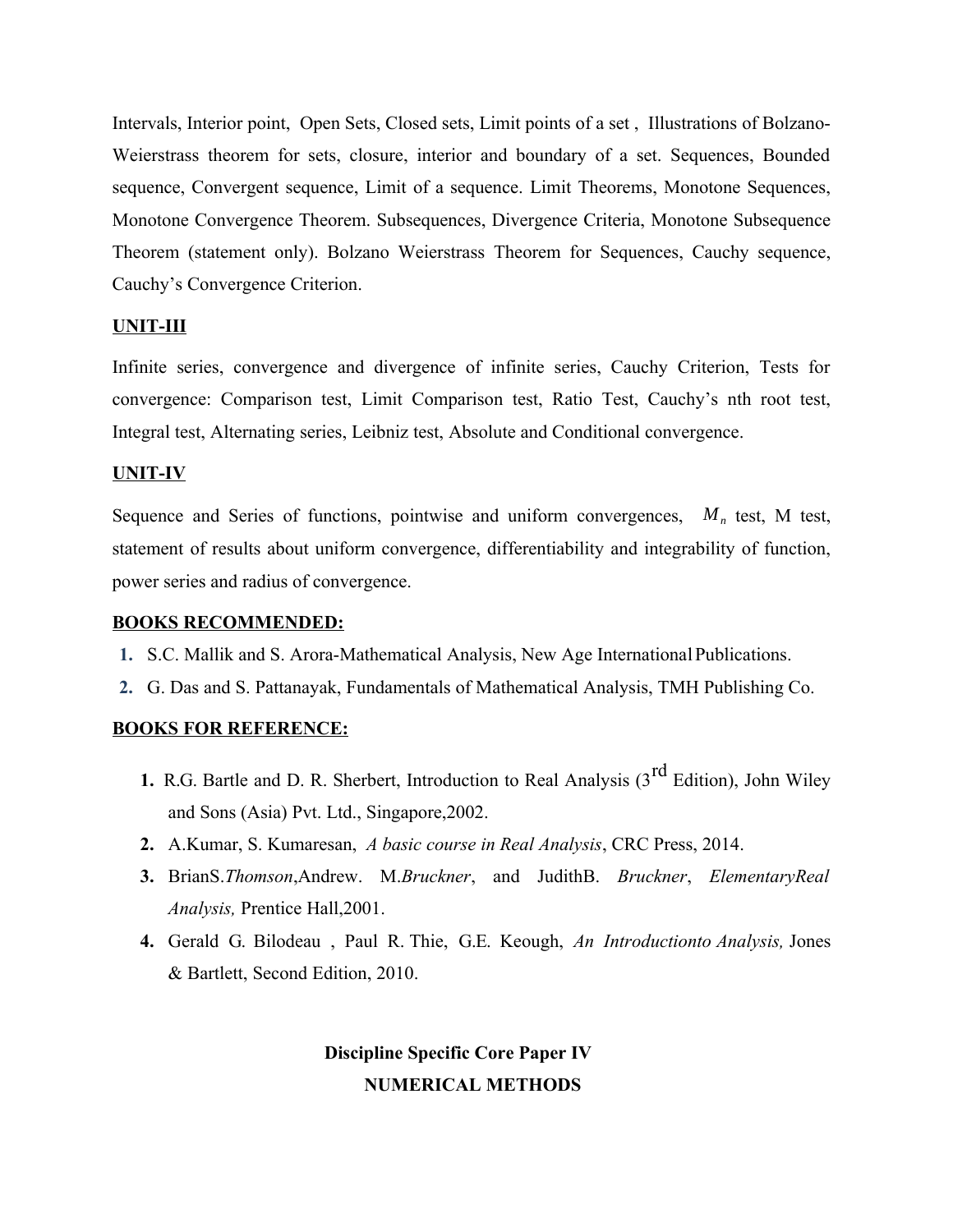**Objective:** Calculation of error and approximation is a necessity in all real life, industrial and scientific computing. The objective of this course is to acquaint students with various numerical methods of finding solution of different type of problems, which arises in different branches of science such as locating roots of equations, finding solution of nonlinear equations, systems of linear equations, differential equations, Interpolation, differentiation, evaluating integration.

**Expected Outcome:** Students can handle physical problems to find an approximated solution. After getting trained a student can opt for advance courses in numerical analysis in higher mathematics. Use of good mathematical software will help in getting the accuracy one need from the computer and can assess the reliability of the numerical results, and determine the effect of round off error or loss of significance.

### **UNIT-I**

Algorithms, Convergence, Bisection method, False position method, Fixed point iteration method, Newton's method, Secant method.

Gauss Elimination and Gauss Jordan methods, LU decomposition, Gauss-Jacobi, Gauss-Siedel.

### **UNIT-II**

Lagrange and Newton interpolation: linear and higher order, finite difference operators.

### **UNIT-III**

Numerical differentiation: forward difference, backward difference and central Difference.

### **UNIT-IV**

Integration: trapezoidal rule, Simpson's rule, Euler'smethod, Runge-Kutta methods of orders two and four.

### **BOOKS RECOMMENDED:**

1. M.K. Jain, S.R.K. Iyengar and R.K. Jain, *Numerical Methods for Scientific and Engineering Computation*, 5th Ed., New age International Publisher, India, 2007.

### **BOOKS FOR REFERENCE:**

1. S. S. Sastry, Introductory method for Numerical Analysis, PHI New Delhi, 2012.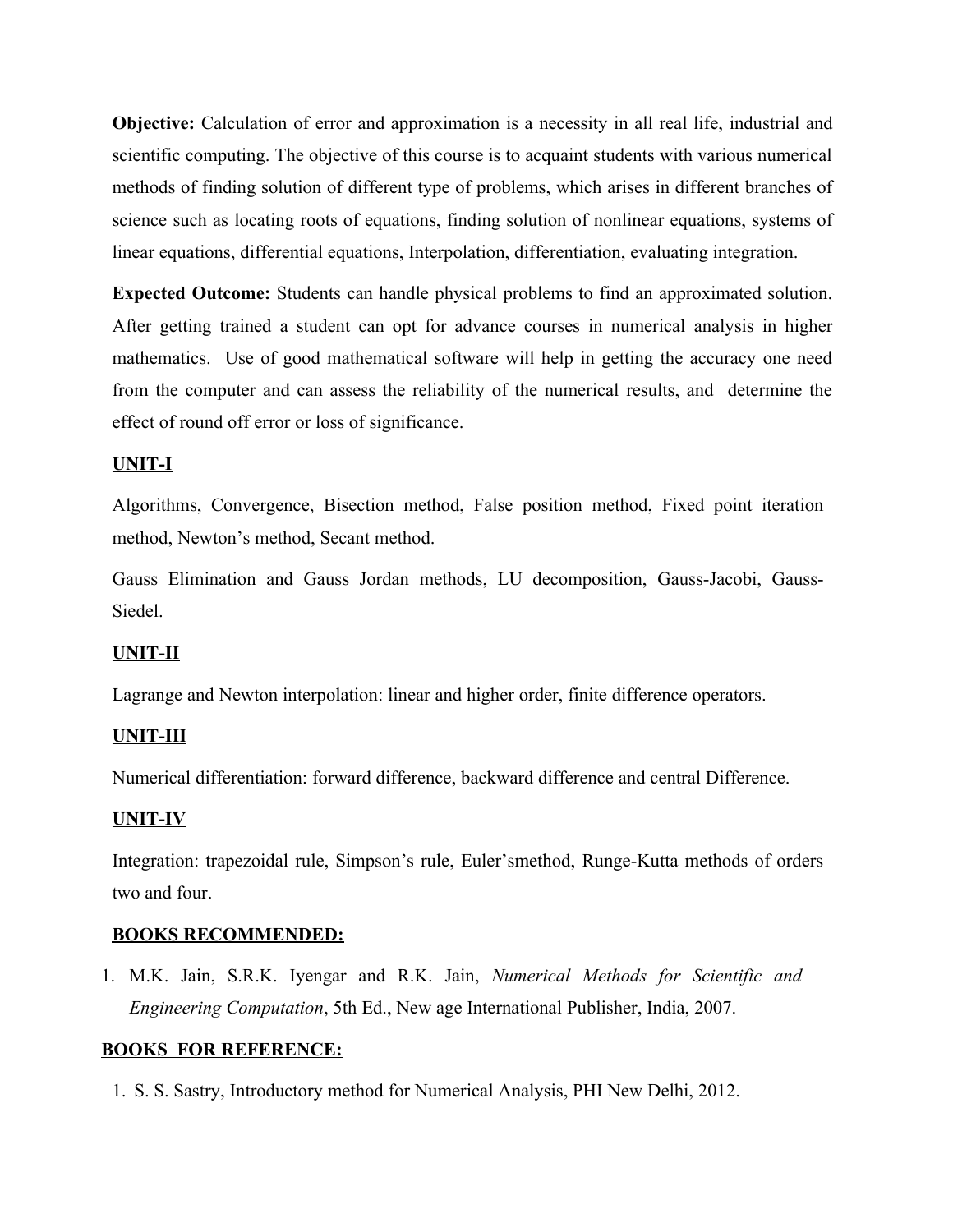2. S. D. Conte and Carl De Boor, Elementary Numerical Analysis, Mc Graw Hill, 1980.

# **Discipline Specific Elective Paper –I GROUP THEORY**

**Objective:** Group theory is one of the building blocks of modern algebra. Objective of this course is to introduce students to basic concepts of group theory and examples of groups and their properties. This course will lead to future basic courses in advanced mathematics, such as Group theory-II and ring theory.

**Expected Outcomes:** A student learning this course gets idea on concept and examples of groups and their properties. He understands cyclic groups, permutation groups, normal subgroups and related results. After this course he can opt for courses in ring theory, field theory, commutative algebras, linear classical groups etc. and can be apply this knowledge to problems in physics, computer science, economics and engineering.

### **UNIT-I**

Symmetries of a square, Dihedral groups, definition and examples of groups including permutation groups and quaternion groups (illustration through matrices), elementary properties of groups, Subgroups and examples of subgroups, centralizer, normalizer, center of a group,

### **UNIT-II**

Product of two subgroups, Properties of cyclic groups, classification of subgroups of cyclic groups, Cycle notation for permutations, properties of permutations, even and odd permutations, alternating group,

### **UNIT-III**

Properties of cosets, Lagrange's theorem and consequences including Fermat's Little theorem, external direct product of a finite number of groups, normal subgroups, factor groups.

### **UNIT-IV**

Cauchy's theorem for finite abelian groups, group homomorphisms, properties of homomorphisms, Cayley's theorem, properties of isomorphisms, first, second and third isomorphism theorems.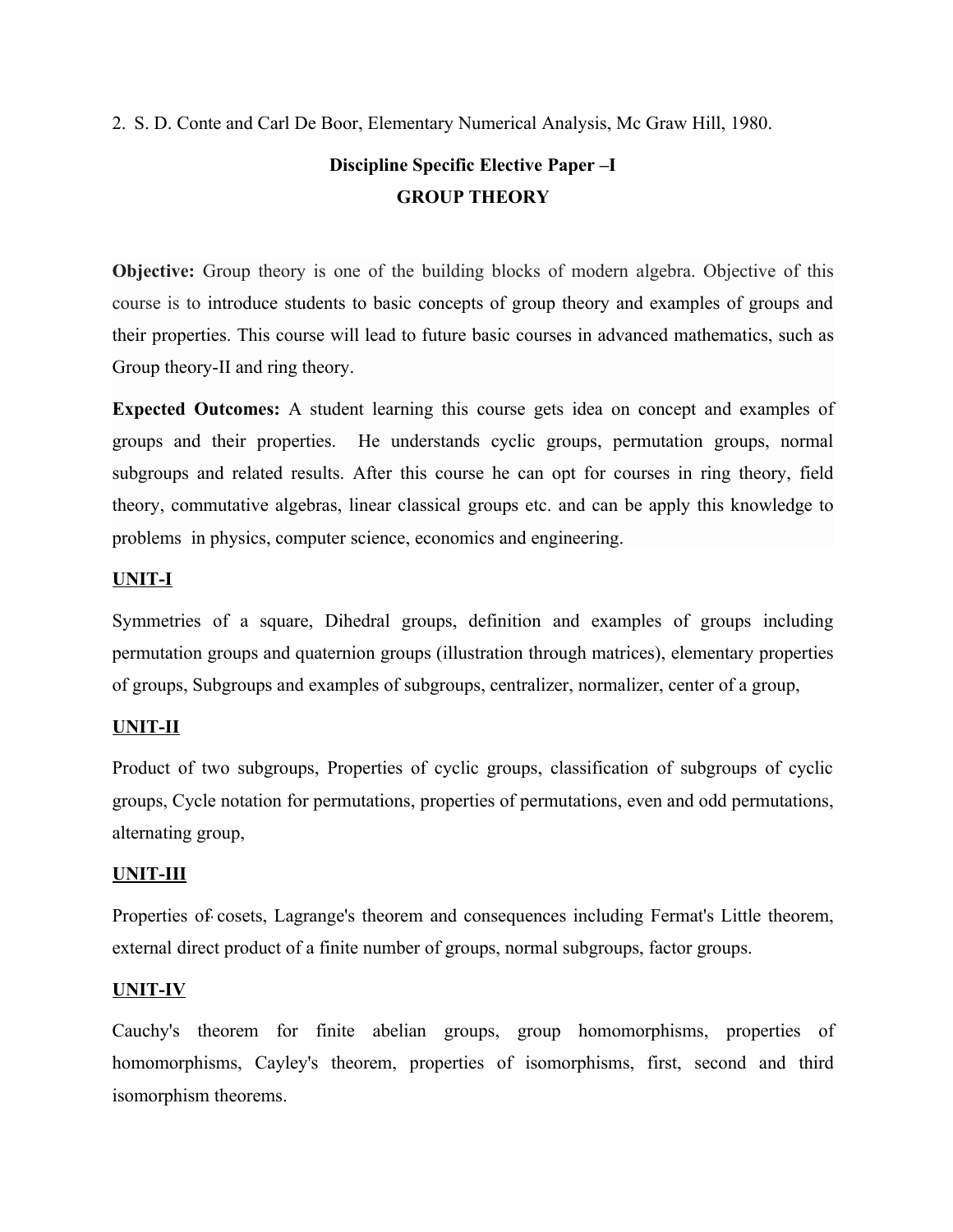### **BOOKS RECOMMENDED :**

- 1. Joseph A. Gallian, *Contemporary Abstract Algebra* (4<sup>th</sup> Edition), Narosa Publishing House, New Delhi,
- 2. John B. Fraleigh, *A First Course in Abstract Algebra*, 7<sup>th</sup> Ed., Pearson, 2002.

### **BOOK FOR REFERENCES:**

- 1. M. Artin*, Abstract Algebra,* 2nd Ed., Pearson, 2011.
- 2. Joseph 1. Rotman, *An Introduction to the Theory of Groups,* 4th Ed., Springer Verlag, 1995.
- 3. I. N. Herstein, *Topics in Algebra,* Wiley Eastern Limited, India, 1975.

# **Discipline Specific Elective Paper –II LINEAR PROGRAMMING**

**Objective:** The objective of this course is to familiarize industrial problems to students with various methods of solving Linear Programming Problems, Transportation Problems, Assignment Problems and their applications. Also, students will know the application of linear Programming method in Game Theory.

**Expected Outcomes:** More knowledge on this topic in higher studies will help students to deal industrial models. This is also prerequisite for studying advanced courses in Nonlinear Programming Problems, Inventory Control Problem and Queuing Theory etc.

### **UNIT-I**

Introduction to linear Programming problem, Theory of simplex method, optimality and unboundedness, the simplex alorithm, simplex method in tableau format, introduction to artificial variables, two-phase method, Big-M method and their comparison.

### **UNIT-II**

Duality, formulation of the dual problem, primal-dual relationships, Fundamental Theorem of Duality, economic interpretation of the dual.

### **UNIT-III**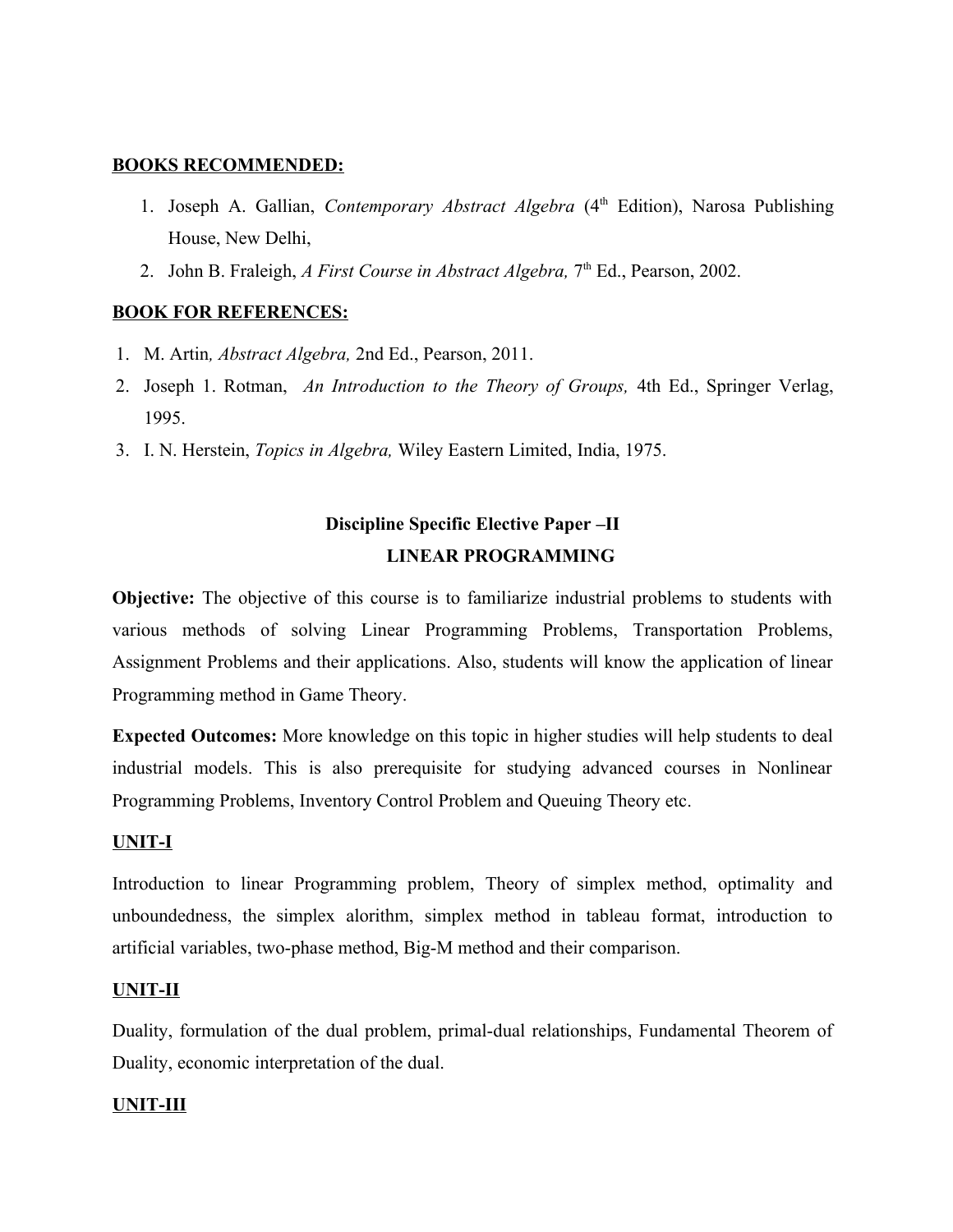Transportation problem and its mathematical formulation, northwest-corner method least cost method and Vogel approximation method for determination of starting basic solution, algorithm for solving transportation problem. Assignment problem and its mathematical formulation, Hungarian method for solving assignment problem.

### **UNIT-IV**

Game theory: formulation of two person zero sum games, solving two person zero sum games, games with mixed strategies, graphical solution procedure, linear programming solution of games.

### **BOOKS RECOMMENDED:**

**1.** Kanti Swarup, Operations Research, Sultan Chand & Sons, New Delhi. Books.

### **BOOKS FOR REFERENCE:**

- 1. Mokhtar S. Bazaraa, John J. Jarvis and Hanif D. Sherali, *Linear Programming and Network Flows* (2nd edition), John Wiley and Sons, India, 2004.
- 2. Hillier and G.J. Lieberman, *Introduction to Operations Research- Concepts and Cases* (9th Edition), TataMcGraw Hill, 2010.
- 3. G. Hadley, *Linear Programming,* Narosa Publishing House, New Delhi, 2002.
- 4. Hamdy A. Taha, *Operations Research: An Introduction* (10th edition), Pearson, 2017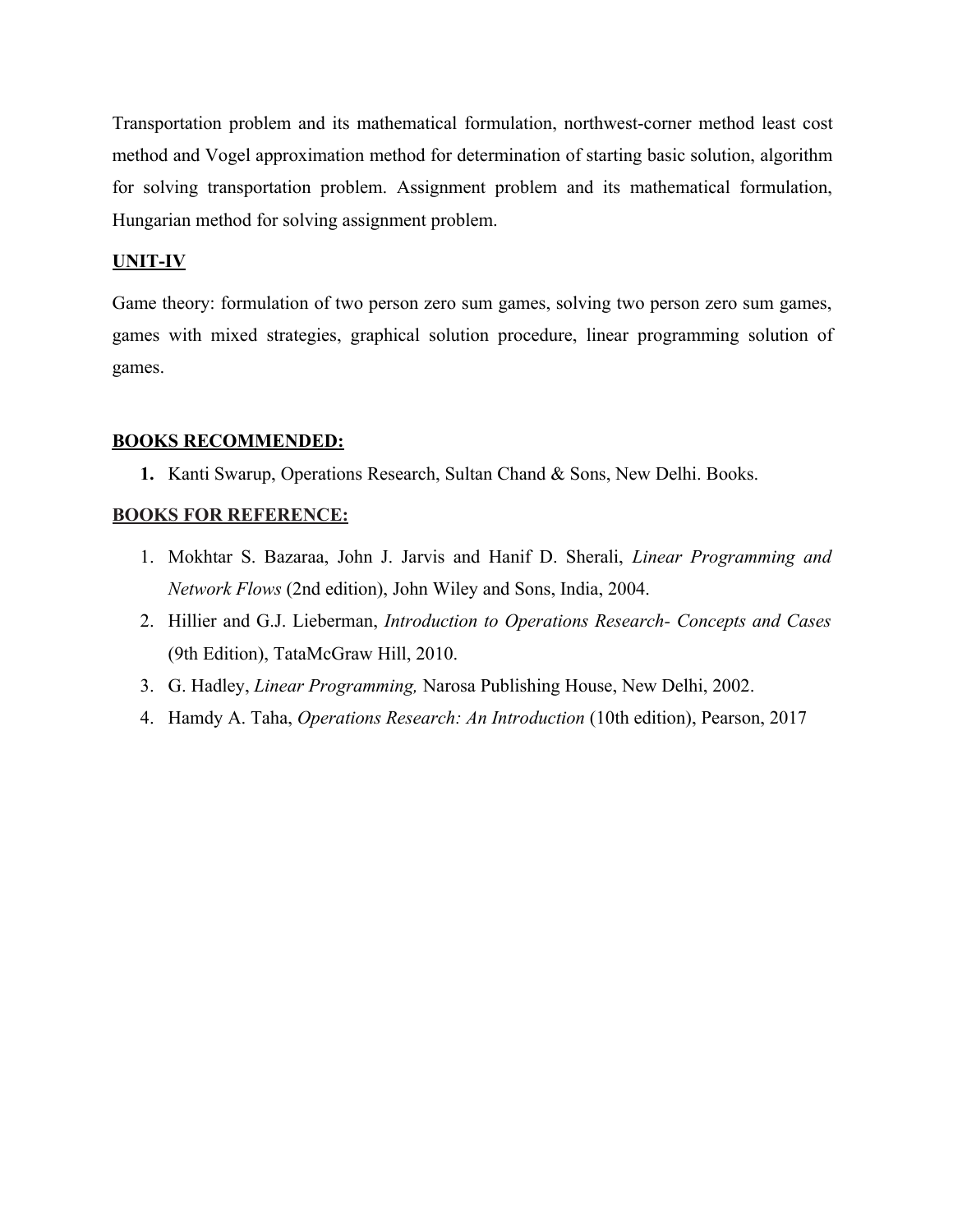### **SKILL ENHANCEMENT COMPULSORY COURSES (SECC)**

### **Optional for SECC II paper**

### **Skill Enhancement Compulsory Courses (Option1**)

### **COMPUTER GRAPHICS**

Development of computer Graphics: Raster Scan and Random Scan graphics storages, displays processors and character generators, colour display techniques, interactive input/output devices. Points, lines and curves: Scan conversion, line-drawing algorithms, circle and ellipse generation, conic-section generation, polygon filling anti aliasing. Two-dimensional viewing: Coordinate systems, linear transformations, line and polygon clipping algorithms.

### **Books Recommended:**

- 1. D. Hearn and M.P. Baker-Computer Graphics, 2nd Ed., PrenticeHall of India, 2004.
- 2. J. D. Foley, A van Dam, S.K. Feiner and J.F. Hughes-Computer Graphics: Principals and Practices, 2nd Ed., Addison-Wesley, MA, 1990.
- 3. D. F. Rogers-Procedural Elements in Computer Graphics, 2nd Ed., McGraw Hill Book Company, 2001.
- 4. D. F. Rogers and A. J. Admas-Mathematical Elements in Computer Graphics, 2nd Ed., McGraw Hill Book Company, 1990.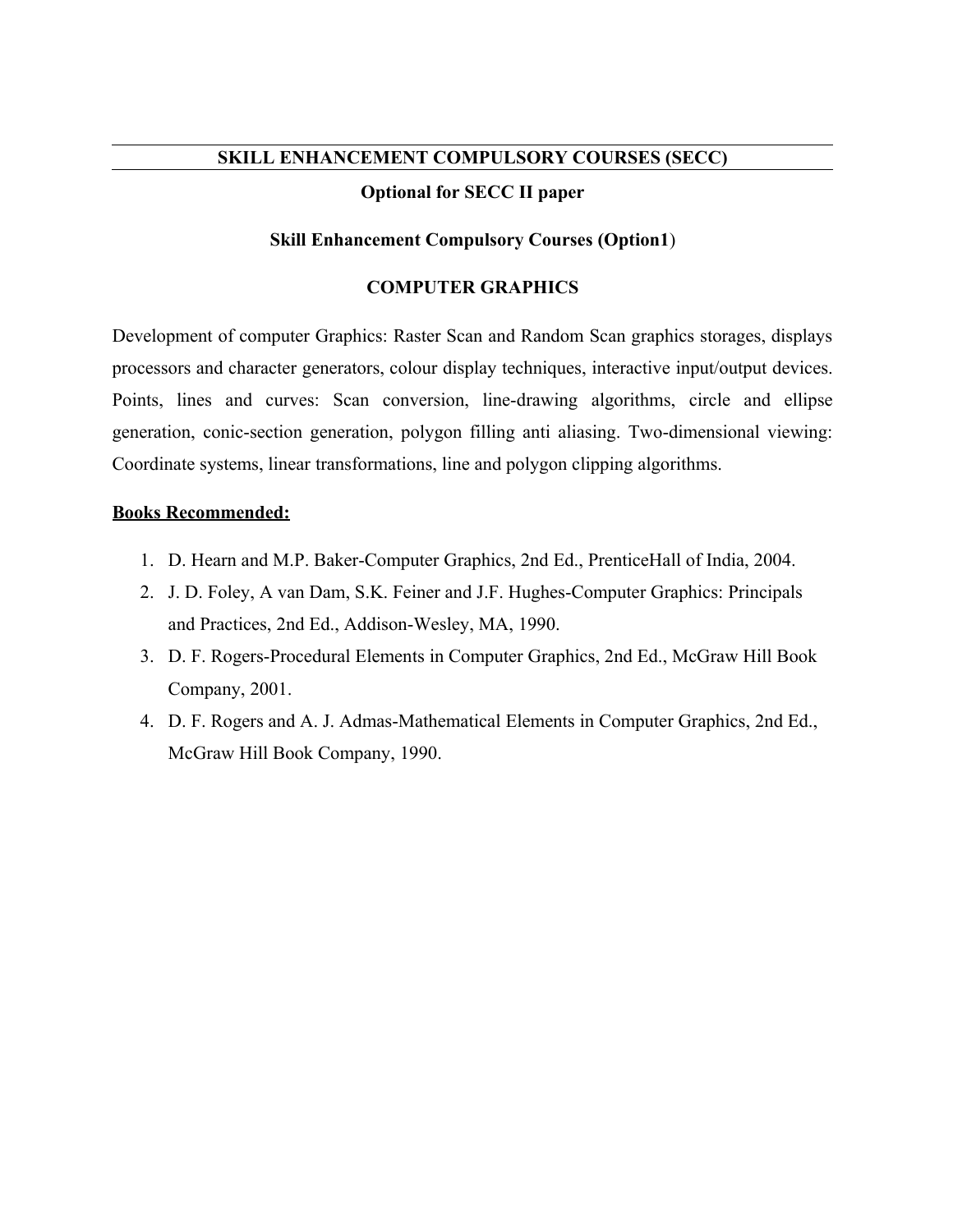### **SKILL ENHANCEMENT COURSES (Option2)-**

### **INFORMATION SECURITY**

Overview of Security: Protection versus security; aspects of security data integrity, data availability, privacy; security problems, user authentication, Orange Book. Security Threats: Program threats, worms, viruses, Trojan horse, trap door, stack and buffer over flow; system threats- intruders; communication threats- tapping and piracy. Security Mechanisms: Intrusion detection, auditing and logging, tripwire, system-call monitoring.

### **Books Recommended:**

- 1. C. Pfleeger and S. L. Pfleeger-Security in Computing, 3rd Ed., Prentice-Hall of India, 2007.
- 2. D. Gollmann-Computer Security, John Wiley and Sons, NY, 2002.
- 3. J. Piwprzyk, T. Hardjono and J. Seberry-Fundamentals of Computer Security, Springer-Verlag Berlin, 2003. 335
- 4. J.M. Kizza-Computer Network Security, Springer, 2007.
- 5. M. Merkow and J. Breithaupt-Information Security: Principles and Practices, Pearson Education, 2006.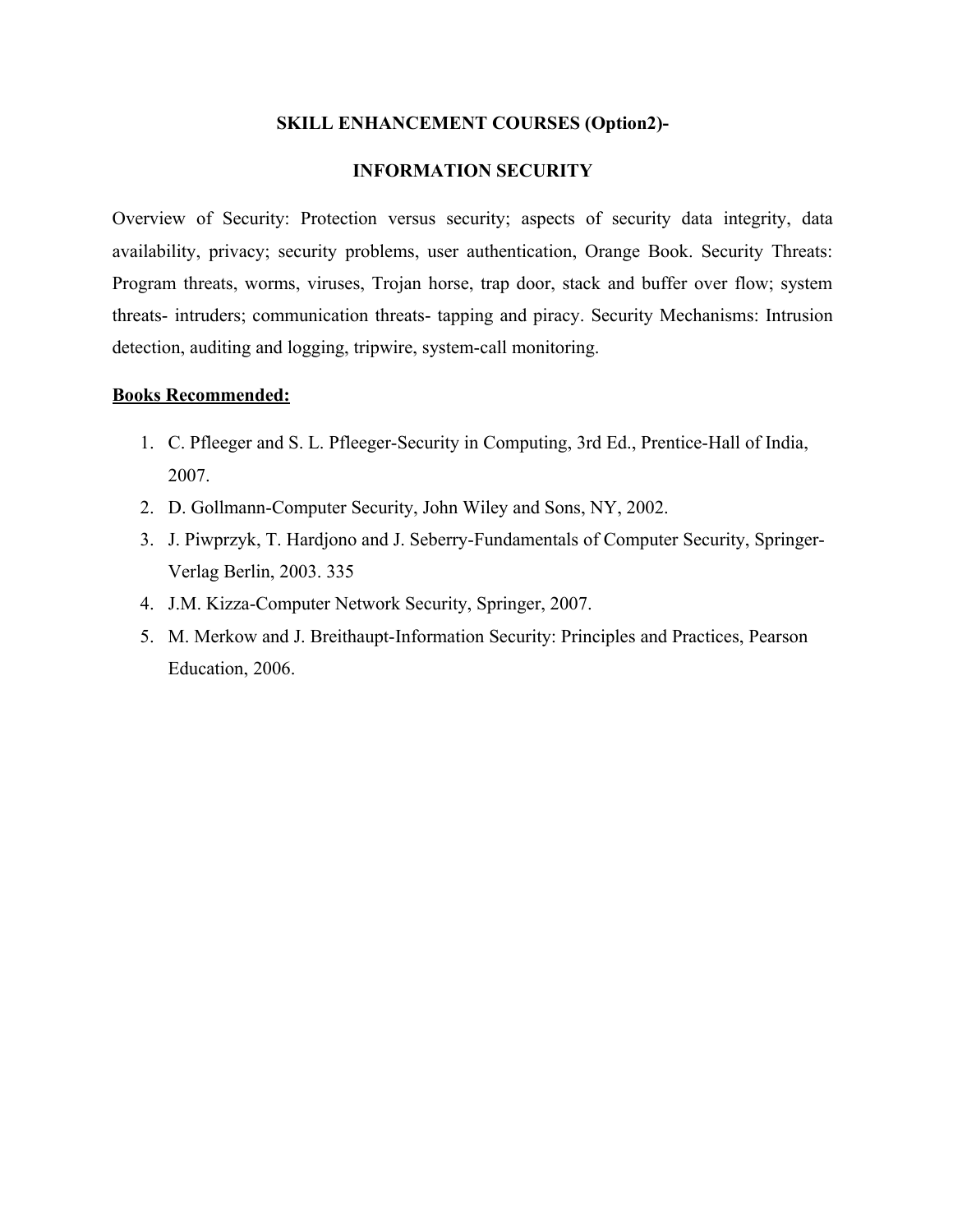# **Training Programmes to be Imparted**

1. There should be training programs in MATLAB/ PYTHON/ R/ MATHEMATICA software for all college teachers to acquaint the teachers on state of the art. Experts from Indian Statistical Institute Kolkata and nearby IIT's should be invited for the programs to add to quality.

2. The faculty members in colleges/universities should be trained in the following courses at University or any Institute of Higher Learning.

- a) Advanced Group Theory
- b) Advanced Ring Theory
- c) Differential Equations & Mathematical Modeling
- d) Mathematical Finance
- e) Object Oriented Programming in C++
- f) Computer Graphics
- g) Information Security

3. Emphasis may be given for implementation of the programs as listed in the courses with Practical.

4. College/universities should be provided with the recommended set of books in adequate numbers.

5. There should be frequent visits to colleges/universities offering crash courses to initiate some of the new courses.